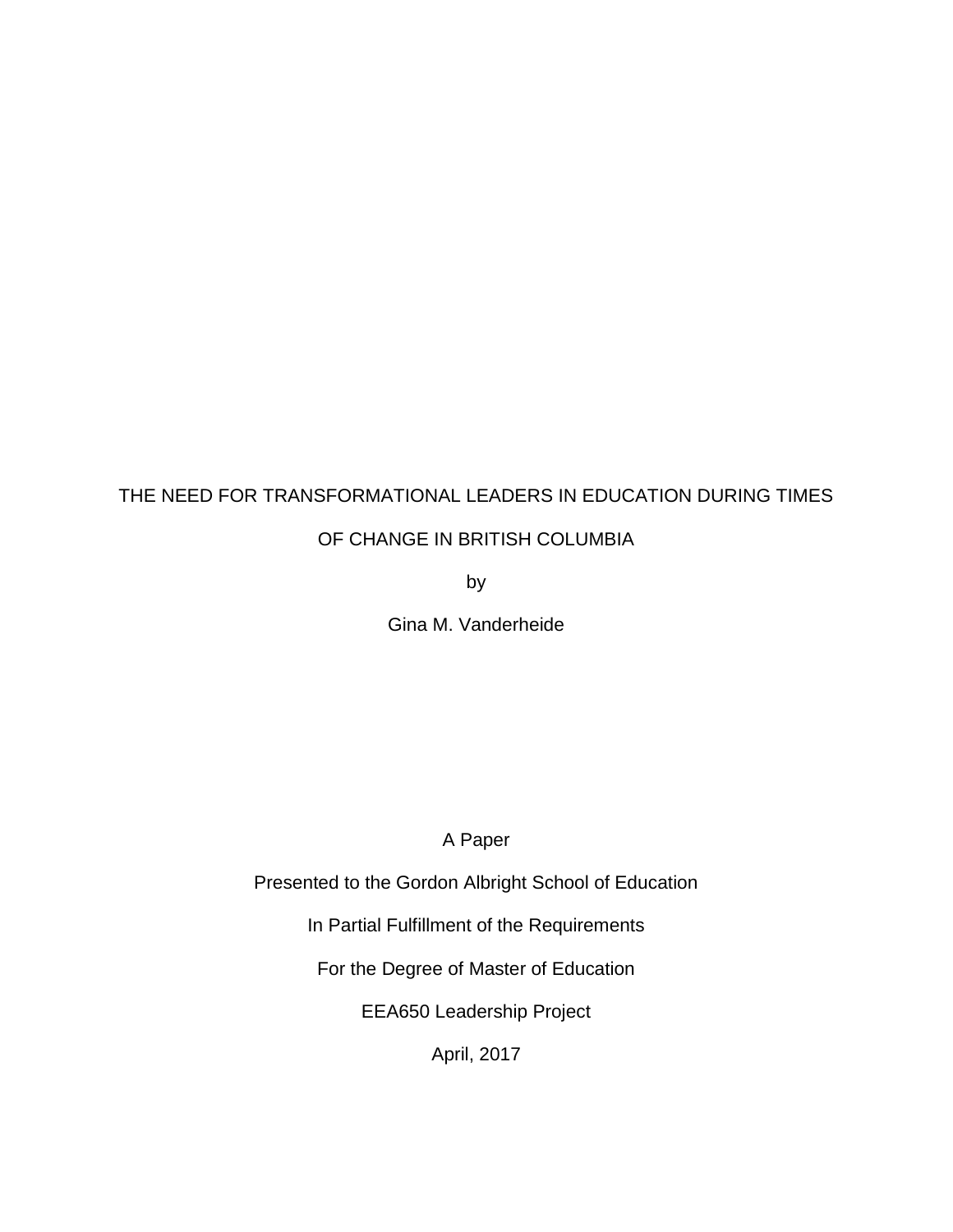# **The Need For Transformational Leaders In Education During Times of Change in British Columbia**

APPROVED:

(Faculty Advisor)

Charles Statt.

(Principal of Canadian Programs)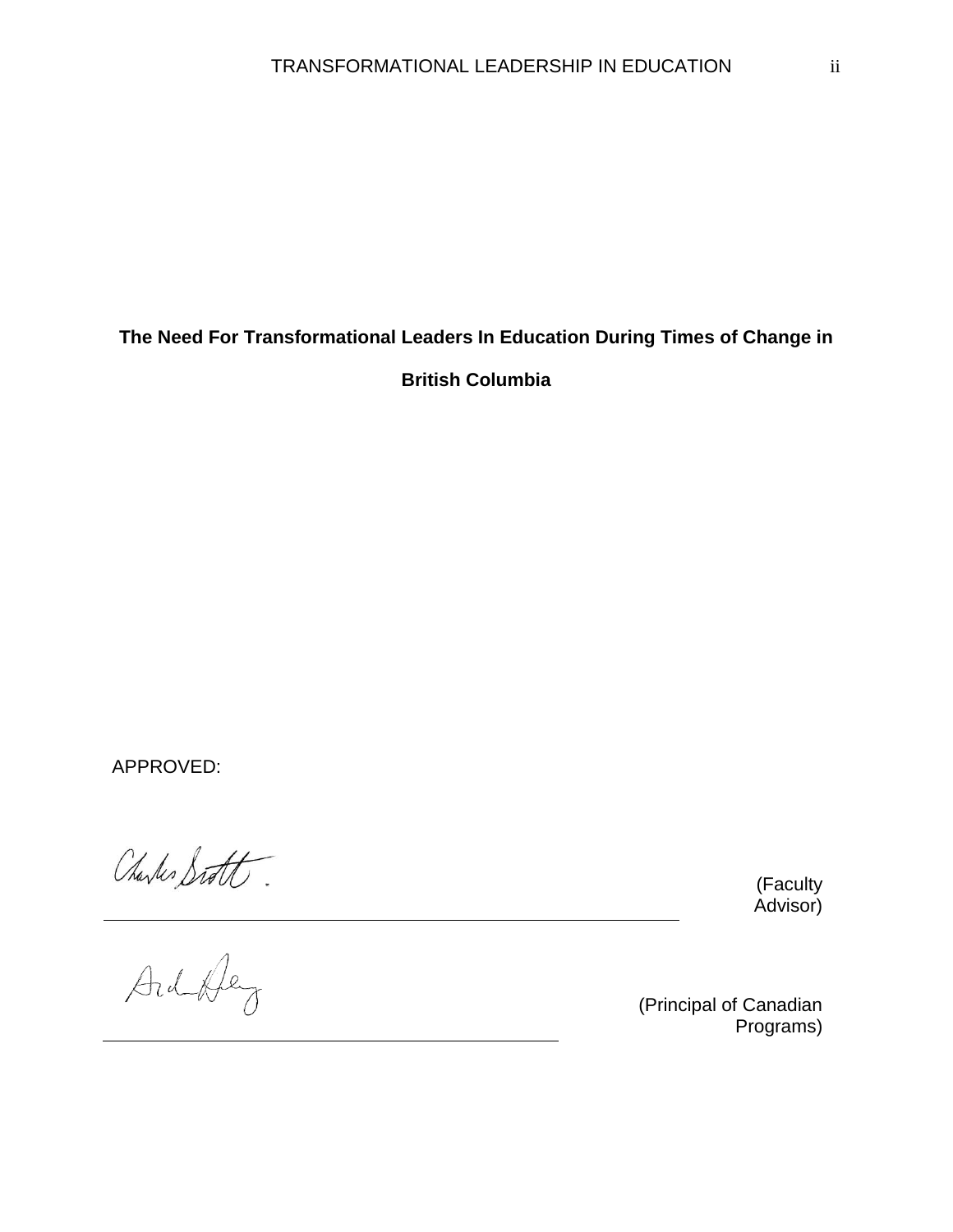### **Acknowledgements**

To my cohort of outstanding women in the City University program, thank you for challenging me every step of the way through this journey. You are amazing colleagues and this learning experience was rich and rewarding because of you.

To my advisor, Charles Scott, thank you for putting the time into developing my writing and research. Your expertise and feedback was so very much appreciated throughout this process.

To my children, thanks for your patience and understanding.

To my husband, thank-you for being supportive of this adventure, and thank you for going on your own adventure at the same time so I wouldn't be lonely.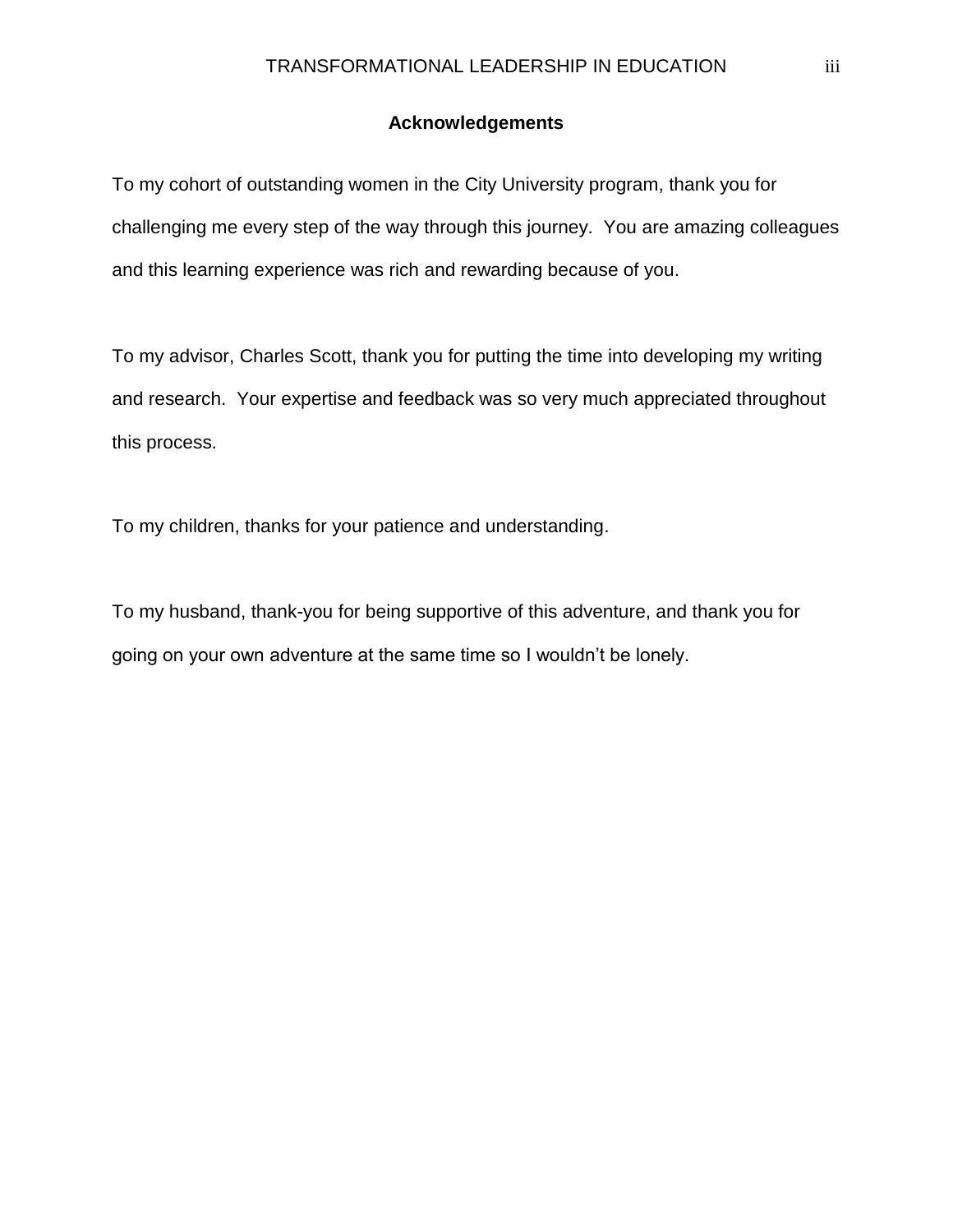#### **Abstract**

The aims of education have evolved to include a focus on educating the whole student, in order to develop responsible citizens who are able to contribute to their community and the world at large in the 21<sup>st</sup> century. In order to accomplish these aims, education in British Columbia has begun to change. Change of this magnitude requires principals and leadership teams who are skilled at change and reform. In order to change the curriculum, instructional strategies, assessment practices, and the pedagogy, the leadership teams in schools need to be prepared to challenge the status quo. This paper provides a review of the literature on Transformational Leadership as a proposed leadership model for education, especially in schools undergoing reform like the schools in British Columbia. Specifically, it proposes eight dimensions of a transformational leader, including the characteristics found in this type of leader. It looks at the effects of Transformational Leadership on the stakeholders, provides suggestions for school districts with respect to their hiring processes and provides recommendations for principal preparation programs in an attempt to better the teacher's who are to become the leaders of tomorrow.

**Keywords:** Transformational Leadership; Student Engagement; Student Achievement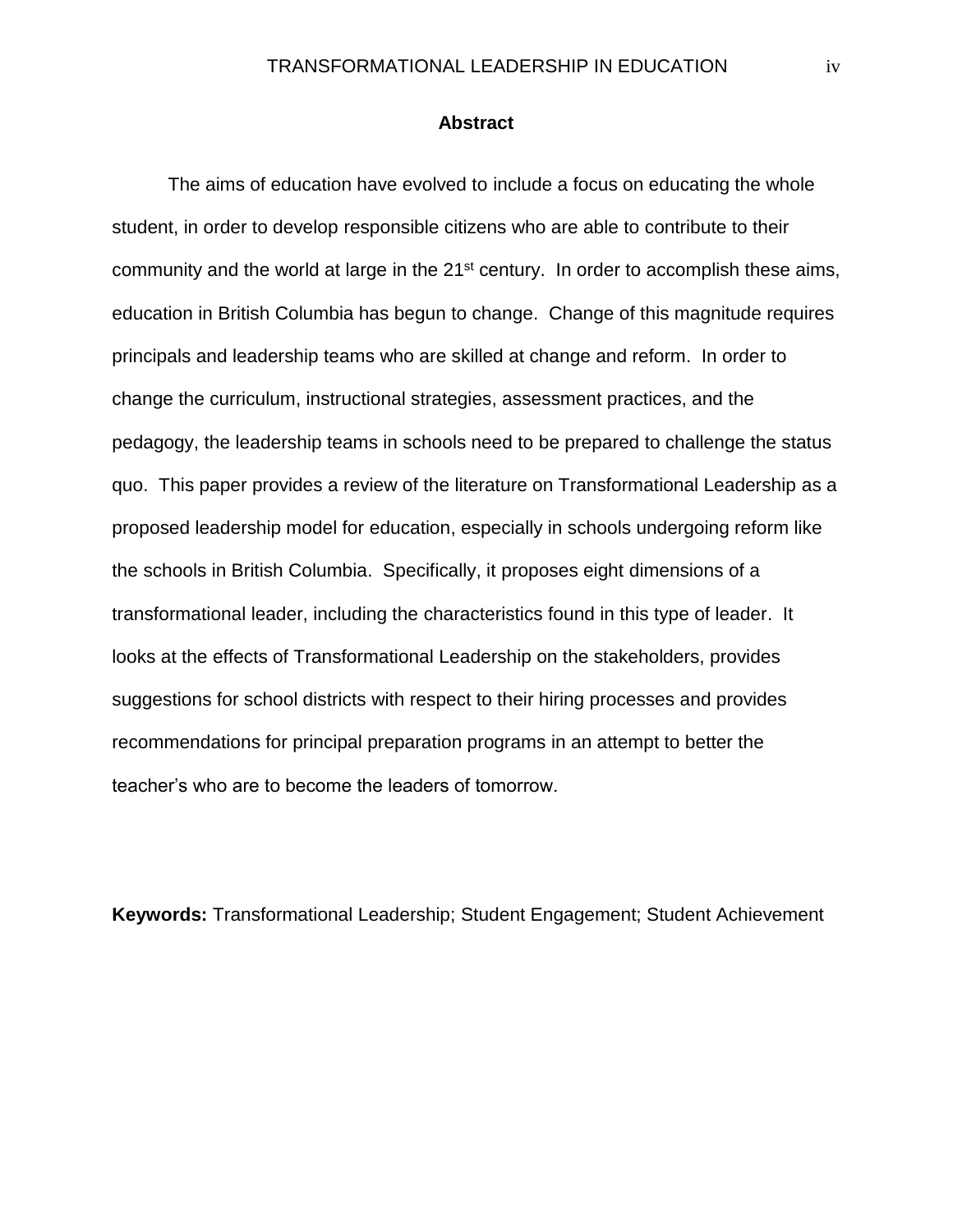### **Table of Contents**

| Leadership Models in Education: An Overview of Similarities and Differences  14 |
|---------------------------------------------------------------------------------|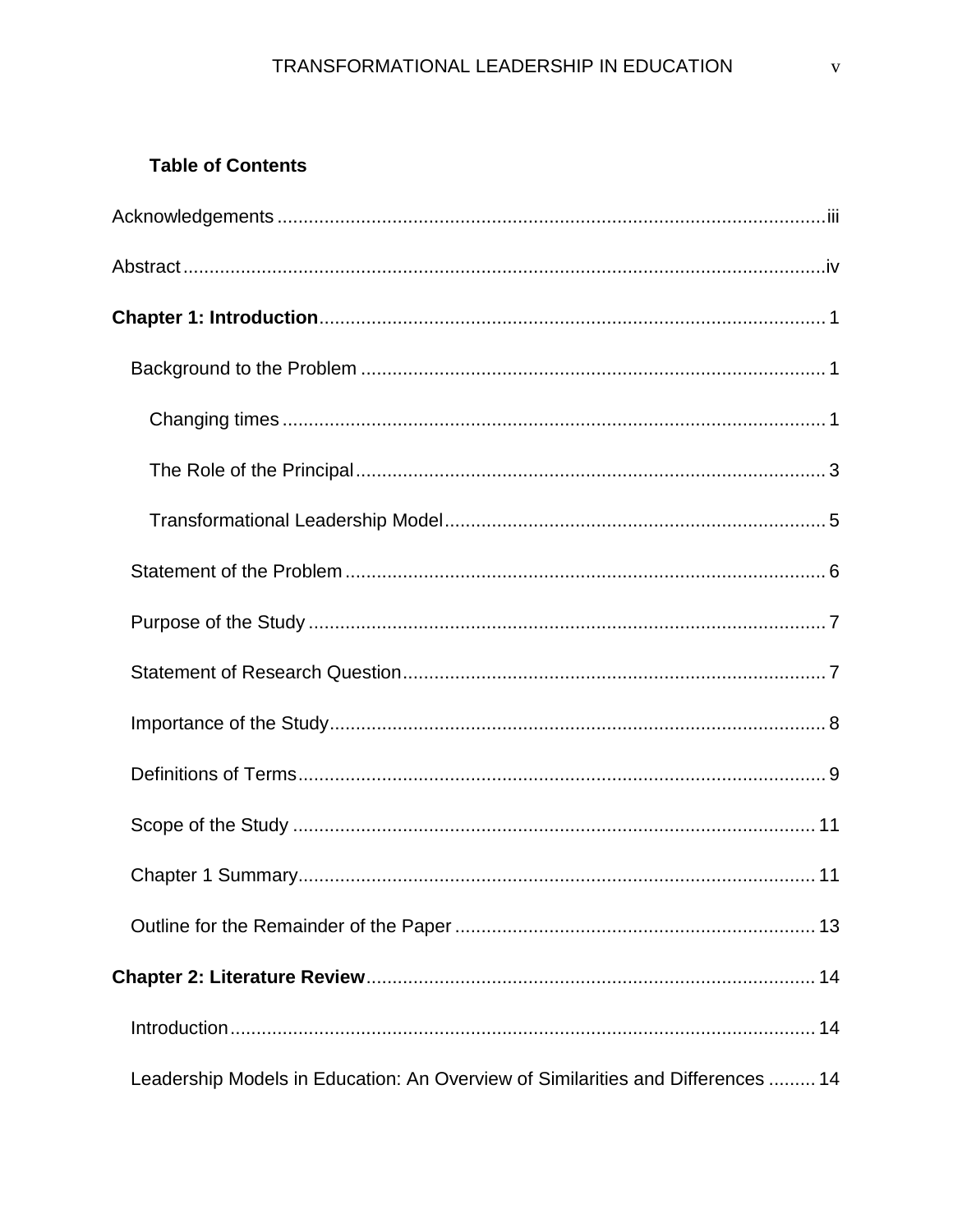### TRANSFORMATIONAL LEADERSHIP IN EDUCATION vi

| 1.                                                                              |
|---------------------------------------------------------------------------------|
| 2.                                                                              |
| 3.                                                                              |
| 4.                                                                              |
| Developing Community Members: Supporting the Well-being of All 27<br>5.         |
|                                                                                 |
| 6.                                                                              |
| Commitment to Change and Adapting to Local and Global Contexts 33<br>7.         |
| Modeling the 15 Characteristics of a Transformational Leader 37<br>8.           |
| How Transformational Leadership Relates to the Leadership Standards of the B.C. |
|                                                                                 |
| Research Findings on the Effects of Transformational Leadership  49             |
|                                                                                 |
|                                                                                 |
| Chapter 3: Implications, Conclusions and Recommendations 55                     |
|                                                                                 |
|                                                                                 |
| Implications of the 15 characteristics of a transformational leader59           |
|                                                                                 |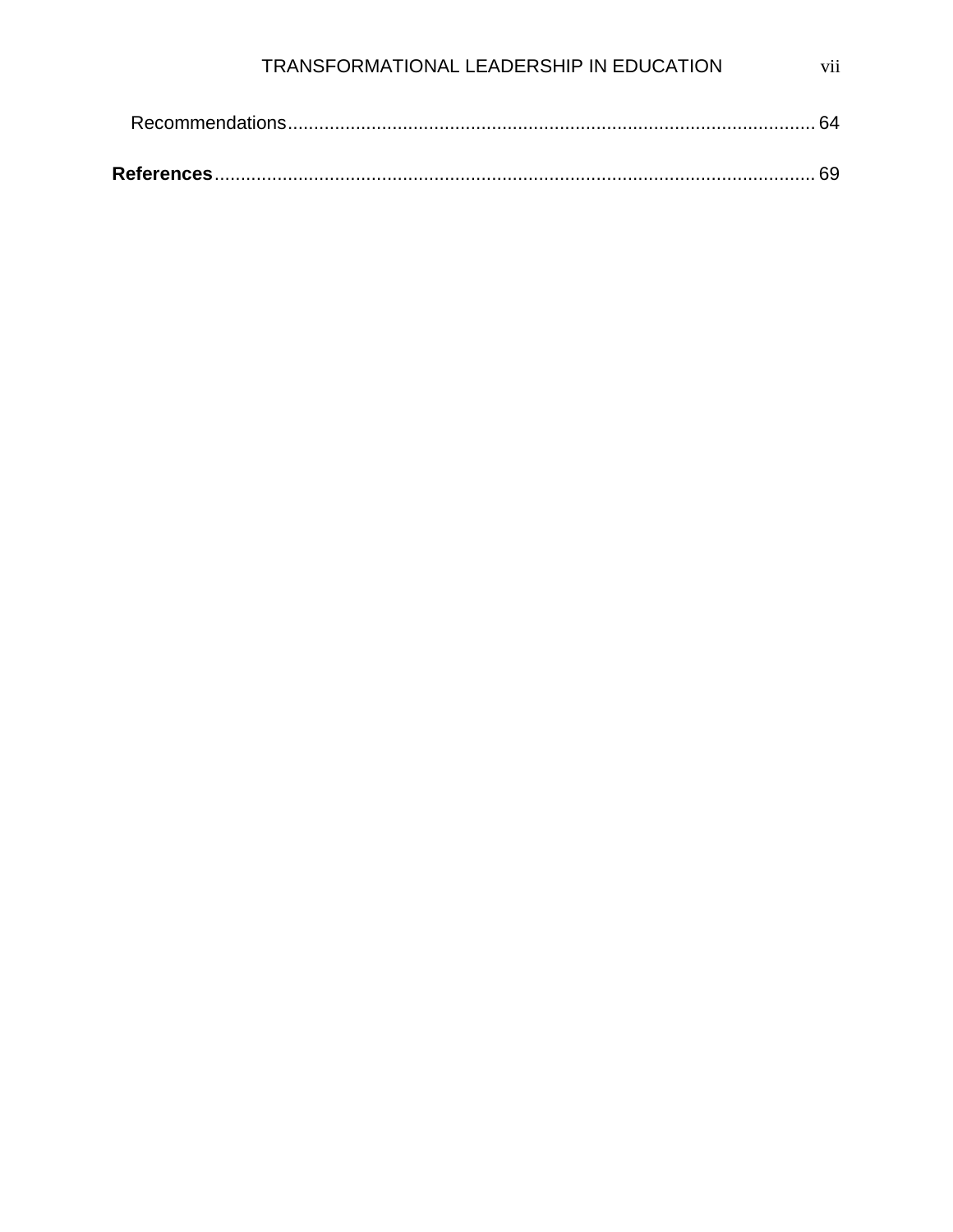# **The Need For Transformational Leaders In Education During Times of Change in British Columbia**

**Chapter 1: Introduction**

#### **Background to the Problem**

#### **Changing times.**

The role of education around the globe is changing now that we are into the 21 $\mathrm{^{st}}$ century. We live in a state of constant change. It is a technology-rich world, where communication is instant and information is immediately accessible. Stimulating a student's mind intellectually involves more than simply making them knowledgeable. Senge states "Education is about students' own development as a human being in the context of the society where they live" (TaishiConsulting10, 2012). Our world is a global society so we must educate students to be global citizens. By high school, students need to be involved in their community, discovering their sense of purpose and their ability to contribute and make a difference. To ensure they become healthy, active, and contributing citizens, the aims of education must expand to include moral and emotional development, socialization, problem solving, as well as healthy physical and intellectual development. Teaching students to work with others, embrace diversity, communicate, collaborate, be responsible, have morals and values, and to care and have empathy for others, are very valuable character traits that are becoming necessary in the workplace and in life. Students have a very real ability to know what the world is like, and are more aware of the problems and challenges we face as a society (e.g., poverty, hunger, the energy crisis, homelessness). If they don't feel they can solve these problems they will become desensitized to them and won't feel empowered to become global citizens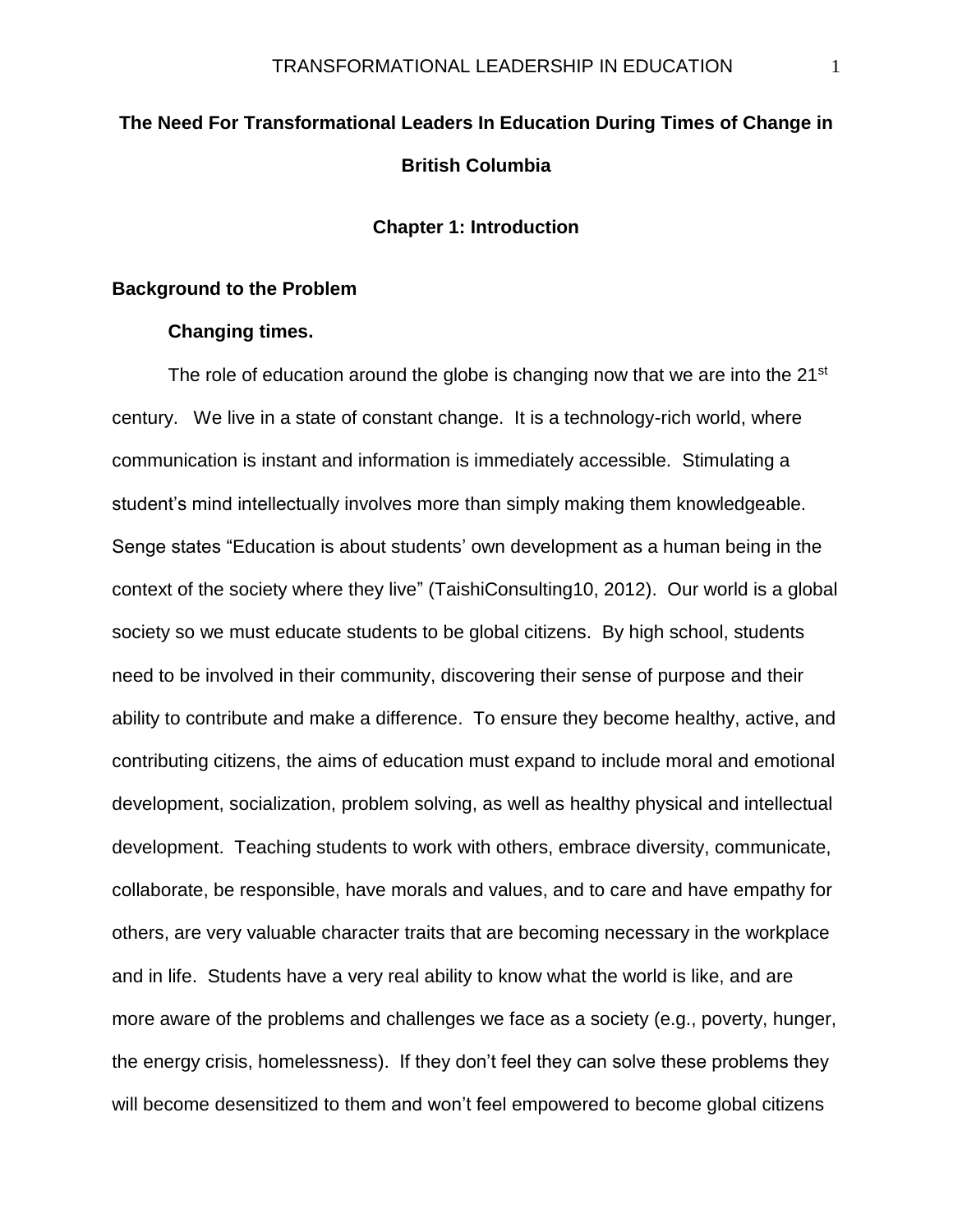capable of making change (TaishiConsulting10, 2012). Daniel Pink (2005) states that individuals today are valued for their unique contributions and their ability to think creatively, take initiative, and incorporate a global perspective into their decisions.

In the province of British Columbia, education is undergoing a major reform. The new BC Education Plan was developed with the input of teachers and the BC Ministry of Education, and is currently in the phase of being rolled out and implemented in all public and private schools. The curriculum has been redesigned to incorporate a focus on personalized learning, as research has shown that no two students learn the same way or at the same pace (BC Ministry of Education, 2015). Personalized learning enables students to have more opportunity to pursue their passions and interests and has a greater chance of developing students who are lifelong learners. The vision of the new BC Education Plan is "to provide an education system that better engages students in their own learning and that fosters the skills and competencies they will need to succeed in the outside world" (BC Ministry of Education, 2015, p. 4). To ensure the development of an educated society, the goals of education in British Columbia are for students to be well-educated citizens who are able to think critically and creatively, communicate information effectively, be self-motivated and have a positive self-image, make independent decisions, contribute to society through work and engage within a community, be able to respect and work with others regardless of differences, and thrive in a rapidly changing world (B.C. Ministry of Education, 2015b). If this lofty and comprehensive goal is to be accomplished a transformation is needed in our education system.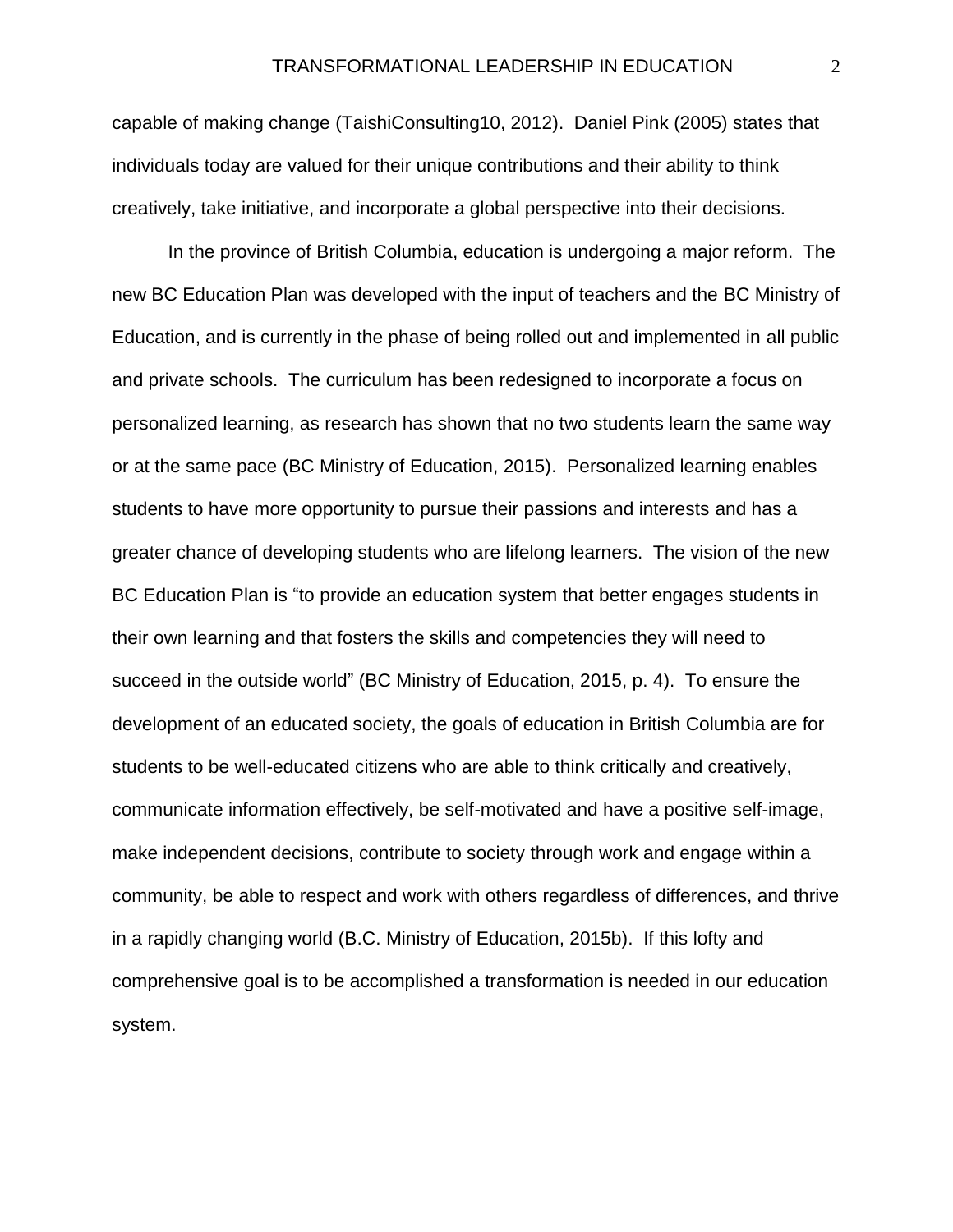The concept of developing educated citizens requires a major shift in our classrooms and schools given that the requirements are now much more sophisticated. In addition to an updated curriculum, there is a need to move away from a cookie cutter approach to instruction. There can no longer be one-size-fits-all approach to teaching. In order to develop competencies such as critical thinking and problem solving, collaboration and leadership, communication and digital literacy, personal and social responsibility, creativity and innovation, and global and cultural understanding (BC Ministry of Education, 2015) in students, teachers will need to commit to changing their best teaching practice. Schools will need to become learning communities not just for the students but also for the teachers. Schools must educate the whole student—mind, body and spirit—develop their values and their character, and help them to see themselves as contributing members to their community and as global citizens. Change of this magnitude puts an enormous amount of pressure on students, parents, teachers, school leaders, and the rest of the stakeholders in the education system. In order to create a school climate and culture that will embrace this version of education, teachers, students, and the surrounding community will need strong leadership to guide them, inspire them, and motivate them to do the work that's involved in making this shift within their classrooms, schools, and their expectations of what education should look like.

#### **The role of the principal.**

British Columbia, like other areas, is "experiencing an increasing public demand for school improvement to support student achievement, just as a growing body of research affirms administrative leadership as a key ingredient in school improvement" (Cherkowski & Brown, 2013, p. 28). Effective leaders have both a direct and an indirect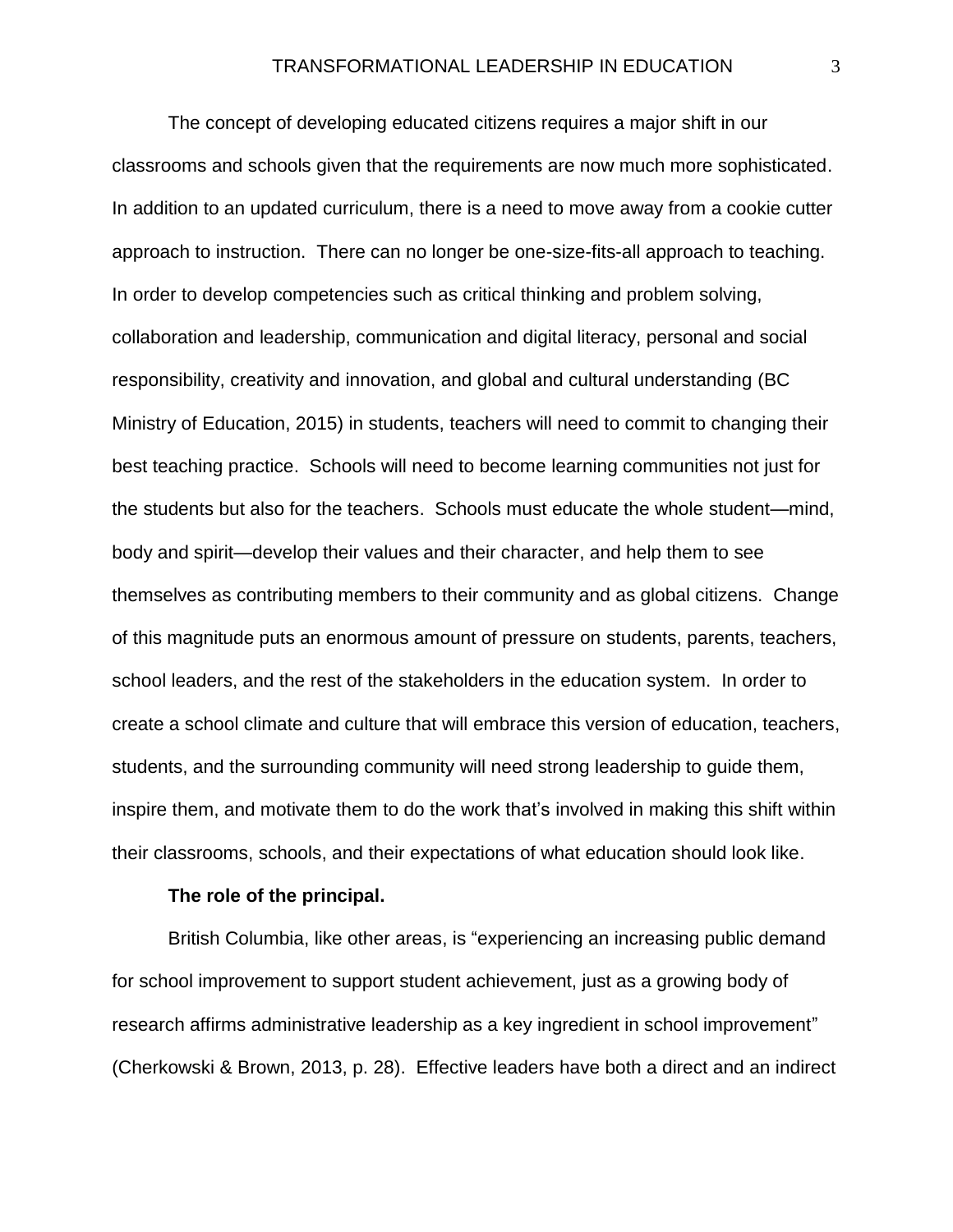influence on the effectiveness of the school and on the achievement of students (Harris & Day, 2003; Leithwood & Jantzi, 2000). The school leader is responsible for supporting and bringing the students, parents, and the school community at large together in support of one vision for education. As schools attempt to reform teaching and learning to match the needs of the 21<sup>st</sup> century, the agreement of a shared vision and goals of education within this community of stakeholders is of the utmost importance. Teachers are anxious about the changes being implemented and the amount of support they will receive from the Ministry and their school leadership team. Furthermore, there are still a lot of unanswered questions and concerns about the rollout of the new curriculum, the expectations of teachers and students, the organization of the school community, as well as how schools operate. Some areas of concern for teachers are: the amount of resources that will be available to support the integration of new curriculum, how much time they will be given to collaborate and grow their teaching practice, and how the new curriculum and new assessment requirements will meet the university academic requirements. These changes have created a need for the principal to no longer be simply responsible for maintaining the status quo. In his book *Change Forces: Probing the Depths of Educational Reform*, Fullan (1993) stated that the study of educational change "has brought us to the beginning of a new phase which will represent a quantum leap – a paradigm breakthrough – in how we think about and act in relation to change" (p. vii). Fullan recognized that with reaching this breaking point within education comes the need for leadership capable of dealing with change. Changes of this magnitude require new models of leadership, as the old models that are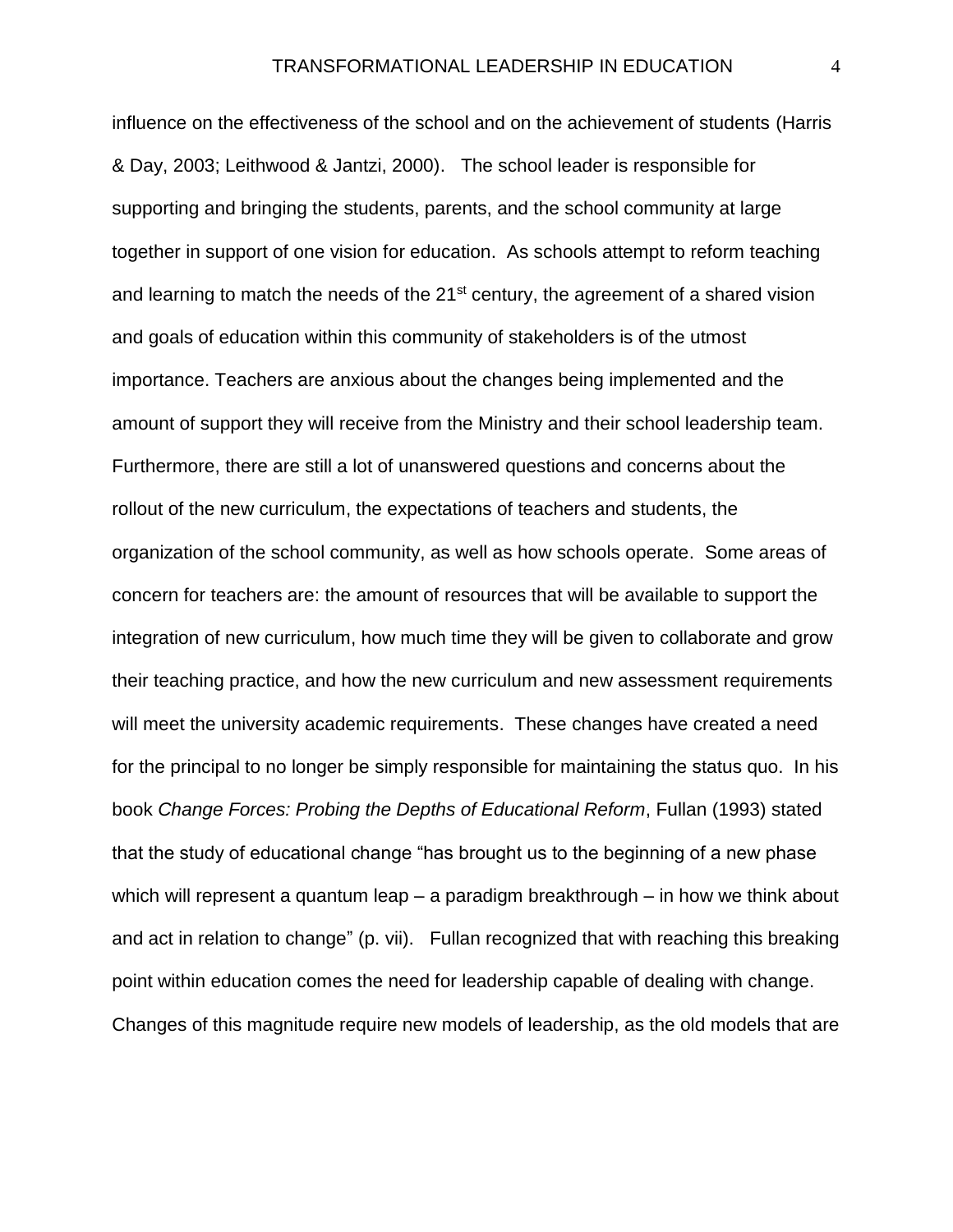hierarchical are not effective anymore. Top down leadership models are no longer effective ways to run a school, especially during times of great reform.

#### **Transformational Leadership Model**

Principals will need new approaches to leading in order to serve the needs of the various stakeholders effectively. The principal is given the difficult task of ensuring the interests of the stakeholders align as these changes are implemented within the education system. Although the characteristics and dimensions of other models of leadership share and overlap with some of the dimensions of Transformational Leadership, Transformational Leadership is the model that stands out for use in times of reform. Transformational leadership has the potential for building a high level of commitment in teachers in relation to the complex and uncertain nature of the school reform agenda as well as fostering the capacities teachers need to respond positively to this agenda (Abu-Tineh, Khasawneh, & Al-Omari, 2008, p. 266). Transformational leaders also support the development of schools as learning organizations, and find more in common with collaborative approaches in which teachers are viewed as partners ((H. C. Silins, Mulford, & Zarins, 2002). Leithwood, Jantzi and Steinbach (1999) suggest that Transformational Leadership is the ideal leadership style for principals of schools considering substantial reform, as change management is a strength of transformational leaders. Transformational leaders recognize the need to develop a shared vision, a shared commitment to school change, and also support the development of changes in teaching and learning (Kurland, Peretz, & Hertz-Lazarowitz, 2010). Principals are also able to play a vital role in instructional leadership by providing inspiration, guidance, support and supervision for teachers as they make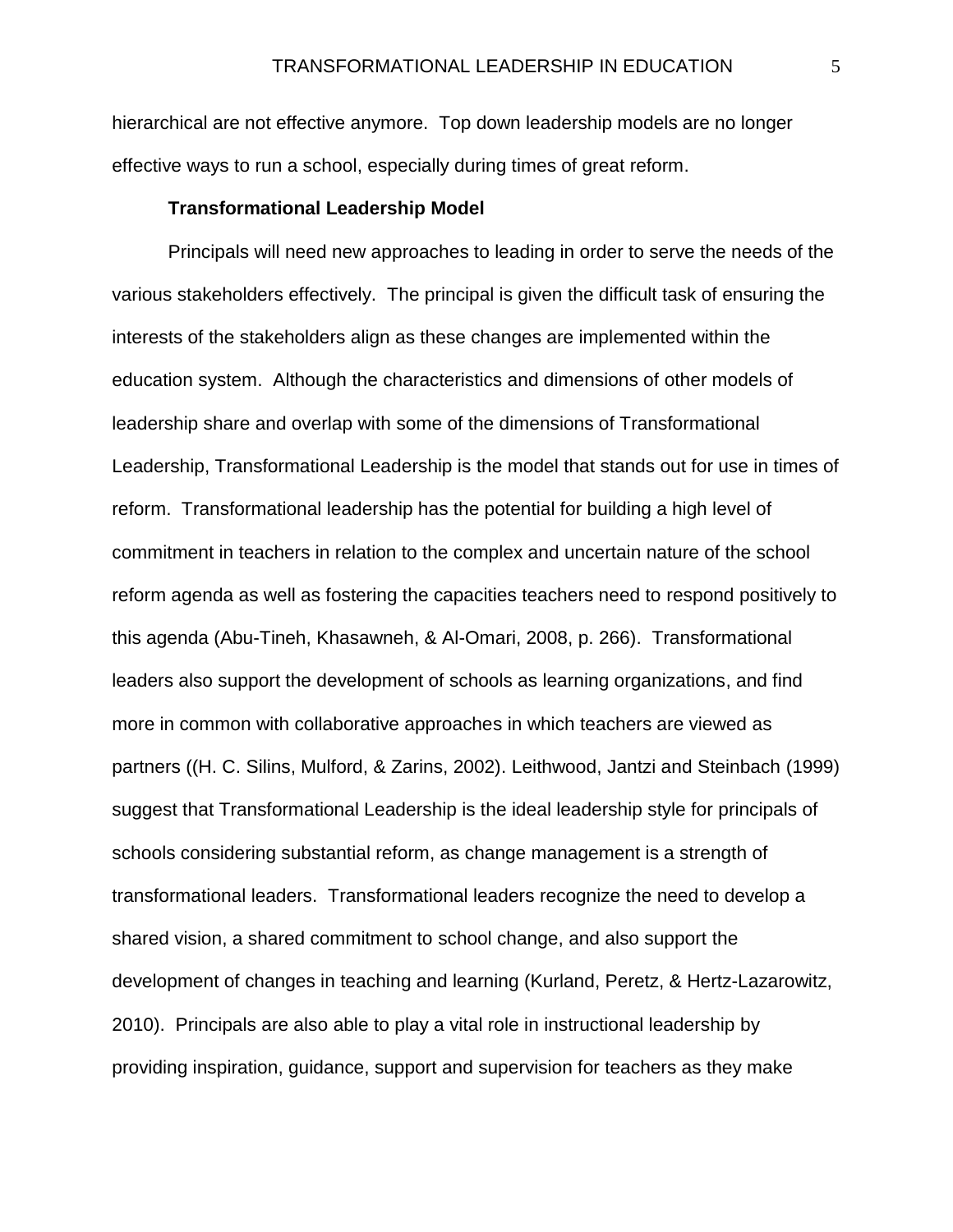changes to their teaching practice. This will be an important role of the principal as teachers will be required to put in more time and energy into their teaching practice and go above and beyond in order to implement the changes of required within the new curriculum in BC.

#### **Statement of the Problem**

Education is changing to align with the demands of the  $21<sup>st</sup>$  century, and therefore our teachers and the leadership within our schools must change. Principals need new approaches to leading, as research shows problems with older leadership styles that utilize a top-down approach. Principals continue to struggle with creating a positive school culture for staff and students, that will support and enable change, and that will develop their organization into a high-performing school. In times of change a leader cannot rely on maintaining the status quo, but rather must push the boundaries of the classroom in order to implement the new curriculum and find ways to motivate staff, students, and the stakeholders.

It is currently not mandatory for principals in BC to have completed a principal preparation program, therefore all principals in the school districts are not necessarily prepared with the leadership practices or skills needed to be successful as the leader of a school undergoing reform. Furthermore, studies have shown that Universities and principal preparation programs are not preparing school leaders with the leadership practices or skills necessary to be successful in the school setting (Quin, Deris, Bischoff, & Johnson, 2015, p. 75). Universities must teach principals practices to prepare them to use achievement data to drive instruction, serve as an instructional coach, challenge the status quo, motivate and mentor staff, manage personnel, handle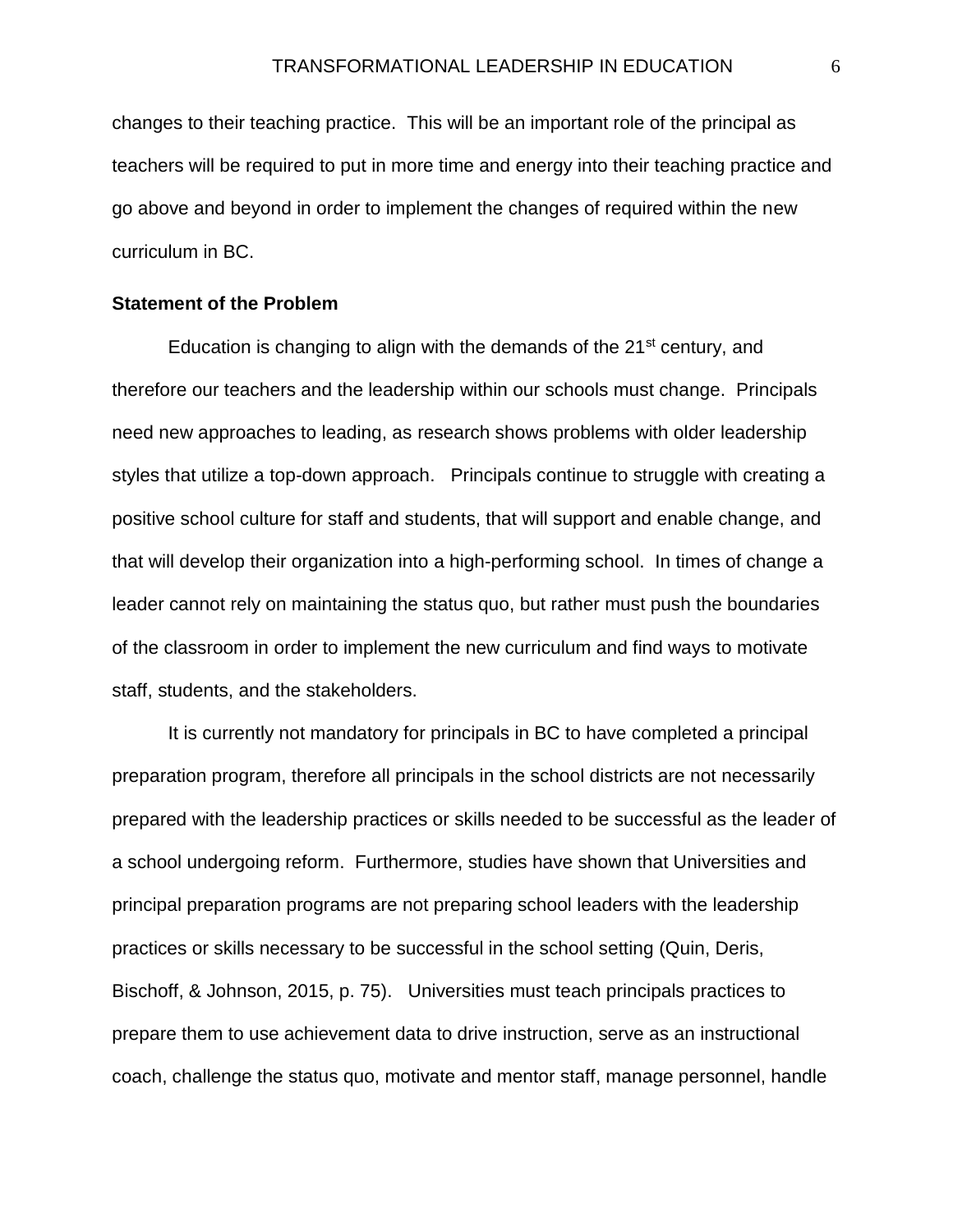disruptions in and out of the school, and understand the effects of economic, social, technological, and global change on schooling (Sadeghi, 2012).

#### **Purpose of the Study**

The purpose of this study is to outline the various dimensions of Transformational Leadership, and to substantiate whether or not it should be the preferred model of leadership for principals in British Columbia. Education is rapidly changing to meet the needs of the learner and our society in the 21<sup>st</sup> century. It is important that principals are using a type of leadership that is impactful during times of change and is specific to the contexts of where that change is occurring. Principals are responsible for changes within schools such as implementing new curriculum, creating a school climate and culture that is open to change, and motivating staff, students and parents to value these changes and be willing and excited to make changes to their learning and practice both inside and outside of the classroom. Principals will need to rally the stakeholders around a shared vision of what the aims of education are. The various dimensions of Transformational Leadership provide a solid foundation for principal prep programs and school districts to base their programs and their hiring protocols on. The study will also aim to create recommendations for principal preparation programs and school district hiring protocols to ensure the right people are placed into leadership positions within the province.

#### **Statement of Research Question**

The underlying question in this paper is: Will transformational leadership serve as an effective model of leadership for principals in British Columbia, allowing them to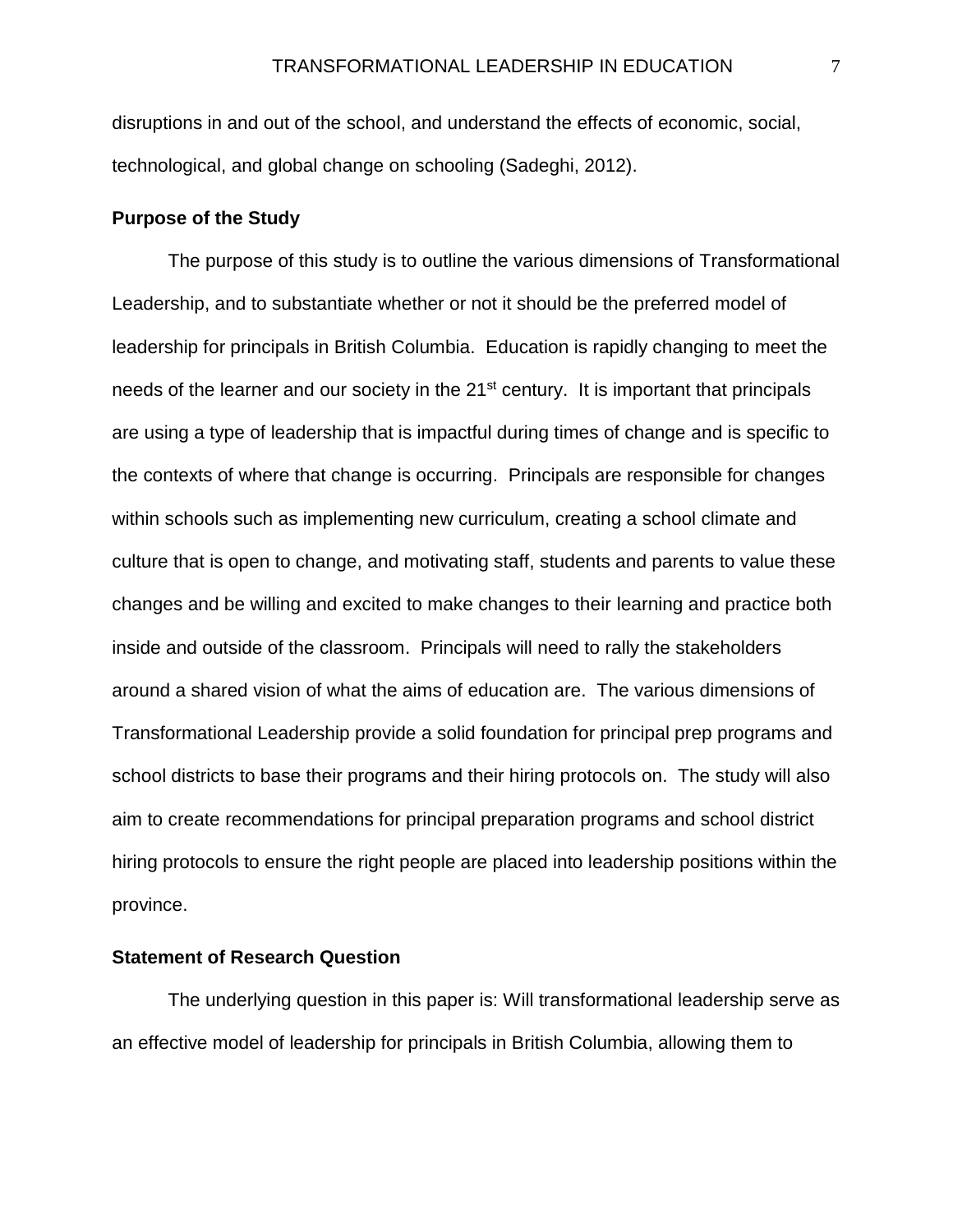serve the various stakeholders most effectively (students, staff, parents, other administrators, other educational stakeholders in the community)?

#### **Importance of the Study**

Education in British Columbia is undergoing a major reform in order to ensure schools are meeting the needs of society in the  $21<sup>st</sup>$  century. Implementing the changes necessary to reform schools across the province is a difficult task and places a lot of pressure on teachers, staff, students and schools. These changing times and contexts require different and new models of leadership. Fullan (1993) states that successful reform efforts have focused on leadership as an organizational solution to improve student learning and teacher professional development. Since there is no clear path determined for school restructuring, or creating schools that are more responsive to the demands of the 21st century, "commitment" rather than "control" strategies are called for (Leithwood, 1994, p. 500).

It is vitally important that the leadership teams help shape the learning communities in schools to be able to meet the needs of students, staff, and others in an adaptive, responsive, relational fashion. Principals who are transformational leaders are able to identify and articulate a school vision, motivate others through example, support a culture of intellectual stimulation, and provide support and development to individual staff members (Leithwood, 1994; Robinson, Lloyd, & Rowe, 2008). Silins, Mulford and Zarin's (2002) found that common themes are emerging about secondary schools in particular, which are successfully restructuring for change. "These themes include a school's commitment to, and ownership of, transparent, inclusive, collaborative efforts that include greater use of distributed leadership; taking the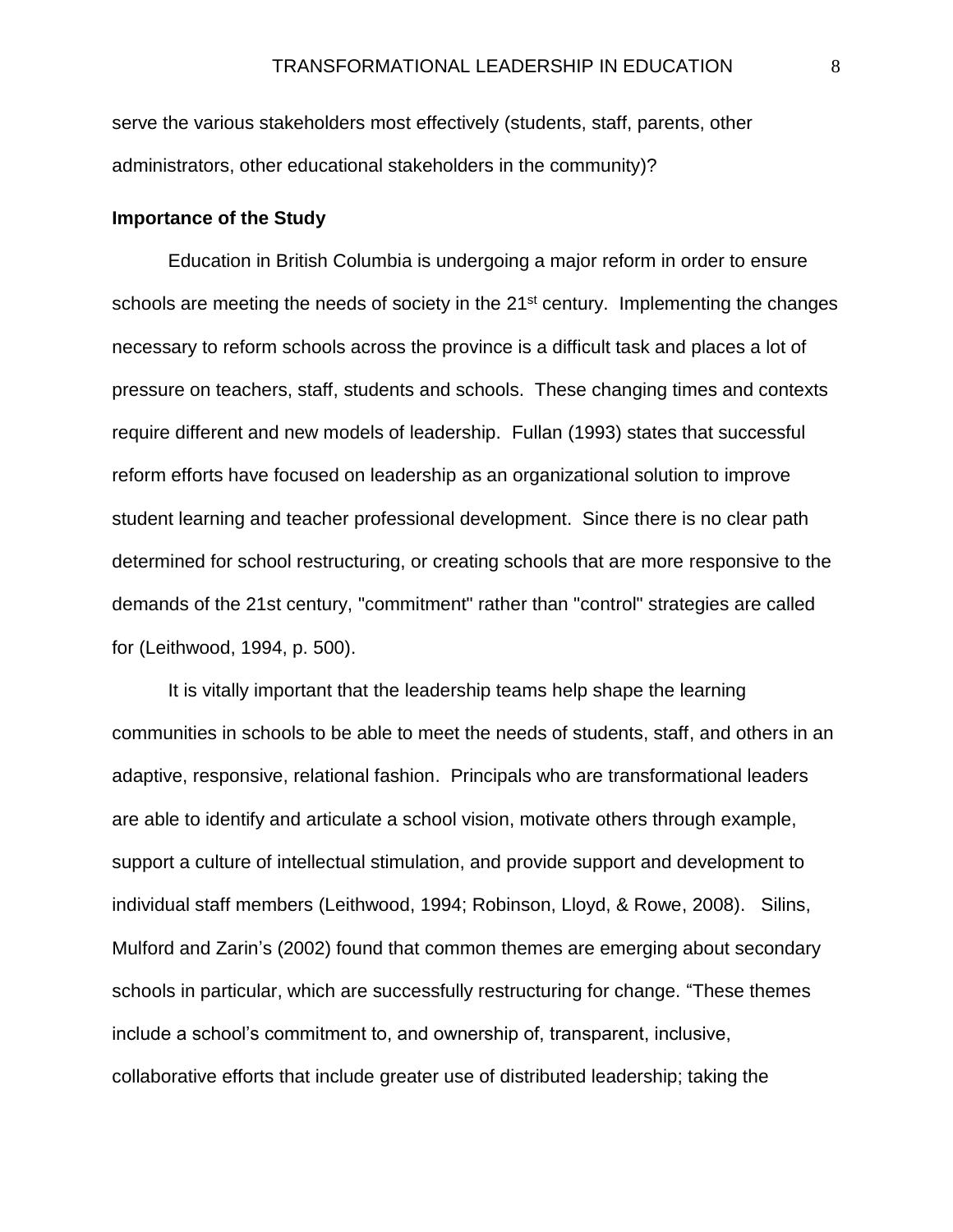initiative rather than always reacting; focusing on the learning needs of all students; and recognizing and acting on the need for all staff to be continuously learning" (p. 617). These themes are in alignment with the Transformational Leadership model. Furthermore, transformational leadership has been positively associated with a principal's effectiveness in implementing a reform agenda (Abu-Tineh et al., 2008).

#### **Definitions of Terms**

**Transformational leadership:** Transformational leadership is a model of leadership that causes change in individuals and social systems. It has a focus on improving organizational qualities, dimensions, and effectiveness (Burns 1978, p.426). It creates valuable and positive change in the followers with the end goal of developing followers into leaders. Burns states "it occurs when one or more persons engage with others in such a way that leaders and followers raise one another to higher levels of motivation and morality (1978, p. 20). Transformational leaders maximize their team's capability and capacity, and look to find new solutions rather than follow old patterns of solving challenges.

**Transformative leadership:** Transformative leadership is a model of leadership, similar to Transformational Leadership, where change is at the heart of the theory; however, it also focuses on social justice and democracy by challenging inappropriate uses of power and privilege that create or perpetuate inequity and injustice" (Shields, 2010, p. 564). This type of leader has been described as being able to "reach the souls of others in a fashion which raises human consciousness, builds meanings, and inspires human intent that is the source of power" (Bennis, 1986, p. 70).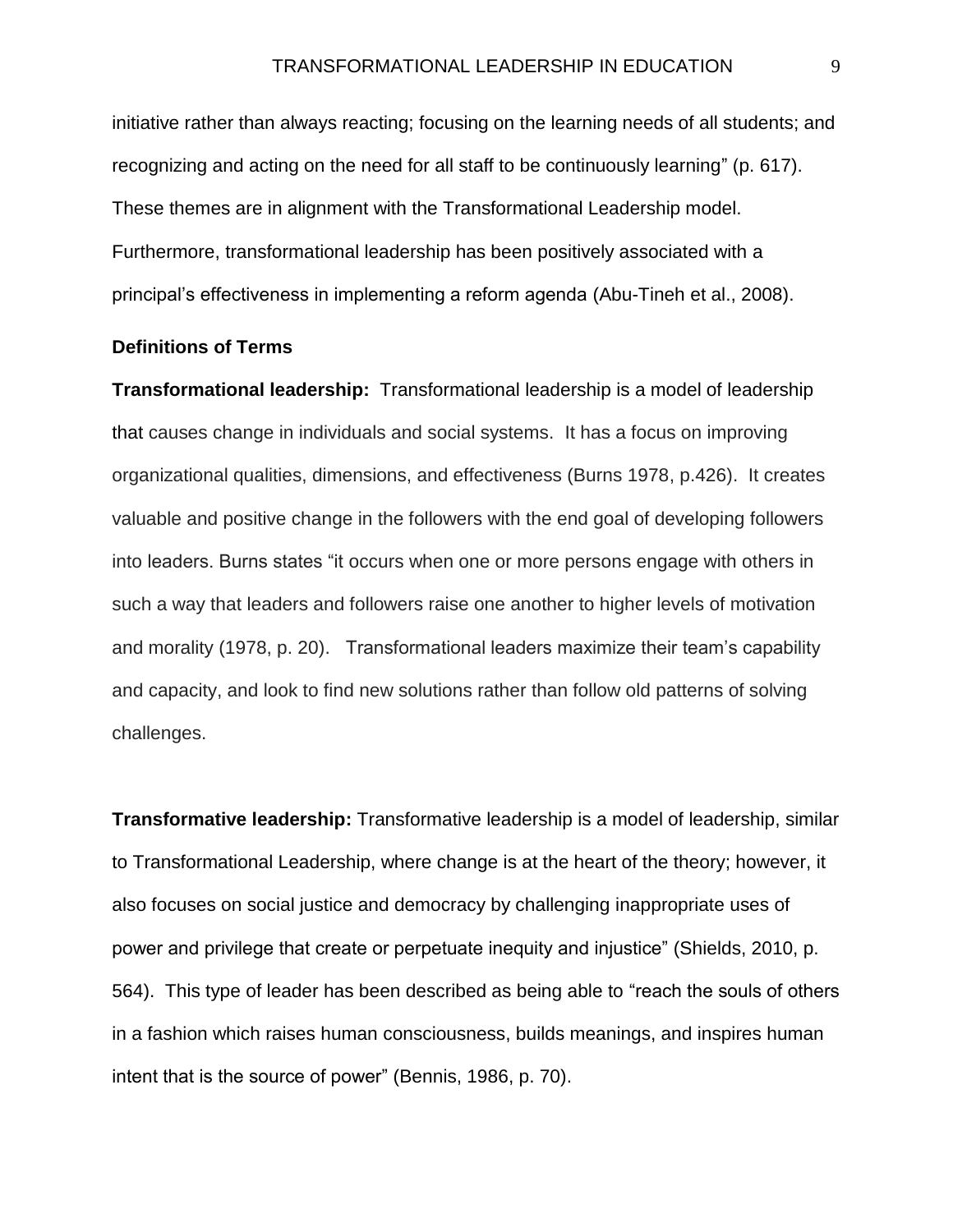**Transactional leadership:** Transactional leadership is a model of leadership where the leaders work within the system. They find solutions to problems by following a known pattern. They typically motivate by offering rewards, or exchanging one thing for another. The values of a transactional leader are honesty, responsibility, fairness, and honouring commitments (Burns, 1978, p. 426). Transactional leaders "clarify role and task requirements, and provide followers positive and negative rewards contingent on successful performance" (Antonakis & House, 2013, p. 9).

**Instructional leadership:** Instructional leadership is a model of leadership where a principal focuses on the management of curriculum and instruction. Hallinger (2003) developed a specific conceptualization of instructional leadership consisting of three goals 1) defining the school's mission, (2) managing the instructional program, and (3) promoting a positive school learning climate. Further to that, Hallinger has outlined ten functions of an instructional leader.

**Stakeholders:** refers to anyone who is invested in the welfare and success of a school and its students. This includes, administrators, teachers, staff members, students, parents, families, community members, local business leaders, and elected officials such as school board members, city council and provincial representatives.

**21st century learning:** a term used to refer to certain core competencies such as collaboration, digital literacy, critical thinking, and problem-solving that advocates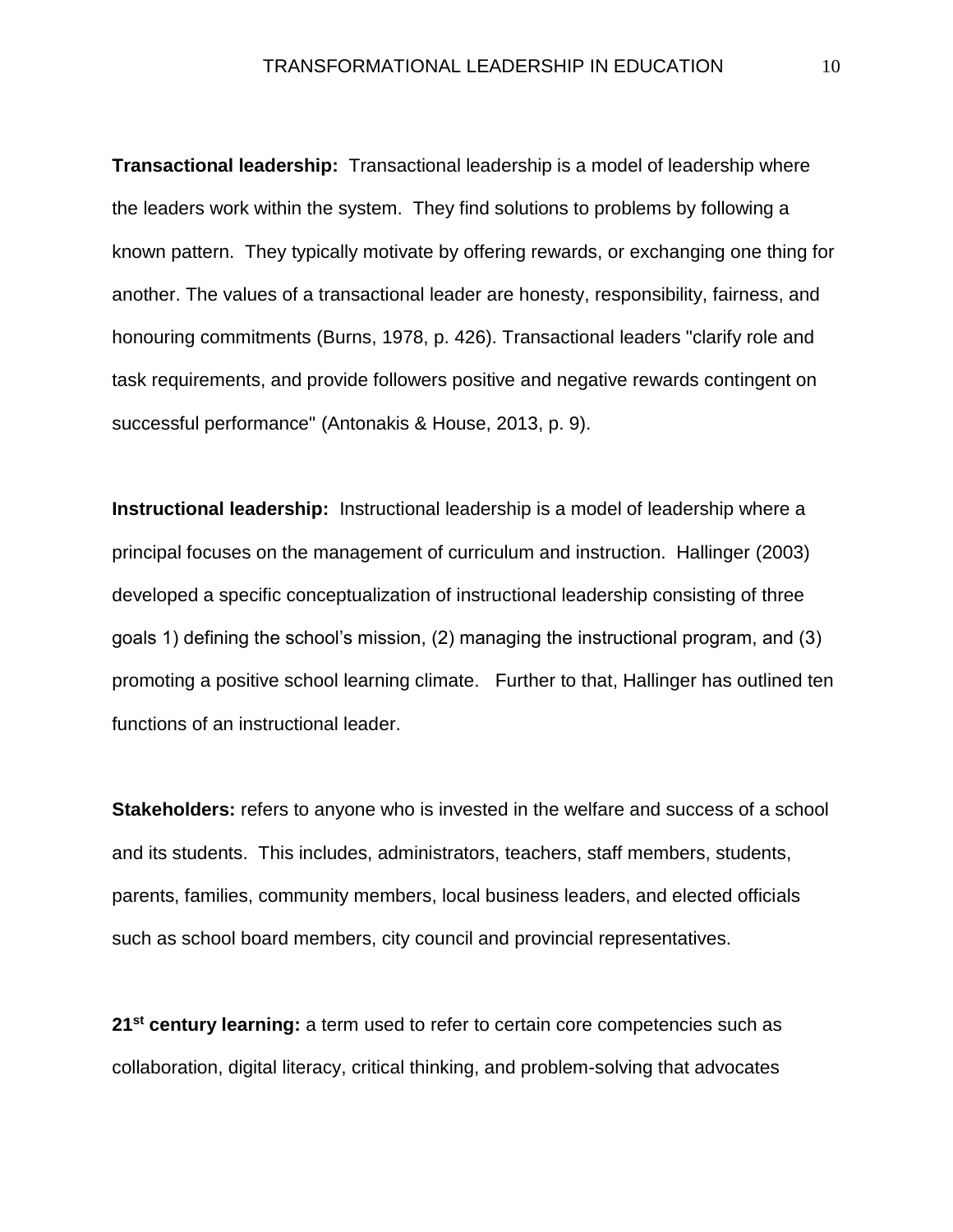believe schools need to teach in order to help students thrive in today's digital, rapidly changing world.

#### **Scope of the Study**

This study is a review of the literature on leadership theories that are effective during times of change and reform, with a particular focus on transformational leadership. The focus is on contexts in British Columbia in the present time and not all findings and recommendations will be applicable to other times and contexts. The research process I will use to complete this analysis will involve a continuation of the research I have already done on the area of change management and transformational leadership, including the characteristics, personality traits, and behaviors found in great transformational leaders.

#### **Chapter 1 Summary**

The role of education around the globe is changing now that we are into the 21<sup>st</sup> century. The education system in the province of British Columbia is undergoing major reform. The physical settings within schools are changing to have more common areas to collaborate and socialize, classrooms are changing, teaching is changing, and finally a new curriculum is being implemented in all schools within the province. The vision of the new BC Education Plan is "to provide an education system that better engages students in their own learning and that fosters the skills and competencies they will need to succeed in the outside world" (B.C. Ministry of Education, 2015a, p. 4). This requires students to develop competencies such as critical thinking and problem solving, collaboration and leadership, communication and digital literacy, personal and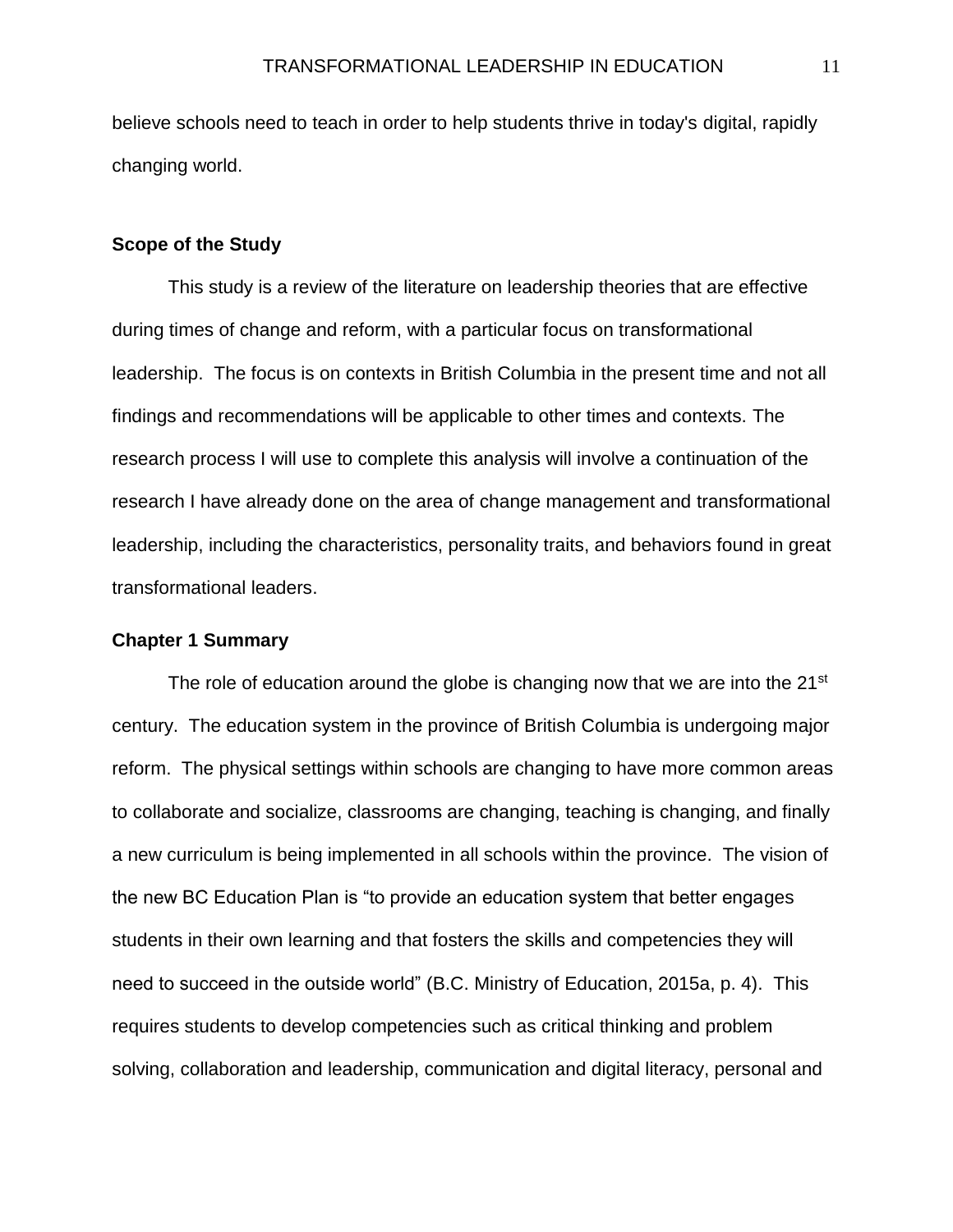social responsibility, creativity and innovation, and have a global and cultural understanding (B.C. Ministry of Education, 2015a). The new curriculum aims to get students to apply their skills and knowledge in real-world settings. Change of this magnitude puts an enormous amount of pressure on students, parents, teachers, school leaders, and the rest of the stakeholders in the education system. In order for teachers to have the motivation and passion to do the work involved in making this shift in their teaching to align with the core competencies of the new curriculum, they will need to be supported by great leadership. A top-down approach, mandating teachers to change their practice, will not lead to a successful implementation of this education plan. These changes to the curriculum, classroom instruction, and schools have created a need for the principal to no longer be simply responsible for maintaining the status quo.

The essential question of this paper remains: "Will transformational leadership serve as an effective model of leadership for principals in British Columbia, allowing them to serve the various stakeholders most effectively (students, staff, parents, other administrators, other educational stakeholders in the community)? It has been suggested that transformational leadership is the ideal leadership style for principals of schools considering substantial reform, as change management is a strength of transformational leaders (Fullan, 1993; Leithwood et al., 1999). And, if the Transformational Leadership model is the best choice for principals within British Columbia, then how do we ensure all principals in British Columbia are educated on the dimensions of being a Transformational leader?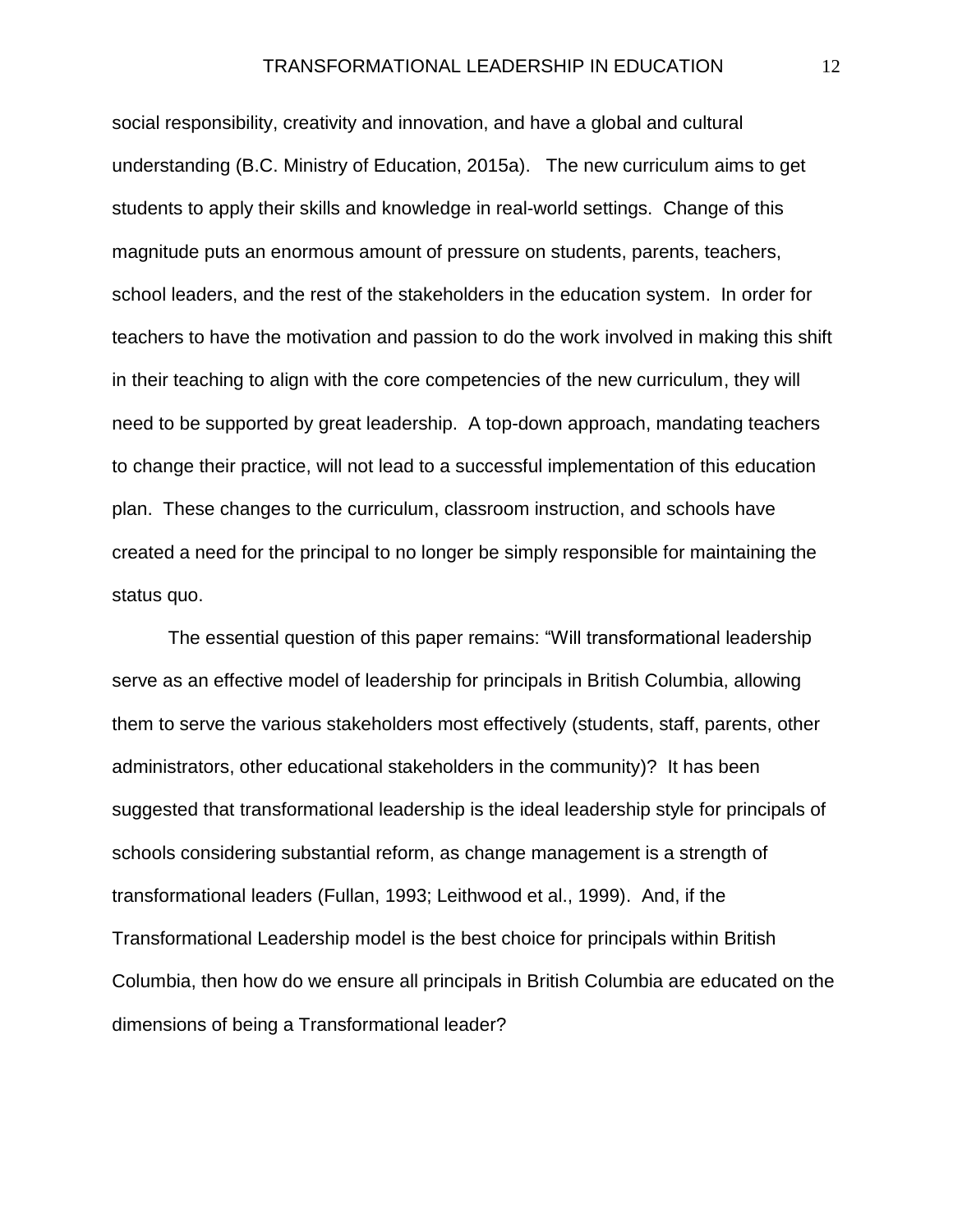#### **Outline for the Remainder of the Paper**

In my literature review, first I will summarize a few of the popular leadership models currently used in education. Then I will explore the various dimensions of a Transformational Leader. Next I will review research findings on the impacts and benefits of Transformational Leadership. This will then transition into my third chapter where I will first discuss the implications of having a transformational principal, particularly in certain contexts. Then I will offer my conclusions as to whether Transformational Leadership is the most effective model of leadership at this time. And finally I will offer my recommendations on what is needed within the principal preparation programs in order to prepare future and current leaders in education. I will close by offering my concluding thoughts.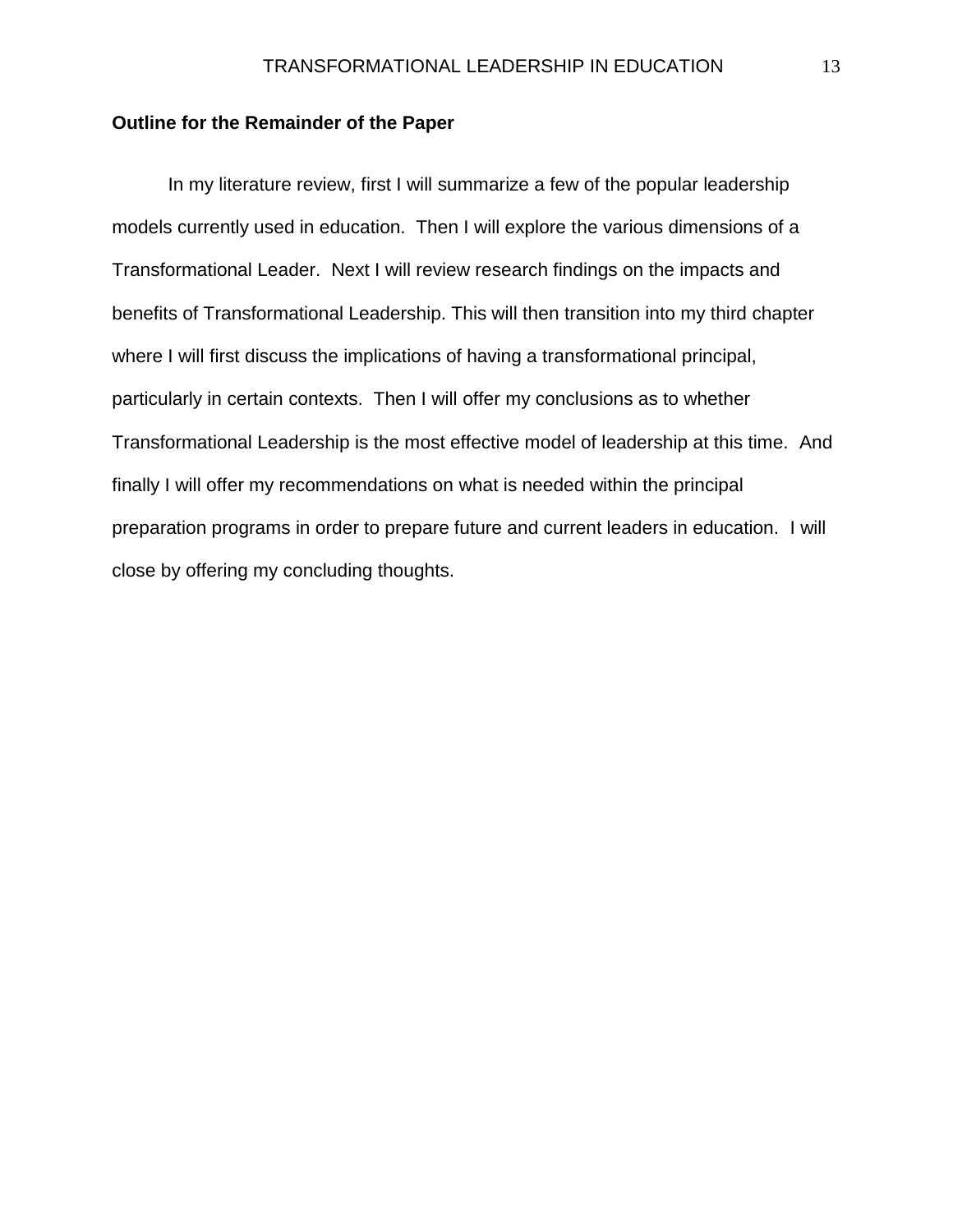#### **Chapter 2: Literature Review**

#### **Introduction**

The review of the literature begins with a conceptual analysis of the various leadership models that are present and used within education today, extending from the brief definitions I offered in the introduction. Defining any terms and concepts that require clarification or further explanation will follow this. The chapter will then focus on my dimensions of Transformational Leadership. These dimensions include: building trust, creating a vision, instructional leadership support and supervision, distributed leadership, developing community members, re-designing the school organization, commitment to change; and, finally, I will take a look at the characteristics of a transformational leader. This will be followed by a look at how these dimensions of Transformational Leadership compare to the Leadership Standards for Principals and Vice Principals of British Columbia that are used as the guiding principles for administrators in B.C. Finally, the literature review will conclude with a look at the research findings on the positive effects of transformational leadership with respect to the impact of transformational principals, and the effects of transformational leadership on teachers and students.

#### **Leadership Models in Education: An Overview of Similarities and Differences**

As the province undergoes major changes within education and rolls out a new curriculum as part of a new education plan, it is more important than ever for school districts to hire the right people to lead schools through this period of change. While the research in this study is focused on Transformational Leadership as the leadership model of choice for schools during times of change and reform in education, it is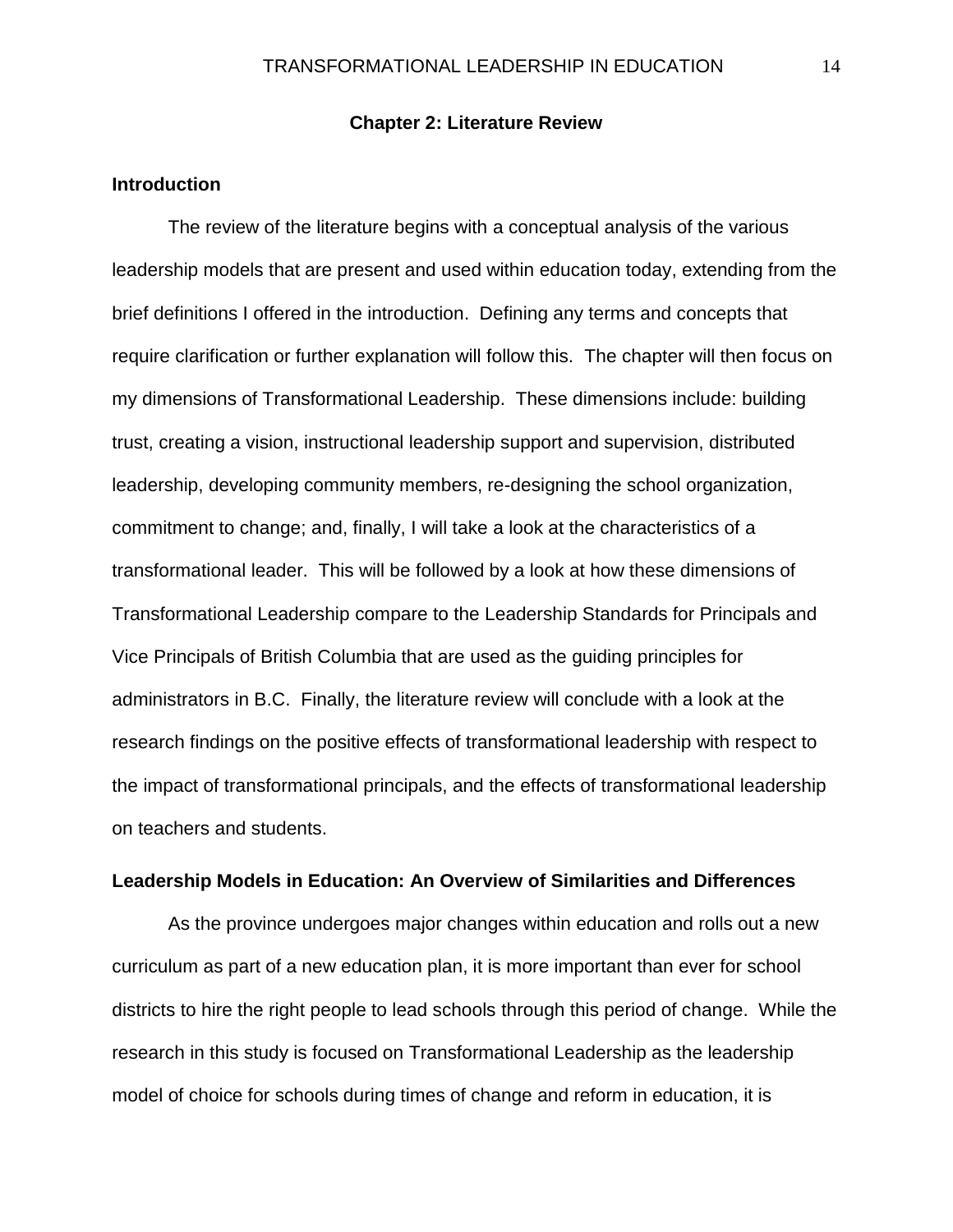important to provide some insight into how transformational leadership differs from the other leadership models being studied and used within education.

Instructional leadership and transformational leadership have emerged as two of the most frequently studied models of school leadership (Hallinger & Heck, 1998). Although they have many similarities, such as establishing and communicating a clear vision and purpose in the school, developing a climate of high expectations and a school culture focused on the improvement of teaching and learning, promoting activities aimed at intellectual stimulation and development of staff, and modelling the values that are identified as important in the school (Hallinger, 2003), they also have some significant differences. Instructional leadership models focus heavily on the principal as the expert and powerful authority (Hallinger, 2003), making it a top-down, directive approach to leadership. In contrast, transformational leadership is often considered a type of shared or distributed leadership as it focuses on developing a shared vision and shared commitment to school change (Hallinger, 2003). Rather than the principal coordinating and controlling from above, transformational leadership focuses on stimulating change through bottom-up participation (Harris & Day, 2003).

Another way in which these models differ is in the extent to which the principal emphasises a coordination and control strategy versus 'empowerment' strategy. While the instructional leader "focuses on management of existing relationships and maintenance of the status quo," the transformational leader acts as an organizational catalyst empowering the teachers under her or his care, encouraging growth and development of learning communities, and promoting progress and improvement within the school (Honingh & Hooge, 2014). "The transforming leader provides followers with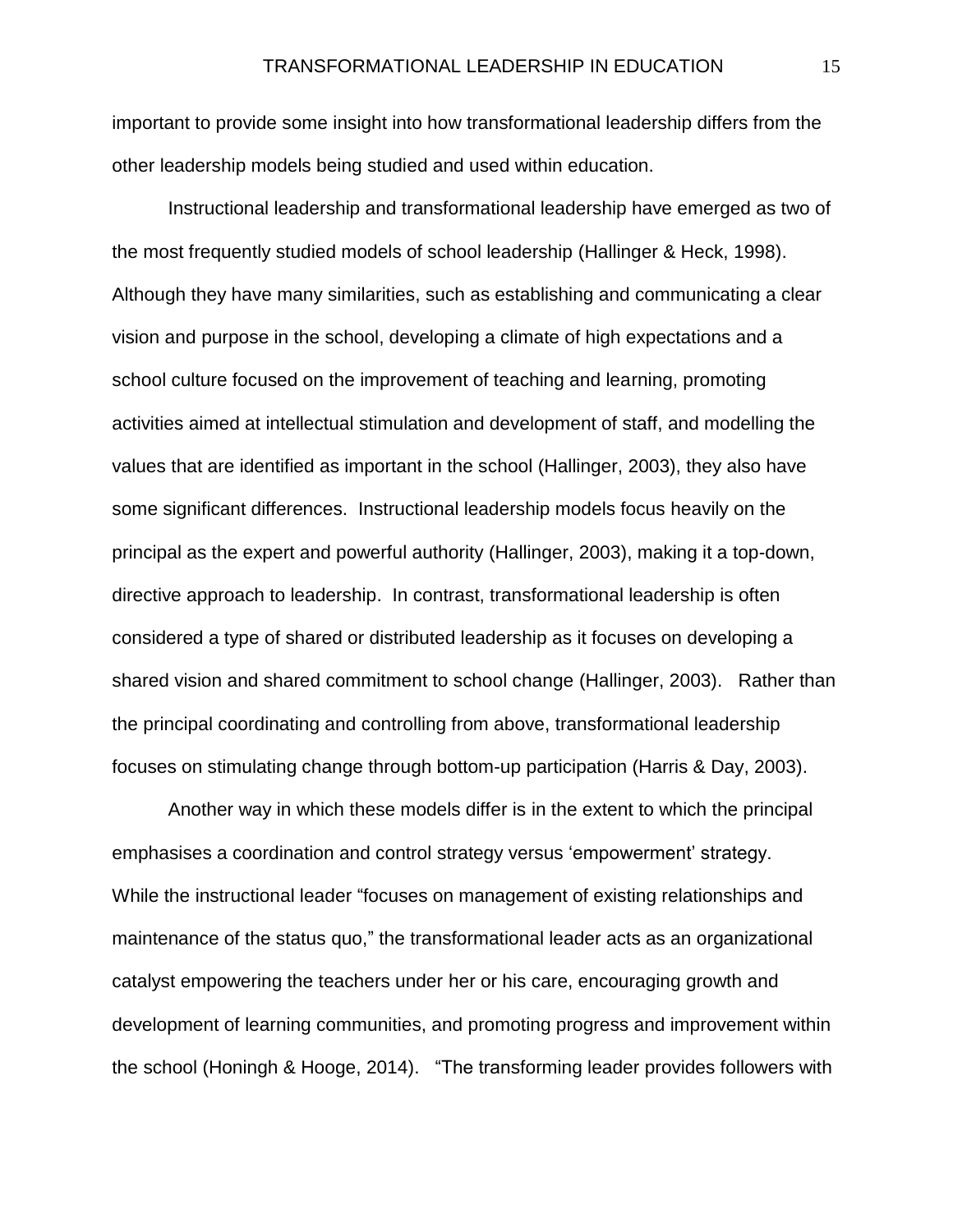a cause around which they can rally" (Bass, 1995, p. 467) and develops and builds the capacity of the building rather than the individual. The instructional leadership model is lacking in motivating staff, and follows a more top-down approach, where the principal is the expert. This can be damaging to staff and tends to be unsuccessful during periods of change. This ability of the transformational leader to motivate and inspire through creating a shared vision that aligns with the personal interests and values of the followers is very different from the methods of a transactional and instructional leader.

One final distinction we can make between instructional leadership and transformational leadership is the means through which leadership achieves its effects – through first-order or second order changes in the school. Instructional leadership has a first-order effect on change since the principal influences conditions that directly impact the quality of curriculum and instruction. The leader is involved first-hand in direct supervision of teaching and instruction, and with managing and implementing the curriculum (Hallinger, 2003). Alternatively, transformational leaders have an indirect or second-order effect on change, as they lead by increasing the capacity of others in the school to produce first-order effects on learning (Lambert, 2002). For example, transformational leaders work with staff to identify personal goals and then link these to the big picture goals of the organization in order to increase commitment of the staff, who then go on to work towards the improvement of the school.

Leithwood (1994) has done extensive research on transformational leadership and he highlights 'people effects' as a cornerstone of the transformational leadership model. Within the model proposed by Leithwood and colleagues, many of the outcomes of interest in terms of restructuring schools are teacher effects (e.g., changes of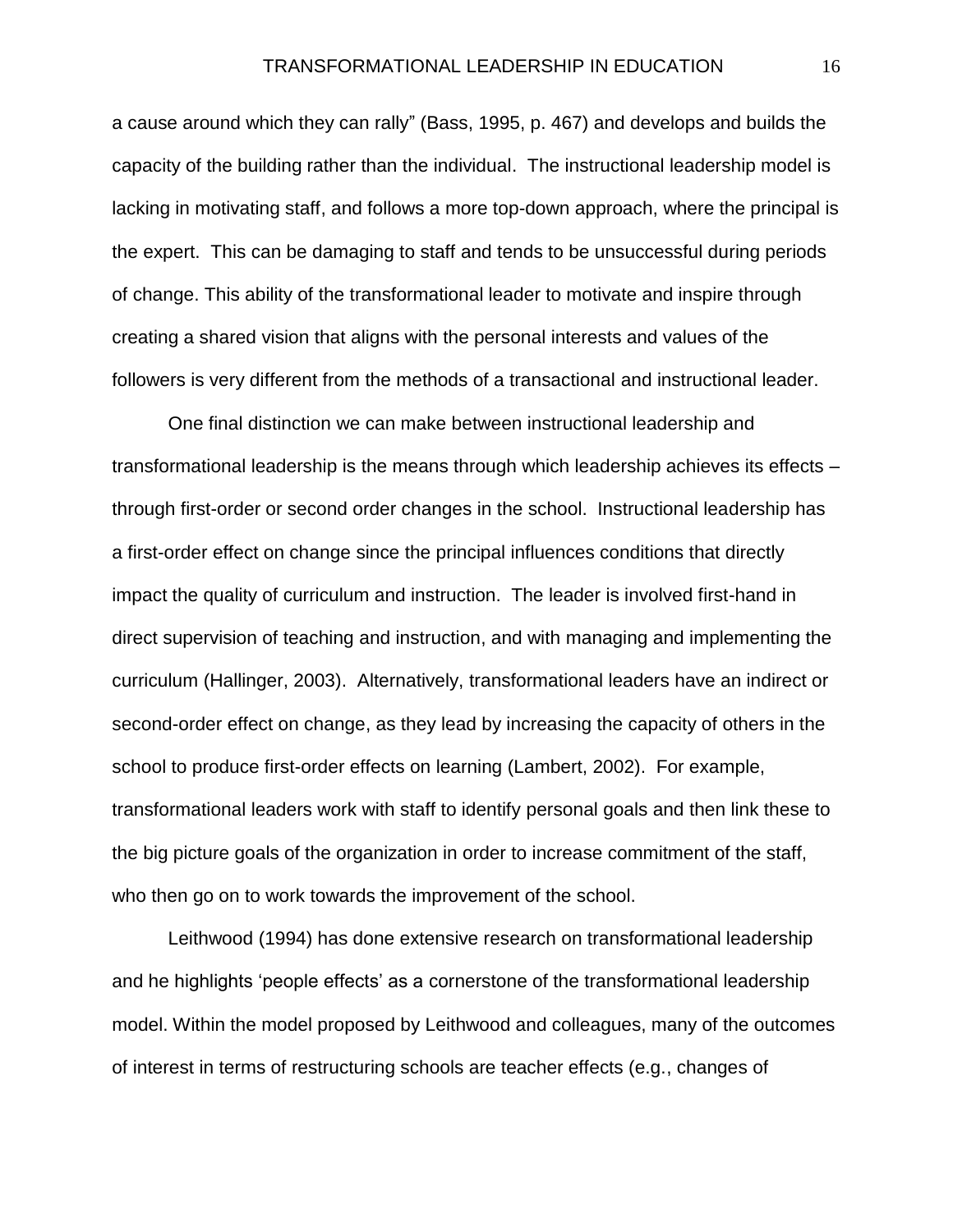behaviour, adoption of new programs, teaching techniques). Thus, as suggested above, the principal's efforts become apparent in the school conditions that produce changes in people rather than in promoting specific instructional practices (Hallinger, 2003).

#### **Dimensions of Transformational Leadership**

The following dimensions of transformational leadership consider the original work of Burns (1978), followed by the work of Bass, where he presented a formal theory of transformational and transactional leadership, as well as the Full Range Leadership model of Bass and Avolio (1994), which contains the seven components of leadership behavior. In addition to this groundwork, transformational leadership has also been redefined by Leithwood (1994) as well as by Kouzes and Posner (2010), who identified what they call exemplary leadership for producing the leader-follower trust that is central for transformational leadership.

#### **1. Creating a shared vision.**

One of the key dimensions of transformational leadership is setting a clear vision and direction. It is important that a direction is set for the organization, and that the vision reflects the will of the people who are affected by it. Any vision set for a school requires the buy-in of the teachers, staff, and students in order to be successful. Barnett and McCormick (2003) concluded that building a shared vision "helped to bind people together and establish group ownership" and "consensus and commitment to school vision were developed through leadership practices such as communication, leader credibility and the involvement of the school community in collaborative processes" (p.68). Furthermore, Leithwood's (1994) research found "quantitative studies show that the influence of transformational leadership practices on most outcomes included in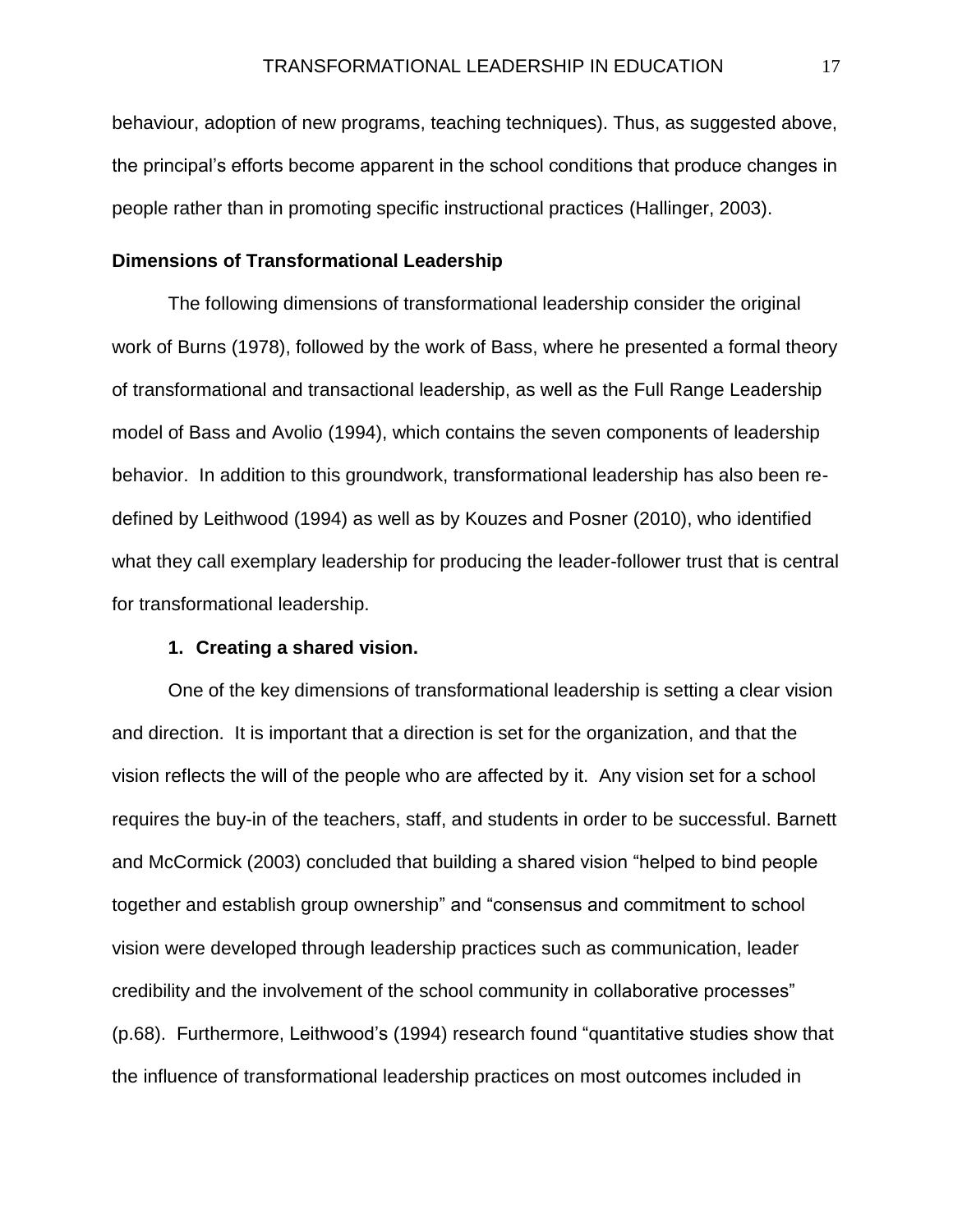their research is most strongly accounted for by vision building and by practices fostering commitment to group goals" (p.509).

One of Bass's original five dimensions of transformational leadership referred to creating a shared vision. The dimension "Idealized Behavior" involves the leader having a vision and a strong sense of mission that is shared with subordinates, as well as engaging in high standards of moral and ethical acts (Bass, 1999). Because the followers admire this type of leader, they can identify with them and they try and emulate him or her and serve the initiative he/she is trying to implement. It is important that followers not only believe in the vision, but they also need to respect the leader enough to try and implement the vision. This process of setting the vision and creating an organization where everyone is working towards accomplishing the mission and vision is where transformational leaders are successful.

In research done by Quin et al. (2015), they found the greatest difference that occurred in leadership practices between principals of high performing schools versus low performing schools was with inspiring a shared vision and challenging the process. They are referring to two of Kouzes and Posner's Five Practices of exemplary leadership. 'Inspiring a Shared Vision' refers to exemplary leaders being forwardthinking. They state "you have to spend more of today thinking about tomorrow if your future is going to be an improvement over the present (2010, p. 113)." In order to set a vision for a school that is relevant and meaningful the leader has to be able to "challenge the process" and challenge the status quo so that the vision involves growing the organization to achieve something better.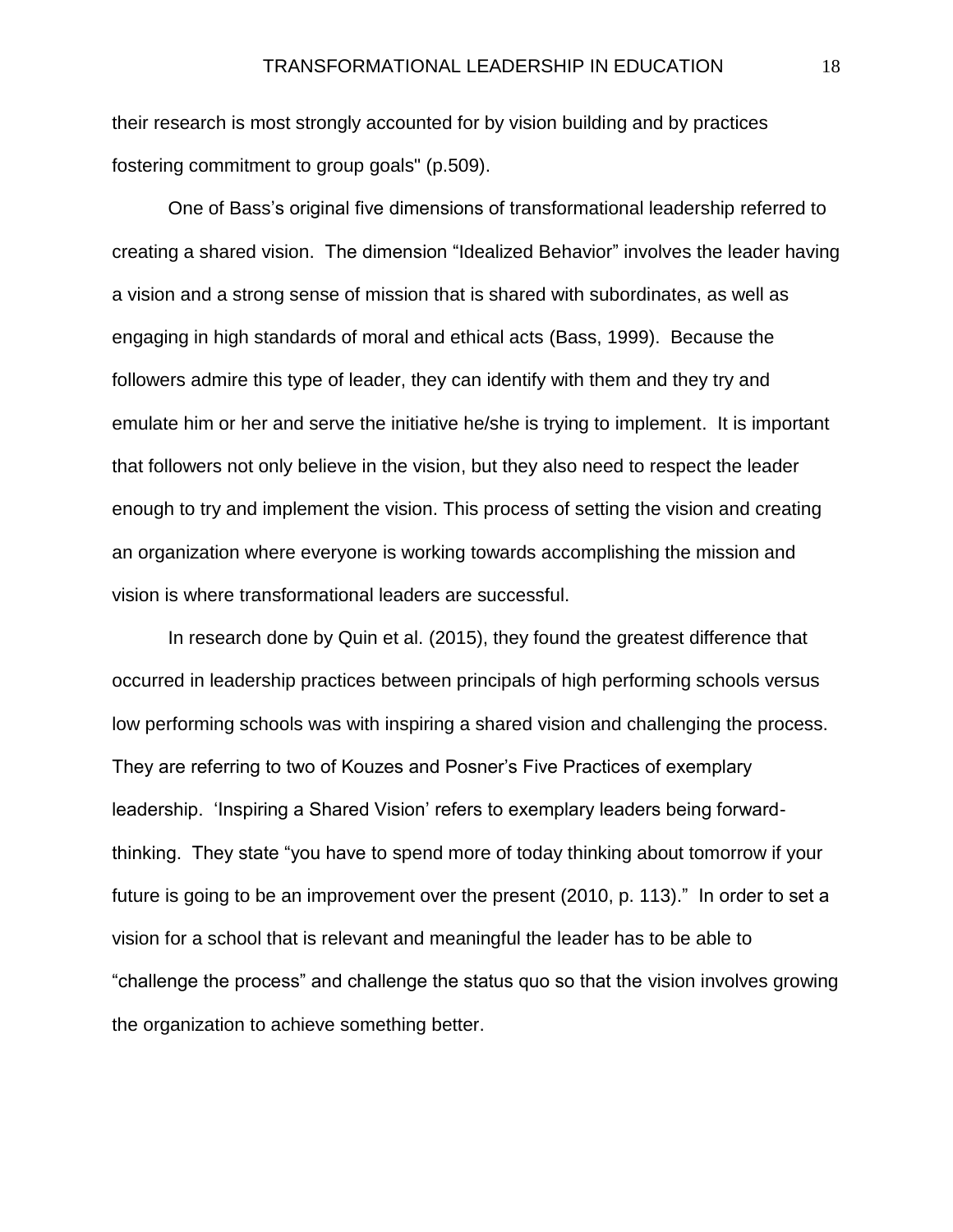Kouzes and Posner (2009) affirmed effective school leaders create a shared vision with the stakeholders in order to energize followers, develop a standard of excellence, and foster a commitment to academic excellence. They found that aside from honesty, the ability to envision the future and be forward-looking was the most sought after quality in a leader in their study. They further explain that constituents don't want a prediction of the future but rather they want to know how their dreams will come true and their hopes will be fulfilled. They state that one way to be more effective at inspiring a shared vision is to "help the team to understand how you got to your vision. We want to walk with you while you create the goals and vision so we all get to the end vision together" (p.1). In addition, Senge notes that a joint vision will encourage the stakeholders to buy into change efforts (2008), which is important when you are embarking on a reform of education.

#### **2. Developing trust.**

Trustworthy leaders create a culture of trust in their buildings; this trust is at the heart of successful schools (Tschannen-Moran, 2013). Building trust between a principal and the staff provides the foundation for achieving an effective school. The Ministry of Education in B.C. is asking teachers to redefine their teaching practices in order to implement new curriculum in their classrooms. New teachers will not be willing to put in this extra time and energy if they are not supported by an administration that they trust. "Even when school leaders work to build a common vision and foster acceptance of group goals, without trust these leaders do not inspire their constituencies to go beyond minimum requirements" (Tschannen-Moran, 2013, p. 40). Transformational leaders are known for igniting change from the bottom up, and one of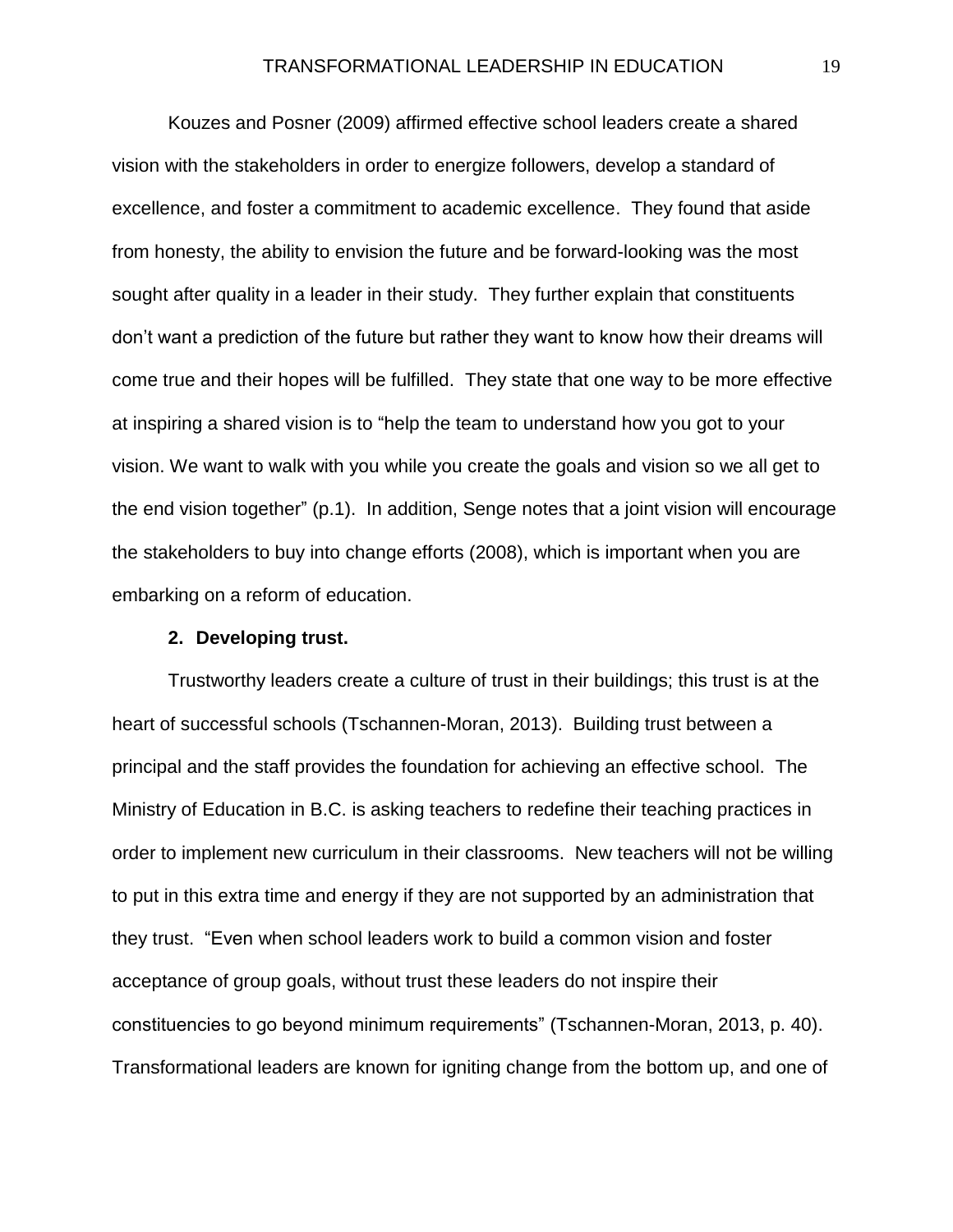the ways this is accomplished is by building trusting relationships with staff. They are able to distribute responsibilities to teachers within the school, so that the decisionmaking is not just the responsibility of the administration. By developing staff members into leaders, transformational principals are creating a network of leaders within the school. This distributed leadership would not be possible if there was not a foundation of trust established and time spent building respectful relationships within the school (Cherkowski & Brown, 2013).

In their book *The Leadership Challenge* (2010), one of the five practices of exemplary leadership identified by Kouzes and Posner is "Model the Way." This dimension explains how fundamental it is that leaders earn and sustain credibility by doing what they say they will do. In order to model the way, leaders have to first have a clearly defined set of beliefs and values for themselves, and second they have to set the example and live and lead by those values and beliefs. The message of what you believe is not in what you say, but in what you do (Kouzes & Posner, 2010). If the principal doesn't believe in the province's change initiatives, and educate themselves on the areas of reform needed, then they will be unable to support the school undergoing change. They won't be supportive to the teachers reforming their practice, challenging themselves, and taking risks to better their teaching practice. Furthermore, principals won't be able to effectively communicate the vision for these changes to the parents and the wider school community. In addition, "many principals face a multicultural society with diverse values, which makes the cultivation of trust a significant challenge" (Tschannen-Moran, 2013, p. 41). Hargreaves and Fink assert that "trust is an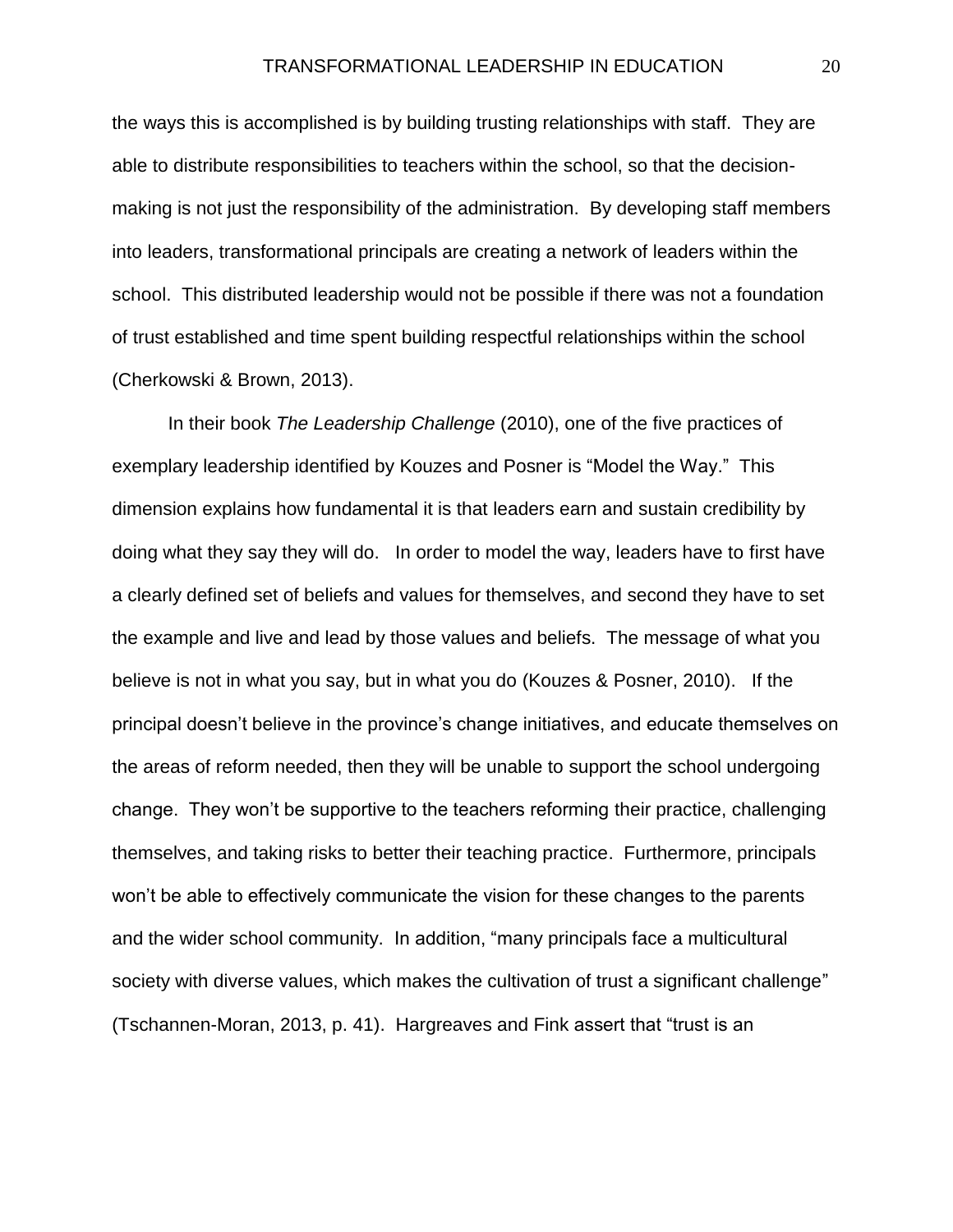indispensable resource for improvement," the "social glue" necessary to develop schoolbased professional community (as cited in Marzano, Waters, & McNulty, 2005, p. 45).

Avolio and Bass (1994) identified five dimensions of transformational leadership, and the one that incorporates trust is called 'Idealized Influence.' This refers to the situation where the leader uses behaviors such as considering the needs of others over his/her own needs in order to inspire trust, respect, and admiration from followers. Teachers and principals are both leaders in the building according to students, and they need to model relationships of trust so that students can sense what trust looks like. Students are being asked to engage in activities such as cooperative learning and project-based learning within the classroom. These strategies will contribute to improving student's communication skills, and developing their problem-solving strategies, which are both core competencies within the new curriculum; however, both of these instructional strategies require a classroom and a school where trust is established.

#### **3. Instructional leadership, support and supervision.**

The role of the principal in providing support, supervision, and instructional leadership is changing. While these elements of leadership remain important to the improvement of school effectiveness, it is no longer believed that one administrator can serve as the instructional leader for an entire school without substantial participation of other educators (Lambert, 2002) – the days of the principal as the lone instructional leader are over. Rather than focusing specifically on direct coordination, control, and supervision of curriculum and instruction, transformational leaders seek to build the organization's capacity. Transformational leaders "are 'people oriented'; rather than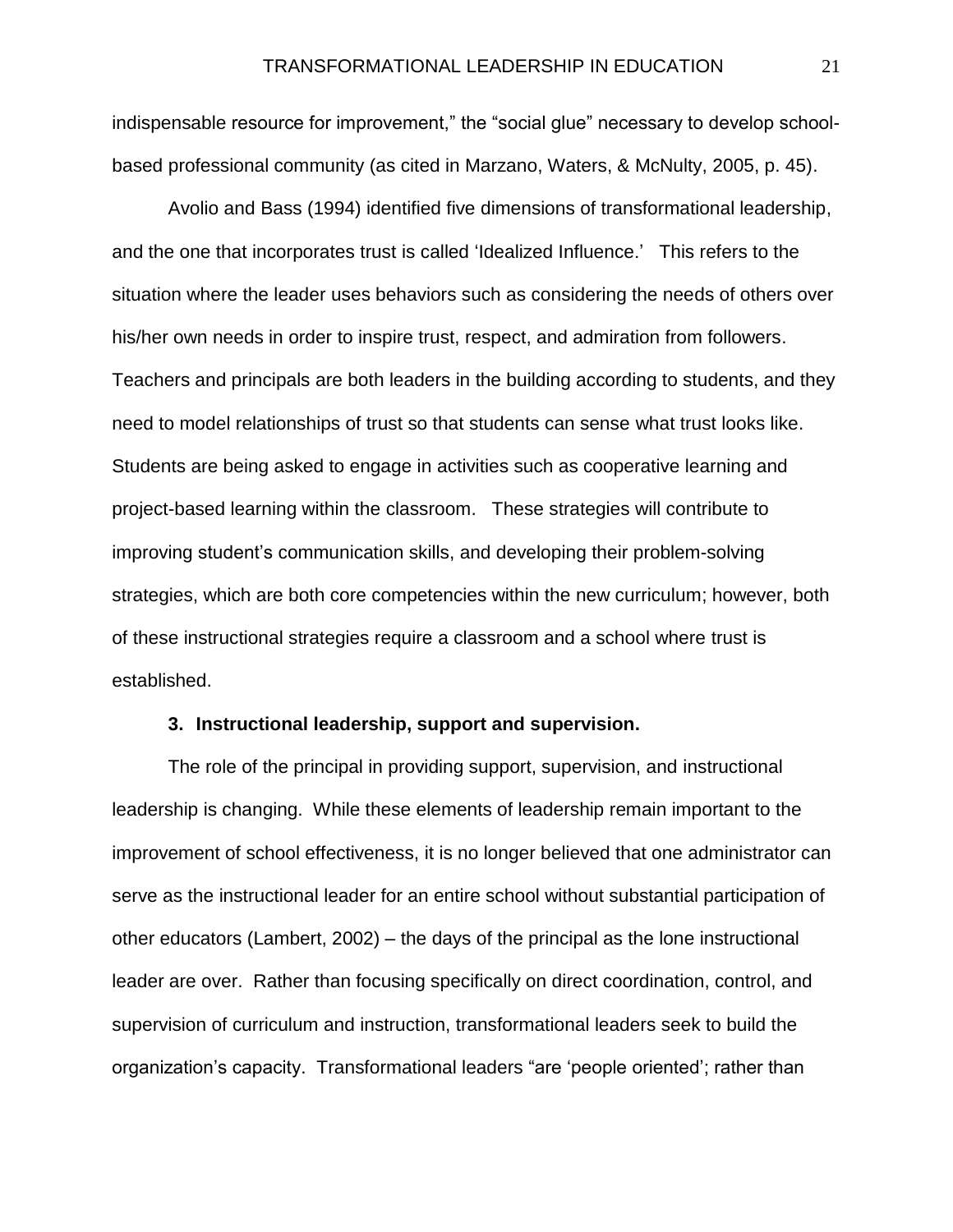focus on tasks and performance, they build up relationships and help followers develop goals and identify strategies for their own accomplishments" (Mitchell & Tucker, 1992, p. 32). Transformational leaders are able to employ strategies that help teachers appreciate the purpose for change, which then drives their commitment to developing, trying out, and refining new practices until those purposes and the changes are accomplished (Leithwood, 1994). A principal will benefit from appreciating the uniqueness of each individual teacher, and determining what they are motivated by, when it comes to monitoring and encouraging a teacher's growth and development.

The dimensions defined by Bass and Avolio (1994) that relate to instructional leadership are 'Inspirational Motivation' and 'Individualized Consideration'. Inspirational Motivation involves the leader behaving in a way that provides meaning and challenge to the employees work. The leader must make sure they clearly communicate the expectations of teachers, and that they motivate the employees to strive to meet these expectations (Mahalinga Shiva & Suar, 2012). In addition, Individualized Consideration involves the leader paying special attention to the growth of each subordinate by acting as a mentor (Avolio, Bass, & Jung, 1999). The leader is responsible for determining the areas of growth required for each individual teacher, and addressing these areas of concern through the use of training, coaching, and counseling strategies. They state the leader must also involve the teachers in goal-setting, problem-solving, and decisionmaking (Mahalinga Shiva & Suar, 2012). In the transformational leadership model this coaching and mentorship role of the principal could involve connecting them with other professional learning communities who share a common interest or area that requires growth, rather than the leader providing all the answers.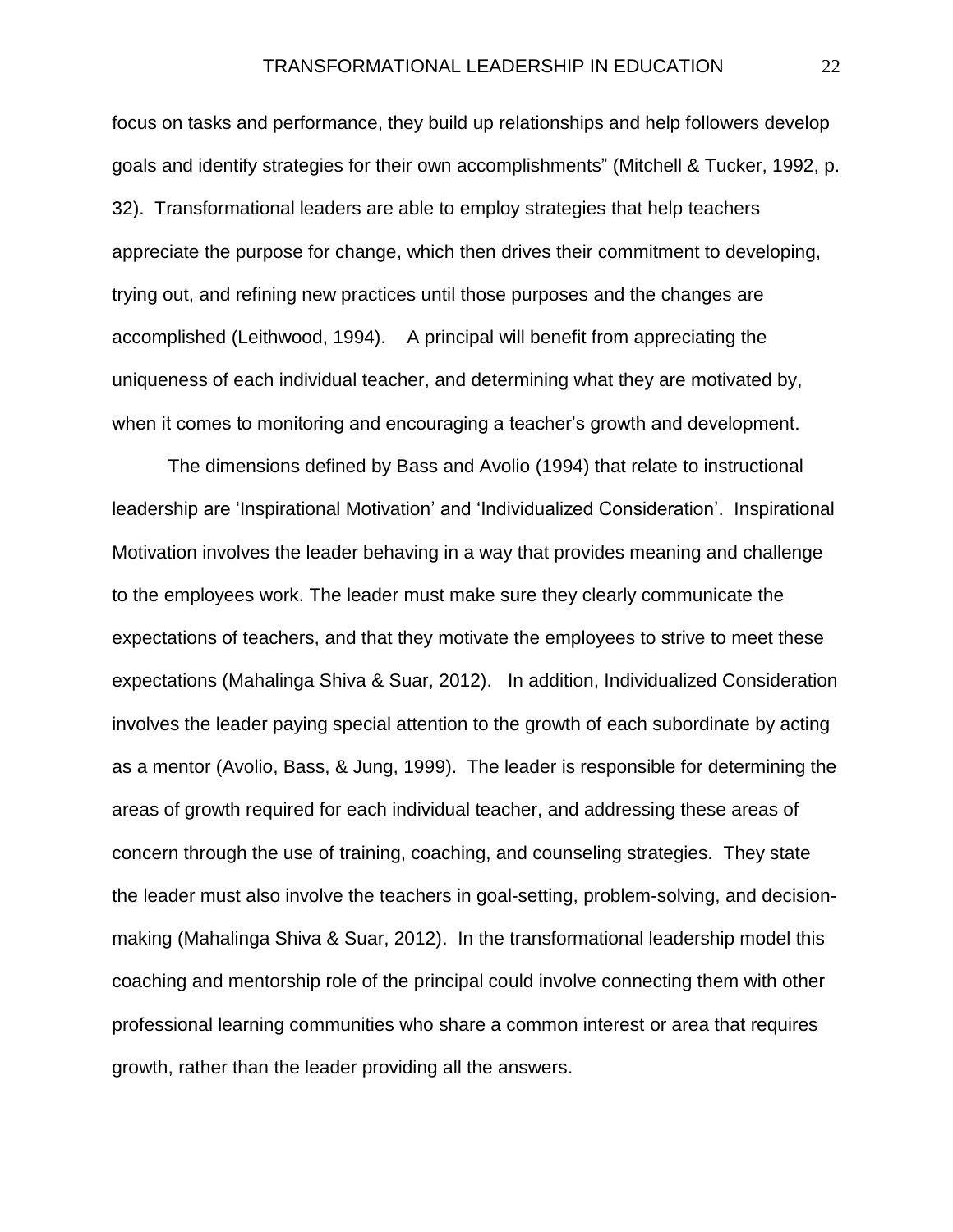It is important to note that any intention to provide instructional leadership, especially in secondary schools, is complicated by the fact that in many cases principals have less expertise than the teachers whom they supervise (Hallinger, 2003; Lambert, 2002). Furthermore, "the size of secondary schools challenges the feasibility of principals exercising the sort of direct influence on classroom practice envisioned in early views of instructional leadership. There are too many teachers and classrooms for the time available" (Leithwood, 1994, p. 501). In addition, the complexity of the curriculum makes it difficult for a principal to have the pedagogical content knowledge required for expert teaching, and to perform valid direct teacher supervision. Considering these concerns regarding the principal providing instructional supervision, the logical evolution would be for teachers to take on this role. It's time for leaders to recognize the wealth of knowledge and expertise within their teaching staff. They need to trust the brilliance of the great teachers and learn from and with them. Elmore (2000) agrees that the solution to the unlikeliness of a principal having the time, energy or ability to master the extant of knowledge to provide guidance on curriculum, instruction, and assessment is to distribute the leadership. Through opportunities like collaboration, professional development, professional learning communities, and having a strong motivation and desire to evolve and develop teaching practice to meet the needs of the 21<sup>st</sup> century learner, some of this responsibility should fall to the teachers. Leithwood (1994) states that "the professionalism of teaching is a centerpiece of the school restructuring agenda" (p. 501). He continues that under the transformational leadership model, teachers have the opportunity to showcase their professionalism and take on a non-teaching leadership role, as they are the candidates that have the high levels of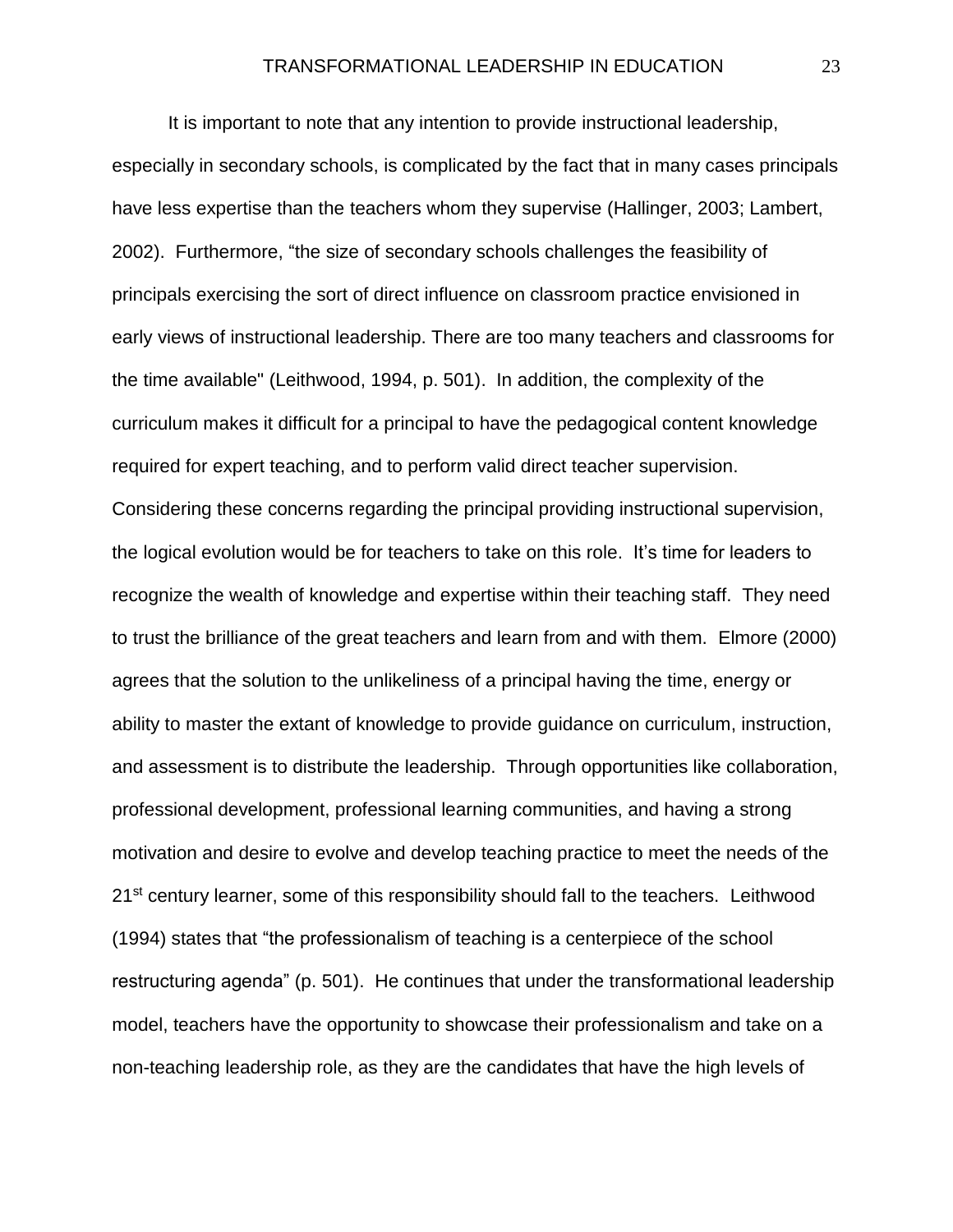pedagogical expertise in the classroom and can become mentors and provide support for their colleagues that are struggling or have areas of growth. Through distributed leadership, as one of the dimensions of transformational leadership, the involvement of teachers in supporting and developing instruction is possible.

#### **4. Distributed leadership.**

Transformational leadership focuses on fostering "an organizational culture that values the development of beneficiaries, teamwork, and participative decision-making" (Mahalinga Shiva & Suar, 2012, p. 704). Deliberation and collaborative decisionmaking are not optional but essential for educational organizations in the twenty-first century. Harris and Day found that although "all 'heads' of schools adopted autocratic and 'top-down' leadership approaches at critical times in their school's development, they all agreed that this leadership approach was the least likely to lead to generate, or sustain school improvement." (2003, p. 93). In order for effective change to take place, teachers as well as the administration have to become change agents. Chernowski and Brown (2013) found that "principals can be essential in establishing a culture that encourages teachers to take on more leadership roles" (p. 25). Furthermore, if the change process is to be successful you cannot focus only on the principal's role, as it doesn't adequately describe the learning community that is needed to lead effective change in an organization. Learning communities are "built around shared visions, values, and goals, have a collaborative work culture, are places where collective learning and shared understanding exist, focus on reflective practice, and are sustained through creating environments that are rich in leaders at all levels of the school" (Cherkowski & Brown, 2013, p. 27). In order to accomplish the changes necessary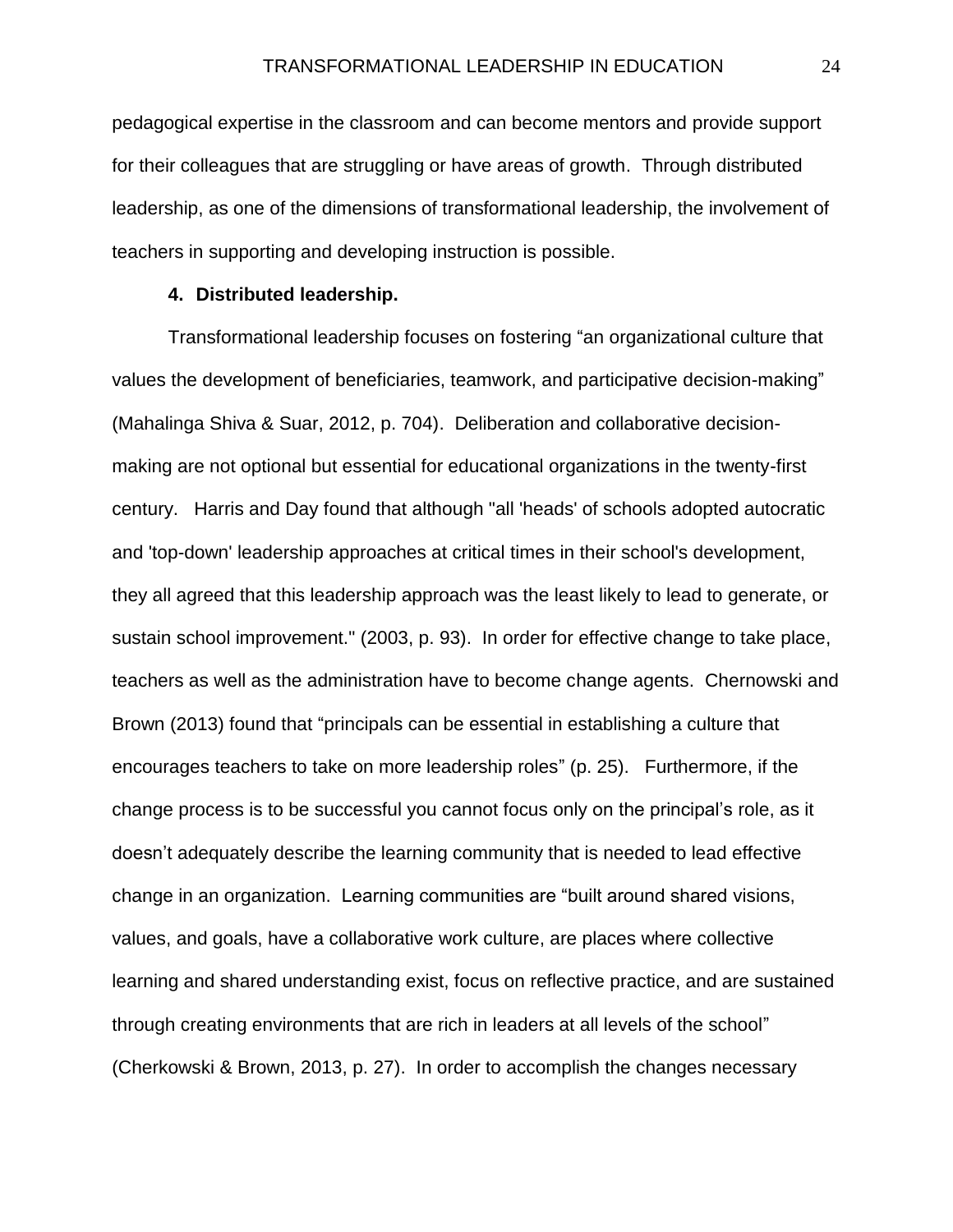within our schools to meet the needs of the global shift in learning and educating, and to ensure these changes are sustainable, our schools must become learning communities. This requires leaders to develop leadership capacity at many levels of the school (Fullan, 2002).

Support for the importance of distributing leadership can be found in Bass's fifth dimension of transformational leadership—Intellectual Stimulation. Intellectual Stimulation is where employees are encouraged to question the status quo and become creative problem solvers (Bass, 1999). By involving staff in the problem-solving process and developing their problem solving skills, Bass identified that these skills will enable the followers to share in the responsibility of making decisions. Kouzes and Posner (2010) identify 'Enabling Others to Act' as the practice of exemplary leadership involved in distributing leadership. This is accomplished through fostering collaboration by generating a strong sense of shared creation and shared responsibility. They expand and state that in order for transformational leaders to do this they must be able to create a climate of trust and facilitate relationships (Kouzes & Posner, 2010).

In order to distribute leadership effectively, relationships built on trust and respect have to have been developed within an organization. van Oord states that "leadership does not reside in an individual but in the relationship between individuals, which emphasizes that the quality of interpersonal relationships within an organization is as important in determining successful leadership as the particular skills and traits of the individual leader" (2013, p. 421). The transformational leader must maintain positive working relationships with staff. Cherkowski and Brown's (2013) study reiterated that when principals build respectful relationships with staff they are better able to recognize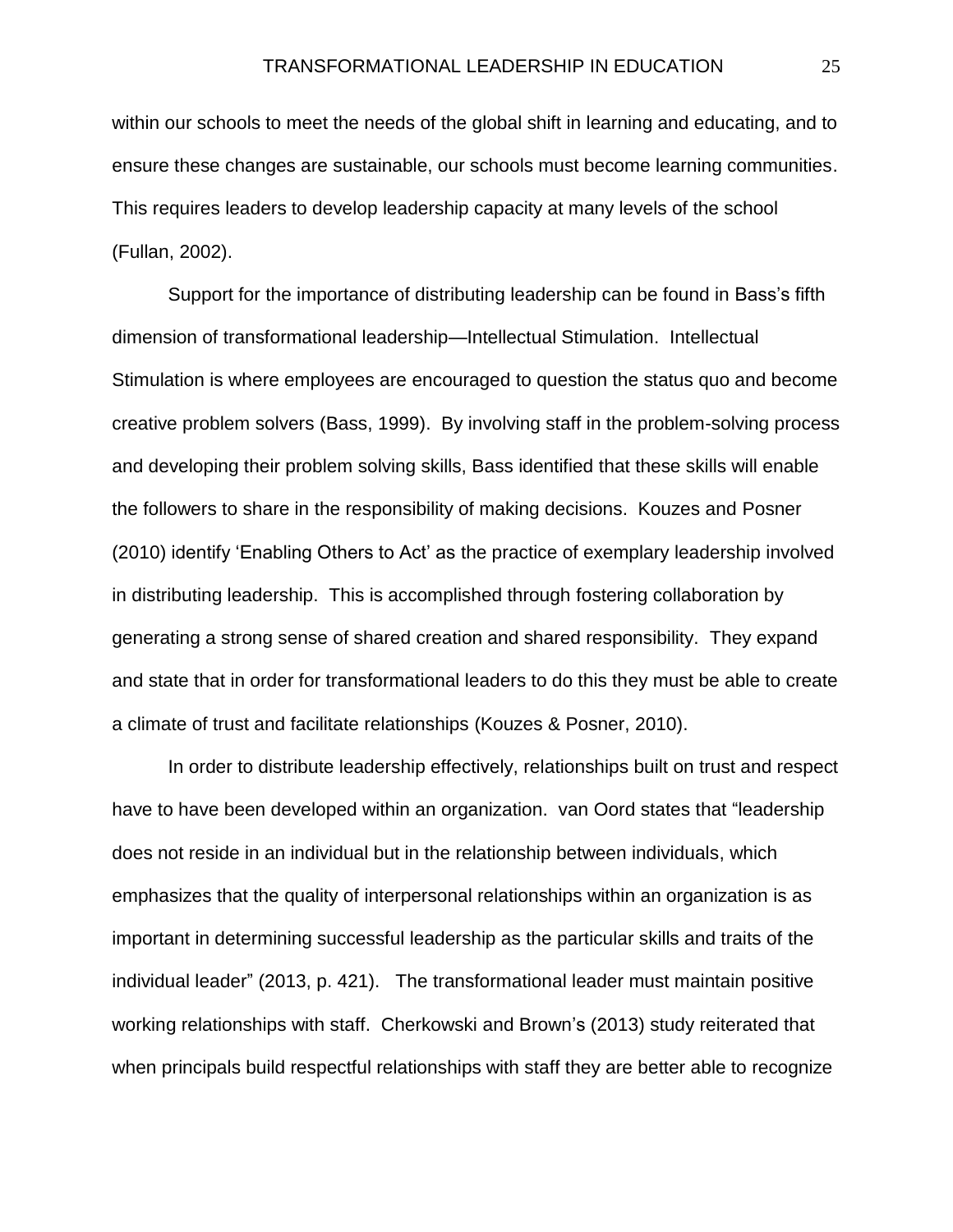the strengths of their staff and find ways to develop their leadership. The principal also has to create a safe and trusting environment, and must work to develop a culture of trust and respect in order for teachers to develop their leadership voice (Leithwood et al., 2007). Finally, van Oord found that "leadership is the action of gathering knowledge from different points of view, the careful critique and evaluation of this knowledge, followed by a shared decision-making process" (2013, p. 423). There is a need for a paradigm shift in conceptions of leadership, "which start not from the basis of power and control but from the ability to act with others and to enable others to act" (Harris & Day, 2003, p. 97).

The many changes being implemented alongside the B.C. Education plan are bringing about more changes in a school than one administrator is able to handle alone. "To cope with the unprecedented rate of change in education requires not only challenging the current orthodoxy of school leadership and relinquishing models suited to a previous age, but also establishing new models of leadership that locate power with the many rather than the few" (Harris & Day, 2003, p. 97). It would be ideal to have already developed leaders and distributed the leadership within a school, so that when the time comes to implement changes and school reform the right people and teams are in place to lead the change initiatives. Leaders should also remember that "the main mark of a school principal at the end of his or her tenure is not just that individual's impact on student achievement, but rather how many leaders are left behind who can go even further" (Fullan, 2005, p. 57).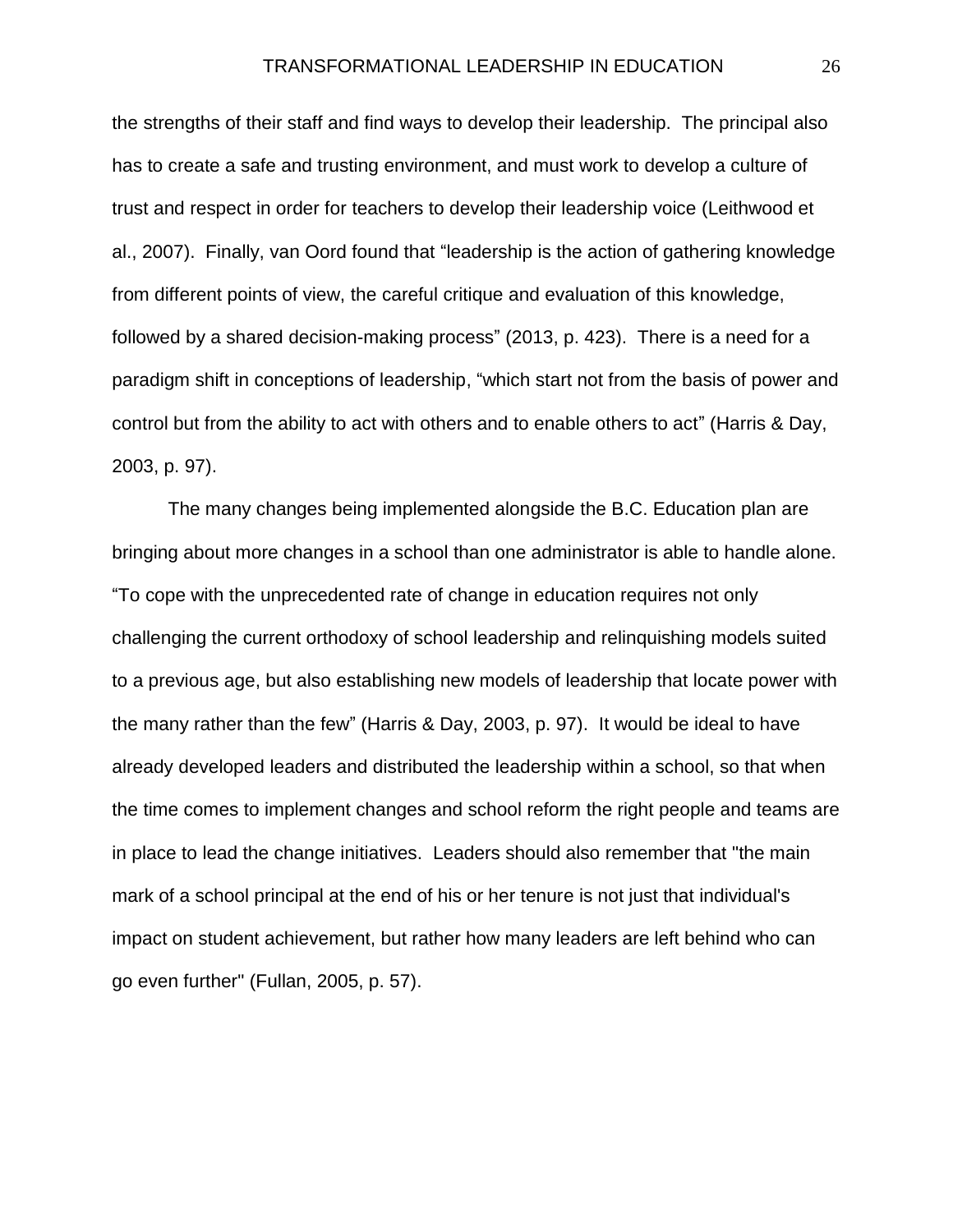## **5. Developing community members: Supporting the well-being of all school members.**

In addition to the previously mentioned dimensions of transformational leadership, it is important for principals to support the well being of staff and students. By recognizing and supporting the intellectual, emotional, physical, moral and spiritual well being of staff, the principal will be able to establish a personal connection with teachers. This connection will enable the formation of positive relationships, which are essential for change management within a school community. Jacobson, Johnson, Ylimaki, & Giles (2005) found that the ability of the principals in their study to develop and influence people was enhanced by the caring relationships they created with faculty, students and parents. For example, one principal was able to win over their staff by reminding them at a staff meeting that family comes first, not the job. In saying this, she showed them that she valued and cared about them as people. Relationships are the key to building trust, establishing distributed leadership, providing successful mentorship and instructional supervision, and creating a genuinely shared vision with staff. When a leader respects the whole person, community members feel valued and supported. They are more willing to contribute their ideas and become more involved in the decision making process.

The education system in B.C. is focusing on personalized learning to help students from various cultural backgrounds, with different interests, aspirations, and learning needs connect to their learning. This is also true for adult learners. Teachers require different growth plans, educational programs, learning experiences, and support to personalize their learning. Poplin (Leithwood & Poplin, 1992) states, "To promote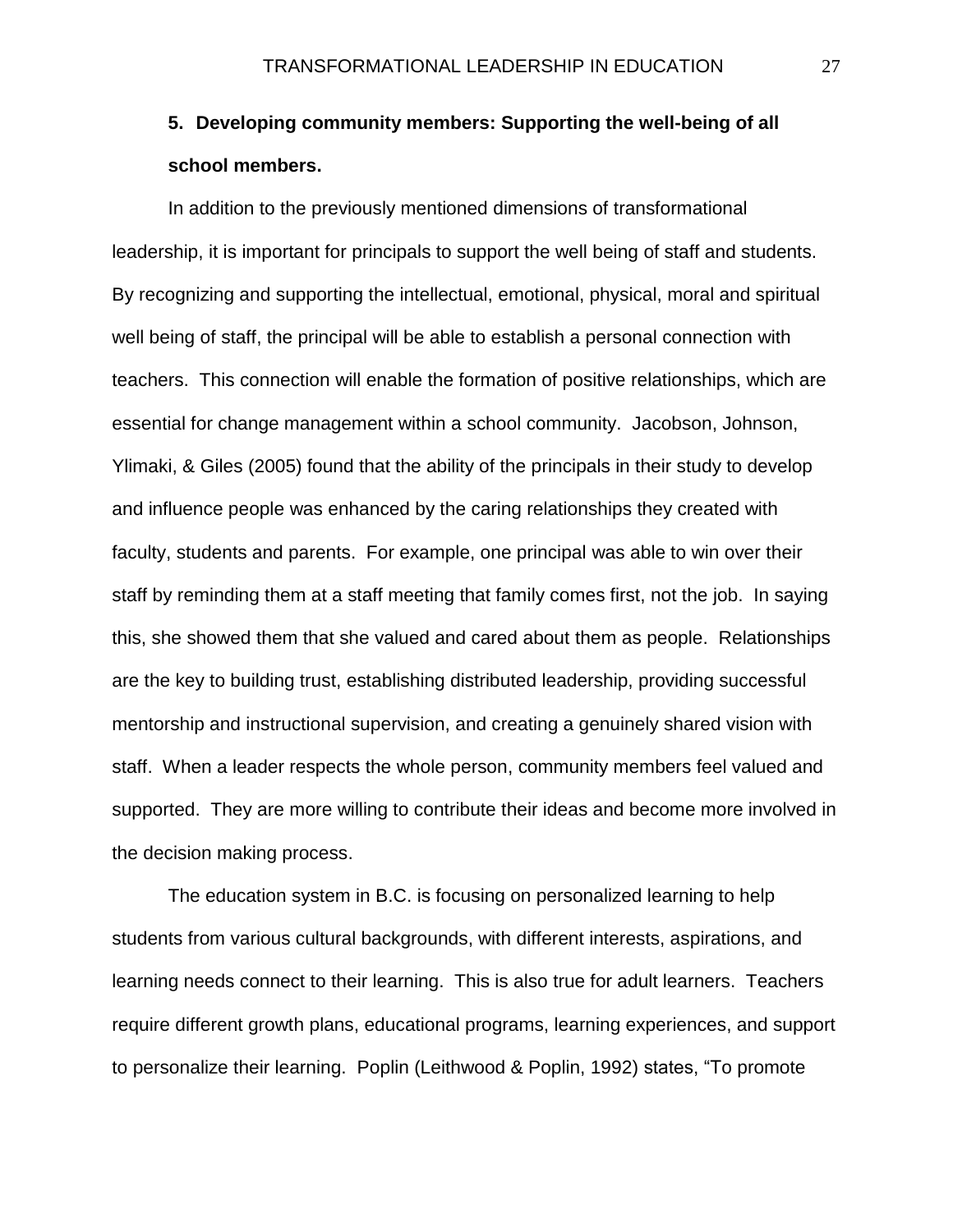teacher growth, leaders must first come to know who teachers are" (p. 11). The same way we are implementing personalized learning for students to guide their growth and base their learning on their own personal interests, we must do the same for teachers. A principal needs to have an understanding of what motivates a teacher in order to organize opportunities for growth in the teacher's area of interest. This will enable the teacher to develop his/her instruction and best practice in areas of innovation that interest them. The idea of getting close to people in order to determine what motivates them, and what's important to them was also evident in Bass's work. Bass (1999) defined 'Individualized Consideration' as a component of transformational leadership where leaders pay attention to the needs and the potential for developing others. He describes transformational leaders as establishing a supportive climate where individual differences are respected, and where leaders are aware of individual concerns.

In complex times, emotional intelligence in a leader is a must (Fullan, 2002). Emotional intelligence encompasses competencies of how we relate to ourselves, through self-awareness and self-management, and how we related to others, through social awareness and relationship management (Goleman, Boyatzis, & McKee, 2002). Emotionally intelligent leaders are able to build relationships because they are aware of their own emotional makeup and are sensitive and inspiring to others. Building relationships and teams is one of the most difficult skills for a leader, but "wellestablished relationships are the resource that keeps on giving" (Fullan, 2002, p. 18). By learning empathy, a leader will be better able to relate to others and show genuine care of the well being of their staff. As Collins (2001) states, "Good companies don't motivate their people, their people are self-motivated." It's important as a leader to build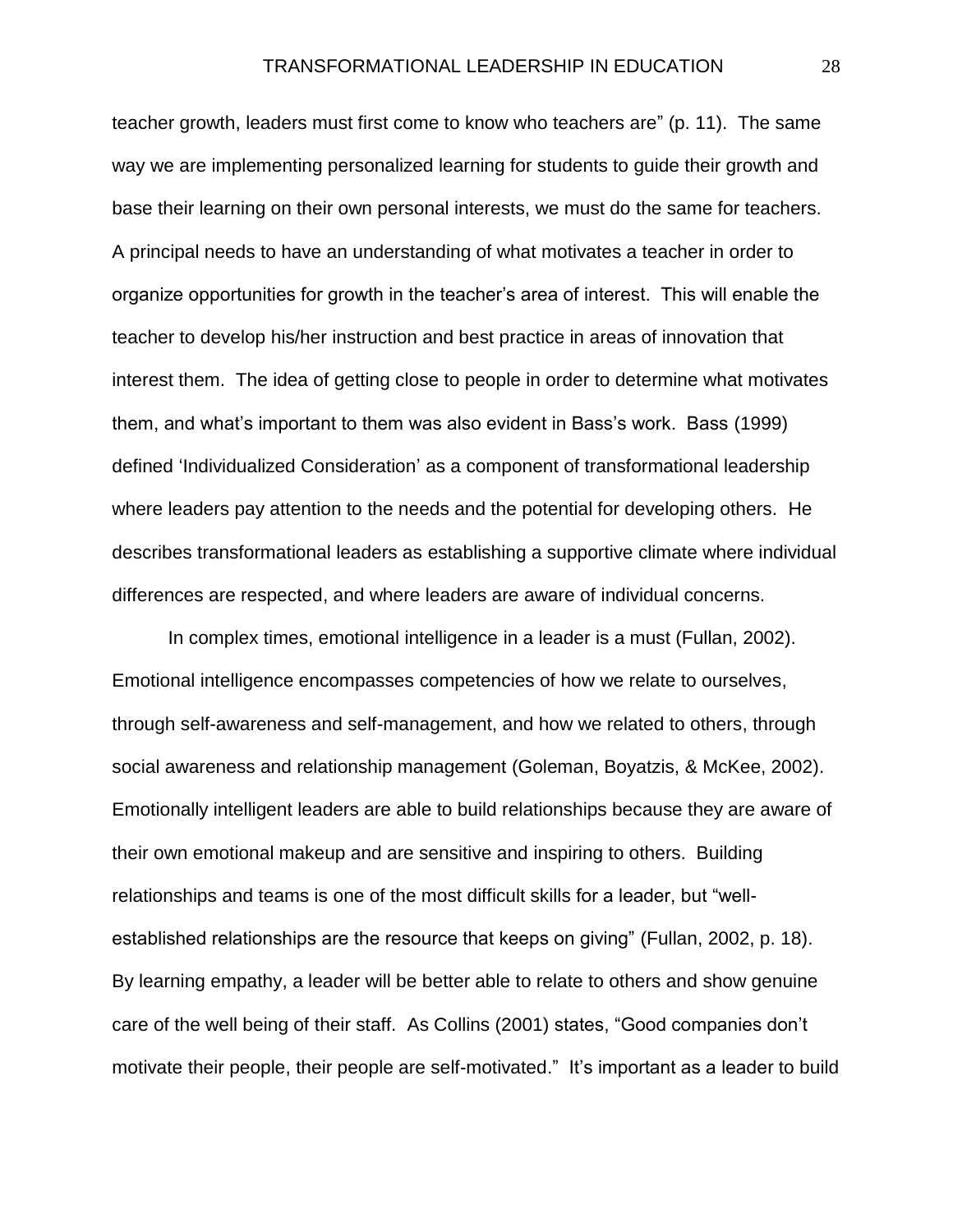and develop personal relationships with teachers in order to find out what they are motivated by. Learning the concerns, opinions, strengths, weaknesses, and passions of a teacher will enable a leader to provide the supports, resources and guidance to grow this passion into actions that improve teaching practice. "Leaders who are adept at cultivating people's abilities show a genuine interest in those they are helping along, understanding their goals, strengths, and weaknesses. These leaders can give timely and constructive feedback and are natural mentors or coaches" (Goleman et al., 2002, p. 253). Transformational leaders must take an active interest in the individual person in order to provide meaningful feedback and mentoring, and in order to establish relationships that facilitate change.

#### **6. Re-designing the school organization.**

Both our school and community environments are becoming more and more complex; therefore, we need organizations that are flexible and adaptable. Leithwood and Poplin (1992) confirm that schools are complex systems made up of parts with greater interdependencies than we earlier believed, and that this complexity is a major reason for the predictable failure of educational reform. Because we live in webs of interdependence (IBM Social Media, 2011) that are becoming more and more unstable, it is important for our school organizations to acquire greater capabilities of adapting. This ability to adapt must involve creating a school culture capable of continuous change and learning (Fillion, Koffi, & Ekionea, 2015). Re-designing the organisation involves building collaborative cultures, as well as restructuring and re-culturing the organization. (Leithwood, Harris, & Hopkins, 2008). Our schools need to be redesigned to become learning organizations where leaders have an understanding of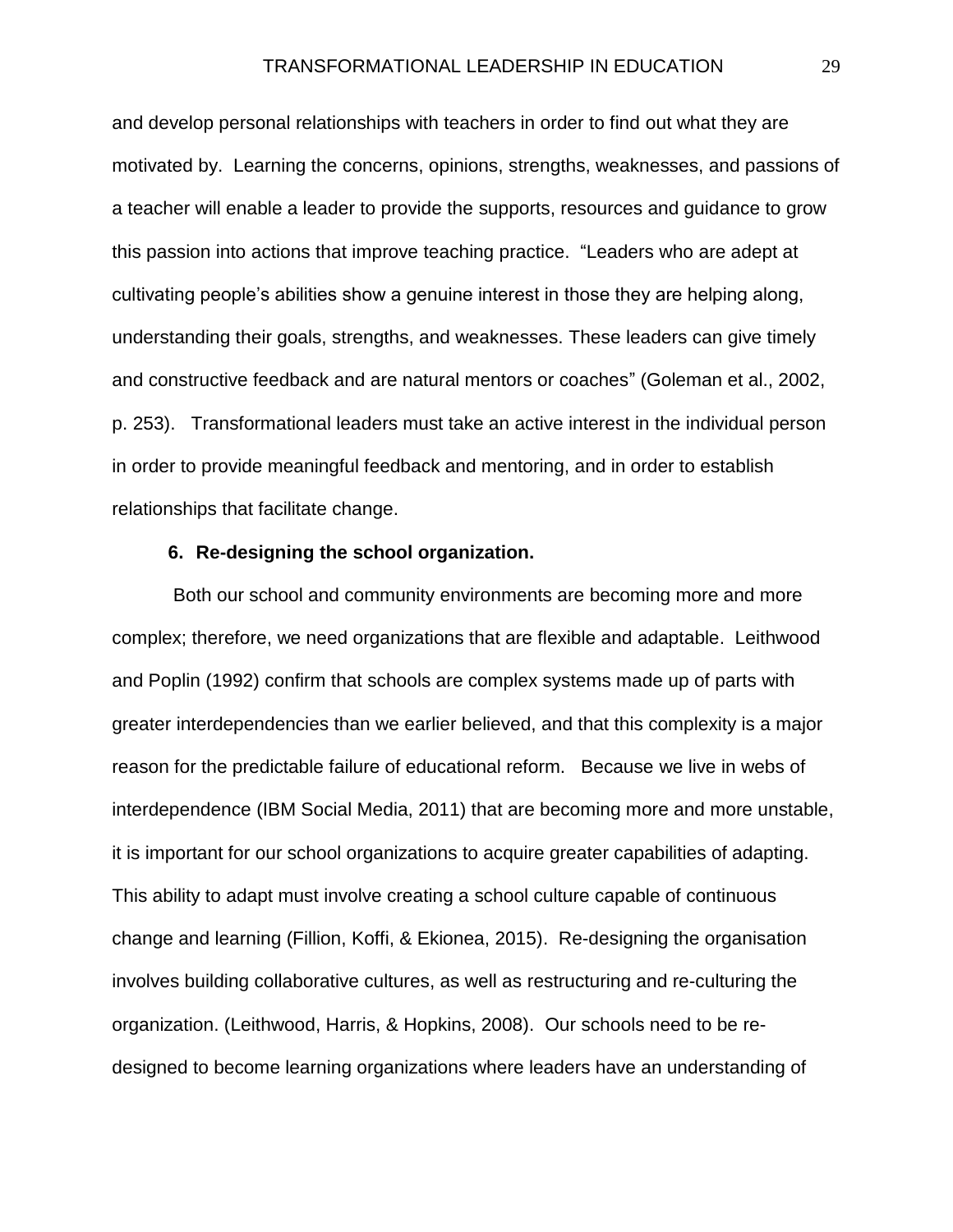systems thinking. A learning organization understands how everything is interconnected. The people, the ideas, the context, history, the goals are all connected, and a change in one area is able to cause ripples of change (often unexpected) in reaction somewhere else.

Schools often function as very individualistic entities rather than as collaborative organizations. "A good school … is a place where everyone is teaching and everyone is learning—simultaneously, under the same roof" (Barth, 1990, p. 163). Schools need be re-designed to become learning organizations in order to facilitate collaboration and attain collective smartness. "Schools that function as learning organizations in a context of rapid global change are those that have systems and structures in place that enable staff at all levels to collaboratively and continuously learn and put new learnings to use" (H. C. Silins et al., 2002, p. 616). Learning organizations apply the principle called the synergy effect, also termed the " $2 + 2 = 5$  effect," which is where two people working together produce a combined effect that is greater than the sum of their individual effects. Peter Senge (2013) states that "the organizations that will truly succeed in the future will be the organizations that discover how to tap people's commitment and capacity to learn at all levels in an organization" (p.4). He defines a learning organization as being "where people continually expand their capacity to create the results they truly desire, where new and expansive patterns of thinking are nurtured, where collective aspiration is set free, and where people are continually learning how to learn together" (p.3). Senge outlines that creating learning organizations is centered on five fundamental disciplines: systems thinking, personal mastery, mental models, shared vision, and team learning.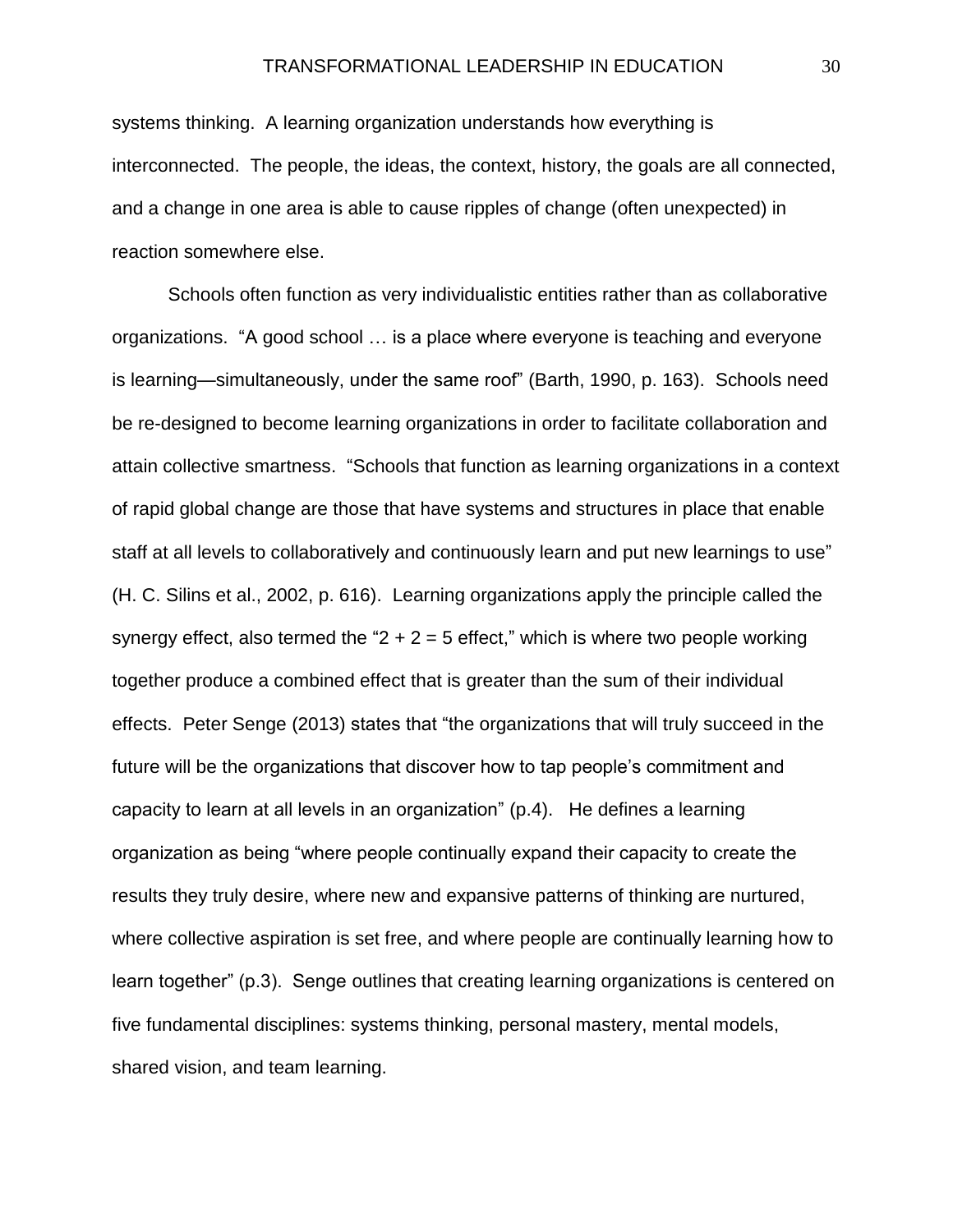Senge's five disciplines (2013), when practiced together, create the conditions needed to be an effective learning organization. The discipline of *Personal Mastery* refers to one's ability to continually practice honest reflection and evaluation in order to identify and deepen a personal vision. This personal vision contributes to the achievement of personal and professional development and ideally the goals of the organization, as well. This concept would apply to the leader's role in providing instructional support and mentorship to teachers to enable their personal growth. In order to succeed at this goal every member of the organization has to be a lifelong learner. The discipline of *Shared Vision* involves having a common understanding of a desired future. When the individual and personal goals align within an organization it can be a strong motivator of change. Shared vision is also one of the dimensions of transformational leadership previously outlined in this paper. The discipline of *Team Learning* involves the practice of collaboration and support and developing the capacity of everyone in the organization. Individuals learn more quickly and effectively as a focused group than they would on their own. When teams are learning together "they are able to produce extraordinary results and the individual members are growing more rapidly than could have occurred otherwise" (Senge, 2013, p. 9). The discipline of *Mental Models* involves challenging and scrutinizing the mental models that are "deeply ingrained assumptions, generalizations, or even pictures or images that influence how we understand the world and how we take action" (p. 8). Having an awareness of our own biases and assumptions helps us be more honest about what we are experiencing and more accurate in identifying underlying issues. Practicing this discipline in a school would help the leader to challenge staff to breakdown the many barriers that are in the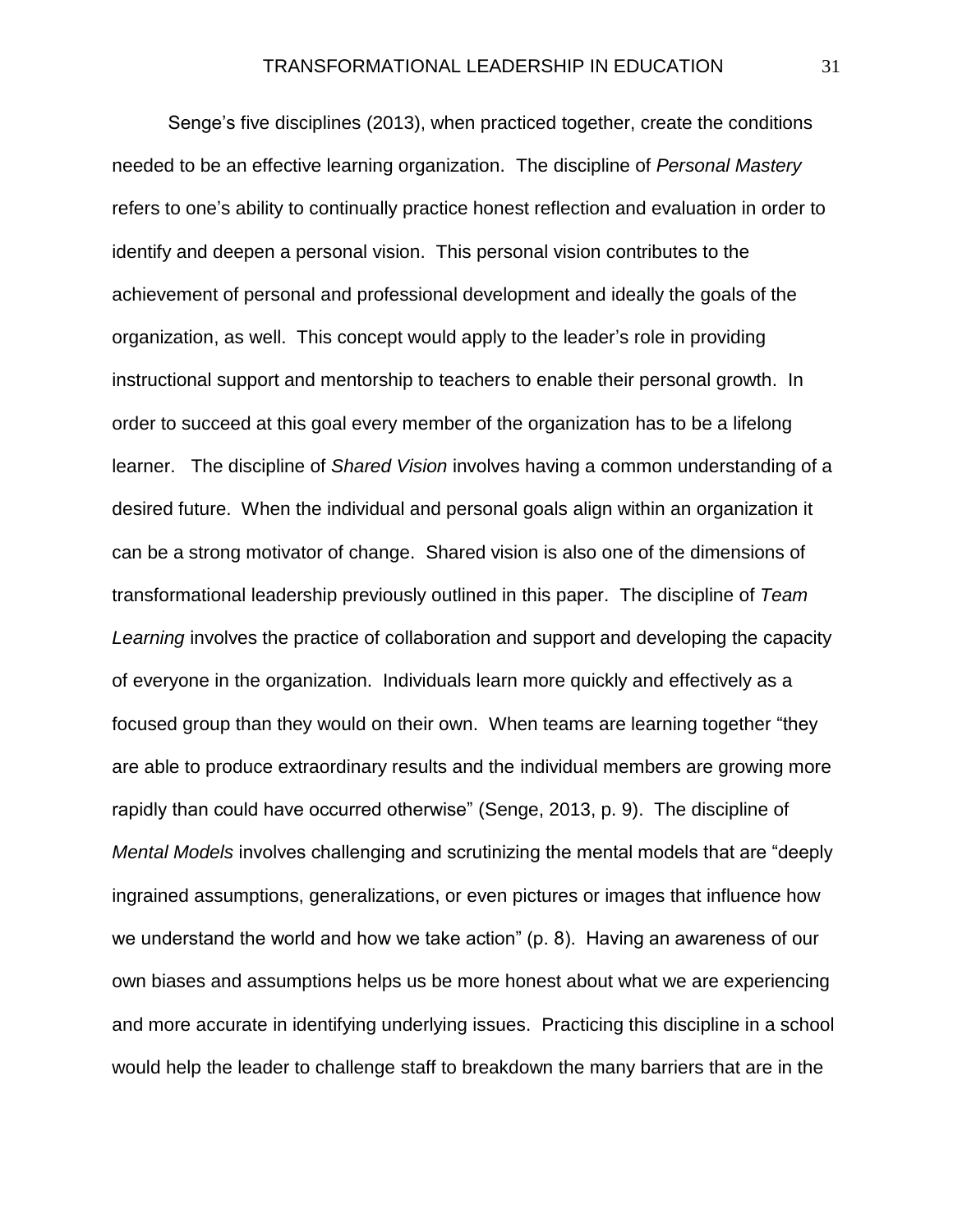way of change. It is difficult to remove assumptions when an organization, such as education, has remained relatively the same for a century. *Systems Thinking* is the fifth discipline and it involves integrating all the disciplines together.

*Systems Thinking* as the fifth discipline "integrates the disciplines, fusing them into a coherent body of theory and practice" (Senge, 2013, p. 11). Systems Thinking appreciates that individuals, policies, organizations, decisions, and relationships are all interconnected elements in a larger context. "By enhancing each of the other disciplines, it continually reminds us that the whole can exceed the sum of its parts" (Fillion et al., 2015, p. 77). It is important to note that the disciplines must all be developed together, at the same time, in order to achieve success. Senge (IBM Social Media, 2011) highlights three characteristics of a systems thinking approach. One is a very deep and persistent commitment to 'real learning,' two is being prepared to be wrong and change your own mental models, and three is the need to triangulate. To triangulate, you need to get different people, from different points of view, who are seeing different parts of the system to come together and collectively start to see something that individually none of them see. This ability to triangulate is important for a transformational leader and is an extremely important ability of a principal. It is a way to utilize the effective relationships they have built, using good communication and collaboration, as ways to better understand systems thinking within their school. Systems thinking gives leaders the ability to determine why problems come about, and helps them gain the various perspectives to see these problems with a new understanding in order to gain some leverage in dealing with the problems as they arise. Senge explains that by questioning our assumptions and values and beliefs as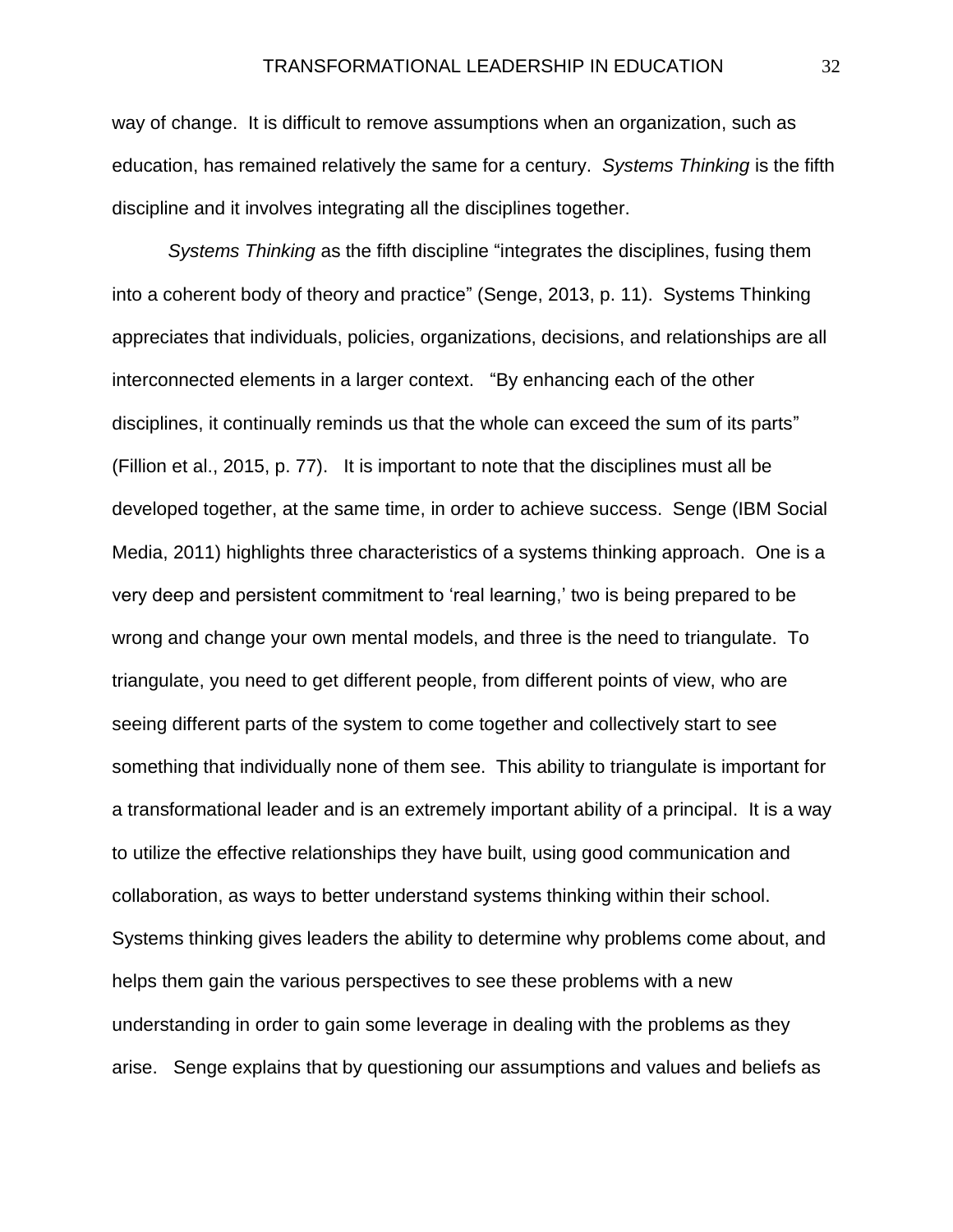to why we do what we do, we can change the strategies and techniques used in order to get different results (Fillion et al., 2015).

#### **7. Commitment to change and adapting to local and global contexts.**

A leader needs to be foreword thinking and should continuously seek out ways to improve their organization. They need to look outside of their school and school district and find ways to collaborate with other educators, leaders, and organizations. Principals need to be aware of local and global trends in education, should have a commitment to making improvements and bettering the school, and should also aim to accomplish sustainable change. In order to accomplish this, principals need to understand the importance of 'change processes' (Bergeson, Shannon, & Ed, 2007; Fullan, 2002). In order to be a change agent, leaders must stimulate change within their organization. They can accomplish this by analyzing the organization's need for change, finding problems that need to be solved, removing barriers that work against change, creating a sense of urgency around implementing change, and by putting plans and structures in place that enable change (Marzano et al., 2005). Fullan (2002) reminds us that having innovative ideas and understanding change process is not the same thing. He defines understanding change as "innovating selectively with coherence" (p. 17), and says you have to appreciate the "implementation dip" (p.17) that is inevitable with trying something new. Being a change agent involves getting commitment from others who might not like one's ideas. Fullan (2005) states "the change process is about establishing the condition for continuous improvement in order to persist and overcome inevitable barriers to reform" (p. 55).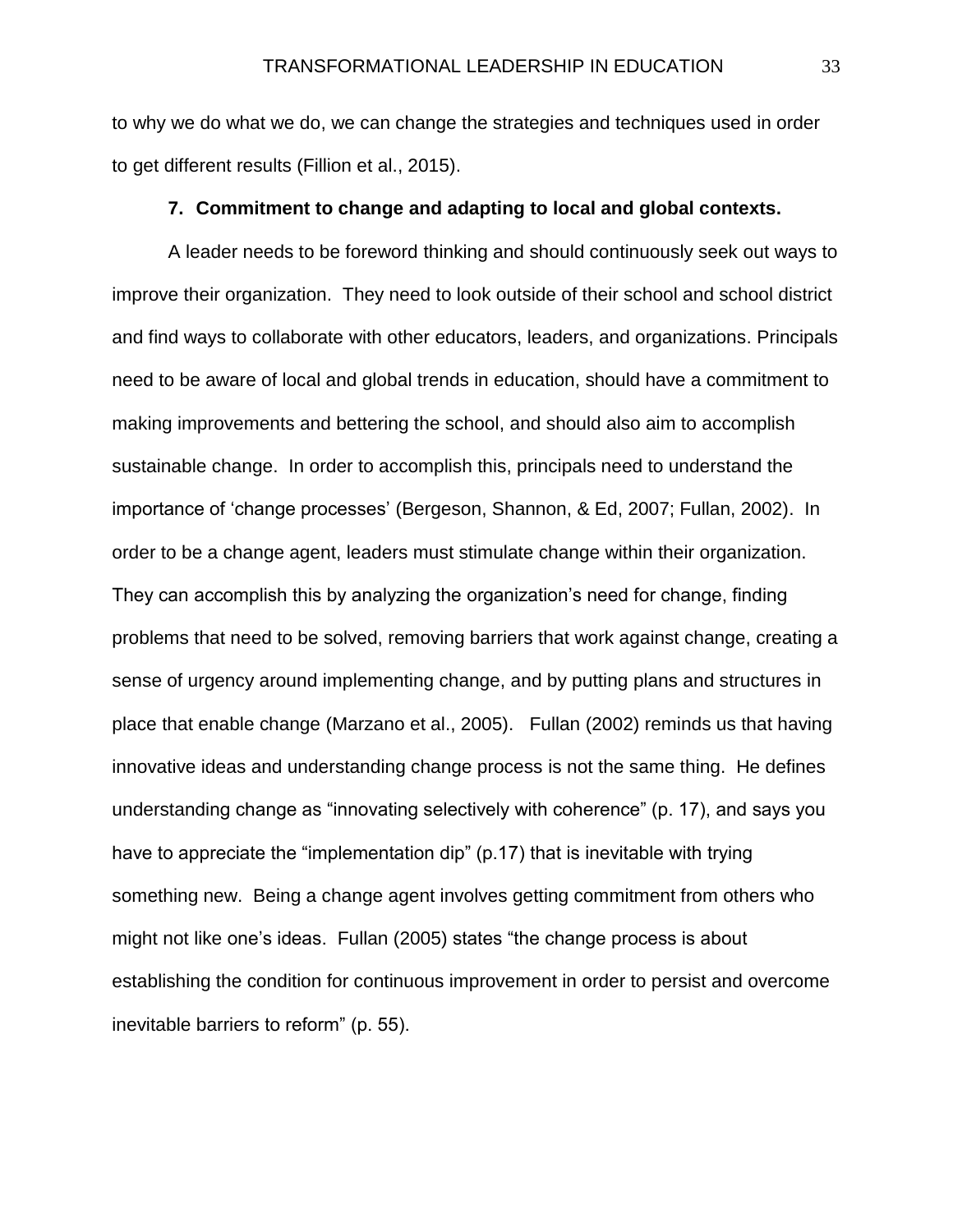The responsibility of the school principal extends beyond the walls of the school they are leading. It is important for principals to have a commitment to changing and improving education within their school, within the district and in the province. "Largescale success cannot be achieved if districts continue to act independently of each other" (Hargreaves & Ainscow, 2015, p. 47) It appears that many principals are competing with each other rather than collaborating. This competition "prevents schools from learning from one another and has a negative effect on student achievement results" (Hargreaves, Shirley, Harris, & Boyle, 2010, p. 18). Hargreaves and Boyle (2015) describe a story of education reform in the town of Hackney, where the reform of their education system began with the principal's each viewing every student in their community as a collective responsibility. They realized that "combining competition with collaboration creates more uplift" (p.46). The leadership model Hargreaves and Boyle described was deemed Uplifting Leadership, which they defined as "raising the spirits, hopes, and performance of the professionals and other adults in a community so that they will uplift all those they serve" (p.44). According to Fullan (2002), the moral purpose of principals is social responsibility to others and the environment. They need to act with the intention of making a positive difference in their own schools as well as improving the environment in other district schools. Hargreaves and Ainscow (2015) state "leading from the middle can use the power of local solutions to diverse problems in an environment where schools work with schools and districts work with districts as they exercise collective initiative and responsibility for all students success" (p. 47). This is especially important in British Columbia where Principals and Vice-Principals are moved every 3-5 years to a different school. This mandatory movement should help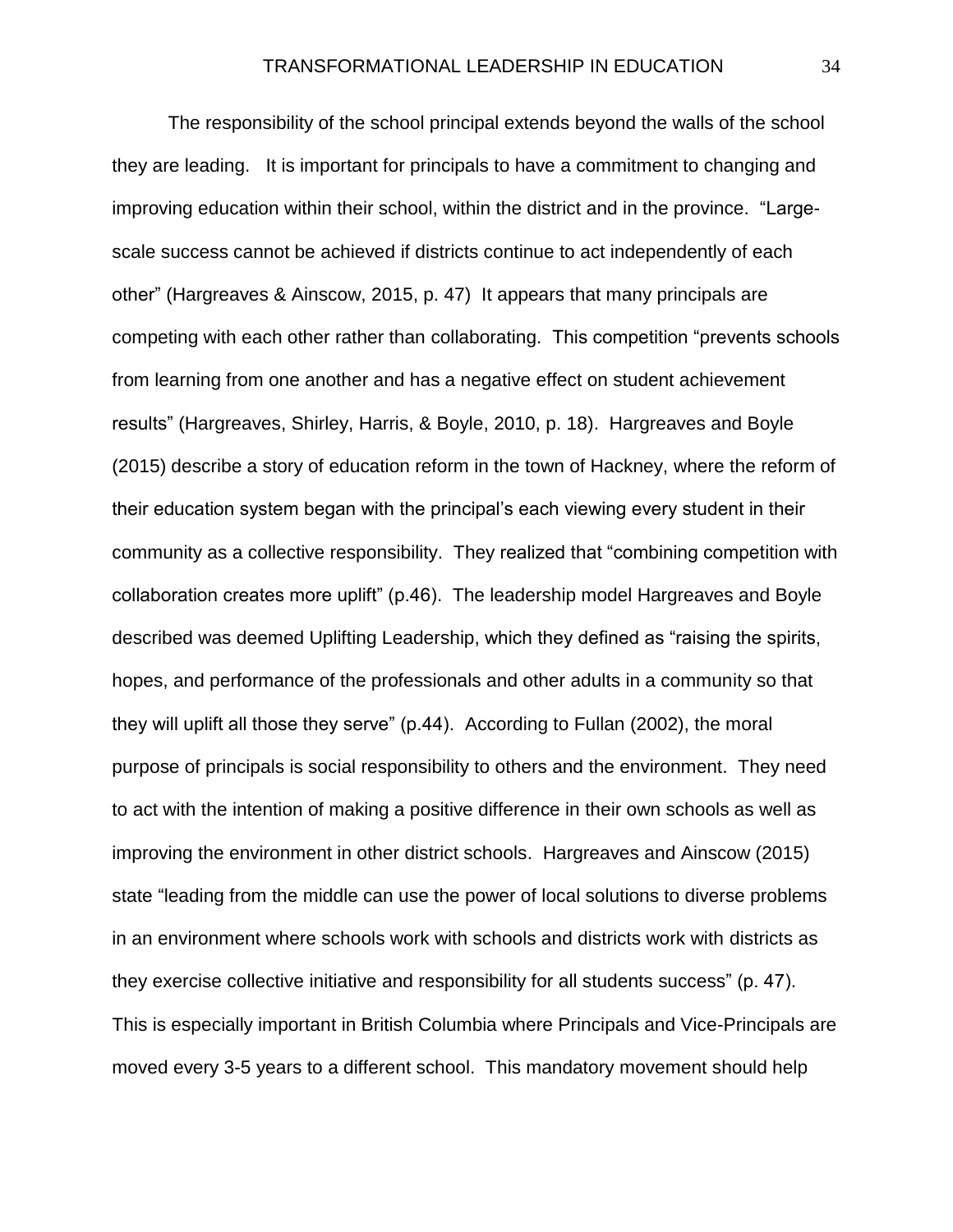develop a sense of ownership over all the schools within the school district, and a connection to the successes and failures within each school. Developing principals who have the time and energy to care beyond their own school is not an easy task. Transformational leaders must see the big picture of education reform, and the impact that education has within their community, province, and country. Sustained improvement of schools is not possible unless the whole system is moving forward (Fullan, 2002). It is the collective responsibility of educators to drive education forward and "when leaders help other leaders they strengthen the capacity within themselves and among those they lead" (Hargreaves et al., 2010, p. 19).

Having a collaborative edge as an organization has been shown to be advantageous in both business and education organizations around the world (Hargreaves et al., 2010). By taking on the view of "success for all", schools and educators in places such as Finland and England are able to collaborate for the benefit of the cities and communities they serve. In Finland there is a lot of confidence placed in teachers and principals as professionals, which enables them to "bring together government policy, professional involvement, and public engagement around an inspiring social and educational vision of prosperity, opportunity, and creativity in a world of greater inclusiveness, security, and humanity" (Hargreaves & Shirley, 2012a, p. 71). In England, performance federations were created to enable schools to learn from a 'mentor' school, which is another school that has achieved higher results with similar student demographics. Resources for improvement were distributed to the schools themselves so they could assist one another, rather than going through the district office (Hargreaves et al., 2010). Globalization has increased the ability of people, ideas, and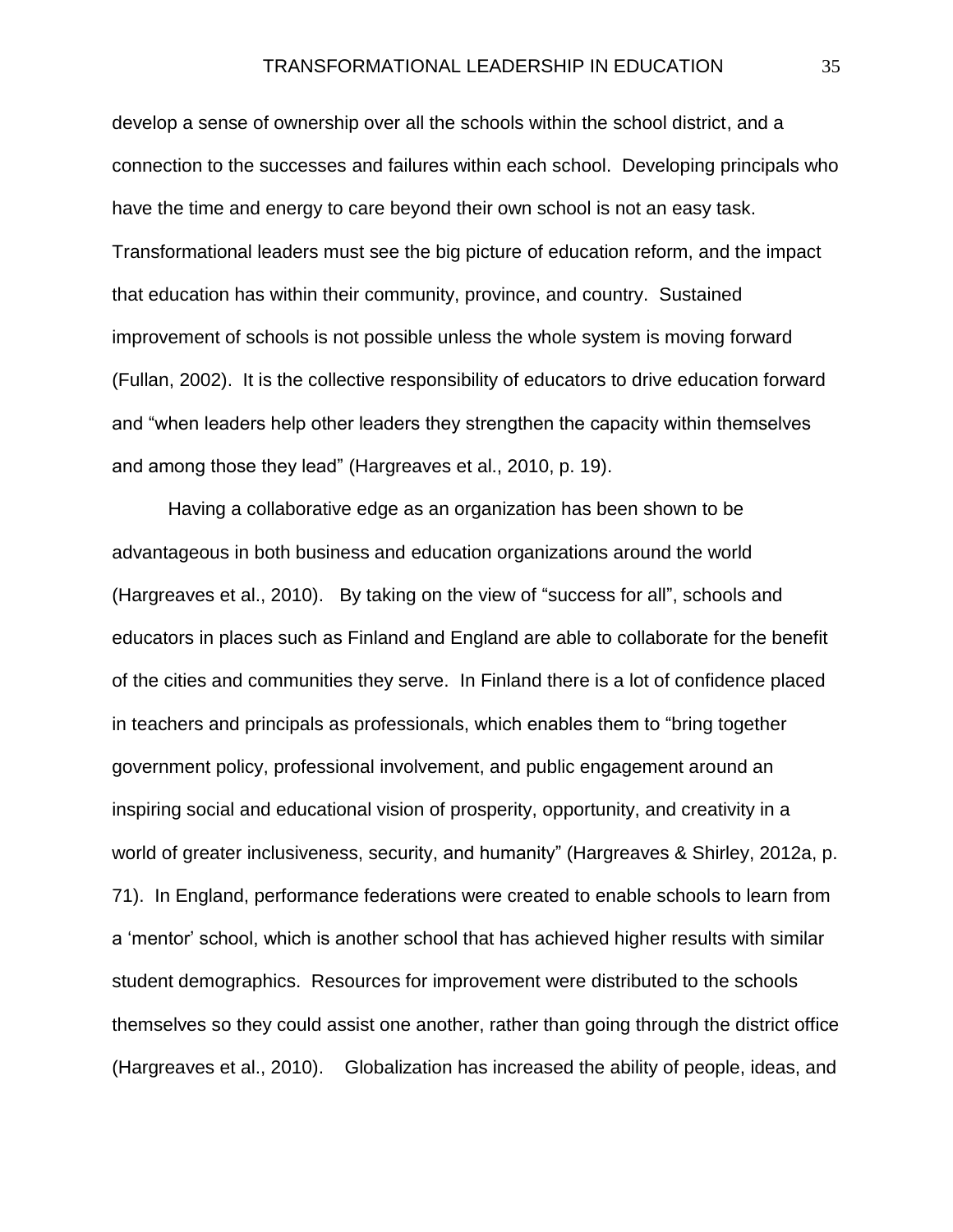resources to travel. It is more important than ever for teachers and principals to look outside of their community for ideas and inspiration. As Kouzes and Posner (2010) explained as part of 'Challenging The Process,' leaders have to search for opportunities to innovate, grow and improve. They need to look outside of themselves and the organization for new processes and ideas. By collaborating with other principals within the same school district, or province they will establish a community that is all working towards the same thing – improved learning for students.

Another thing high performing systems do is successfully combine improvement and innovation. "Innovation is not looked at as a luxury to follow basic improvement, but as something that must accompany improvement in a disciplined way if incipient decline is to be averted" (Hargreaves & Shirley, 2012b, p. 12). In Alberta, they instituted a program called Alberta's Initiative for School Improvement (AISI). AISI's mission was to fund teachers, principals, students, and community member's innovation projects that were unique to the local needs of their schools. Since the local needs vary from school to school and between districts within the province, schools and districts are able to develop their own improvements and innovations that are unique to their local context. The program included both teachers and principals in the change initiatives, which helped build a collaborative network within schools and between schools and districts around the province. The province spends approximately two percent of the provincial education budget on these innovations, and the impact on student learning must be documented. Providing the opportunity and funding for both teachers and principals to get involved in innovation ensures that the whole system is moving forward, and utilizes the creative powers of the professionals at the grassroots level.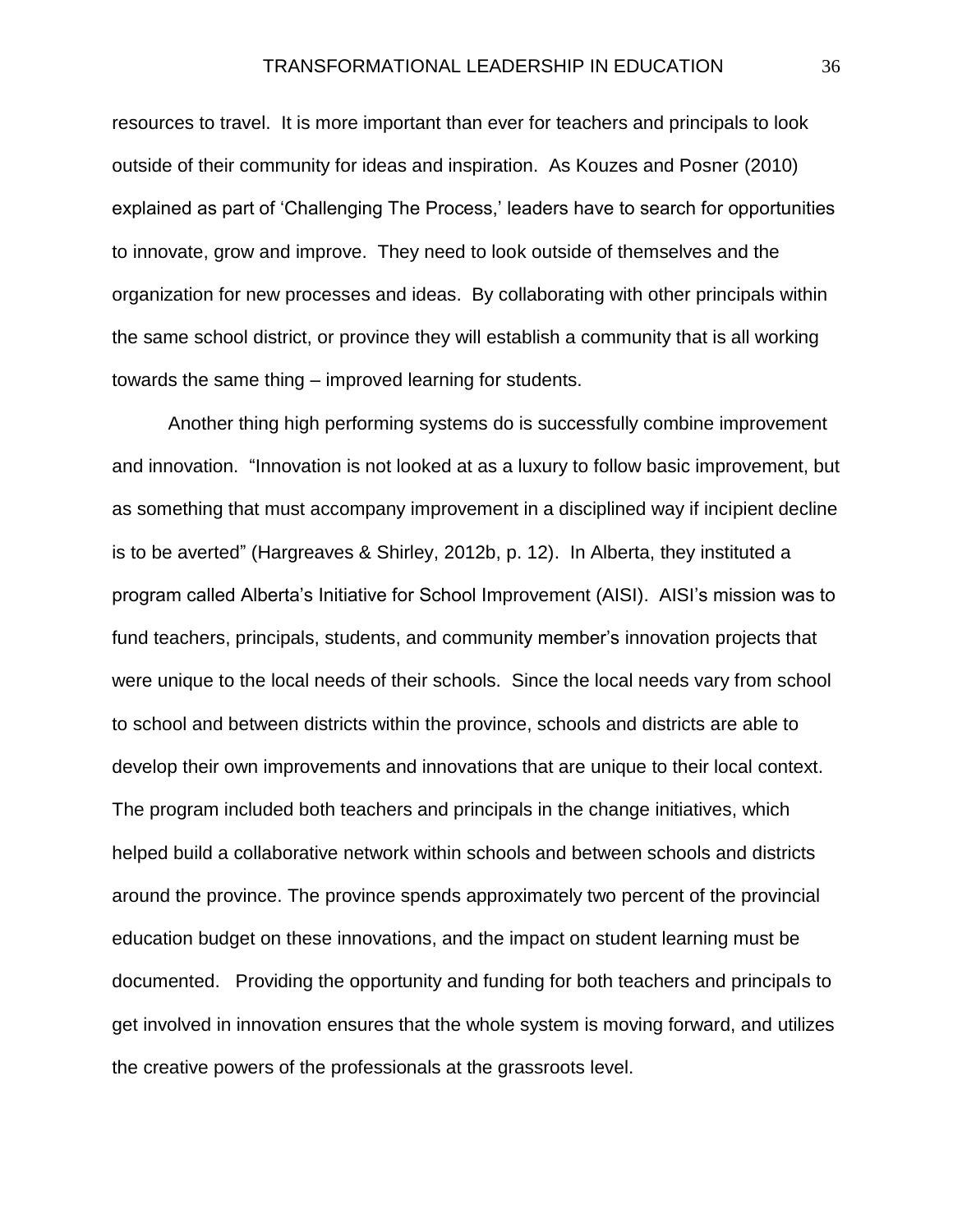According to Hargreaves and Fink (2006), "Change in education is easy to propose, hard to implement, and extraordinarily difficult to sustain" (p. 1). Fullan (2002) states that the "principal of the future must be attuned to the big picture, a sophisticated conceptual thinker who transforms the organization through people and teams" (p.17). One of the five essential components he proposes that leaders have is an understanding of the change process. He further explains that in order to accomplish deep and lasting, sustainable change, a leader must transform culture by "changing what people in the organization value and how they work together to accomplish it" (p.18). Furthermore, sustaining change also requires planning for turnover in leadership. The hiring of new leaders, including school board representatives such as superintendents, principals, and even teachers can make or break reform efforts. In school districts where there is a pattern of moving leaders from one school to another every few years, it is extremely important that the district considers the various reform efforts happening in each school when appointing these changes in leadership. This constant shuffling can be damaging to change initiatives, as it takes time for a principal to develop trust in their staff, inspire a shared vision, build a team of great leaders, accomplish the reform initiatives they set out to change, and ensure any changes made are sustainable. We need to hire leaders who have the capacity to develop other leaders, as "the main mark of a school principal at the end of his or her tenure is not just their impact on student achievement, but rather how many leaders are left behind" (Fullan, 2005, p. 57).

## **8. Modeling the 15 characteristics of a transformational leader.**

There are many personality traits, characteristics, and behaviors discussed in the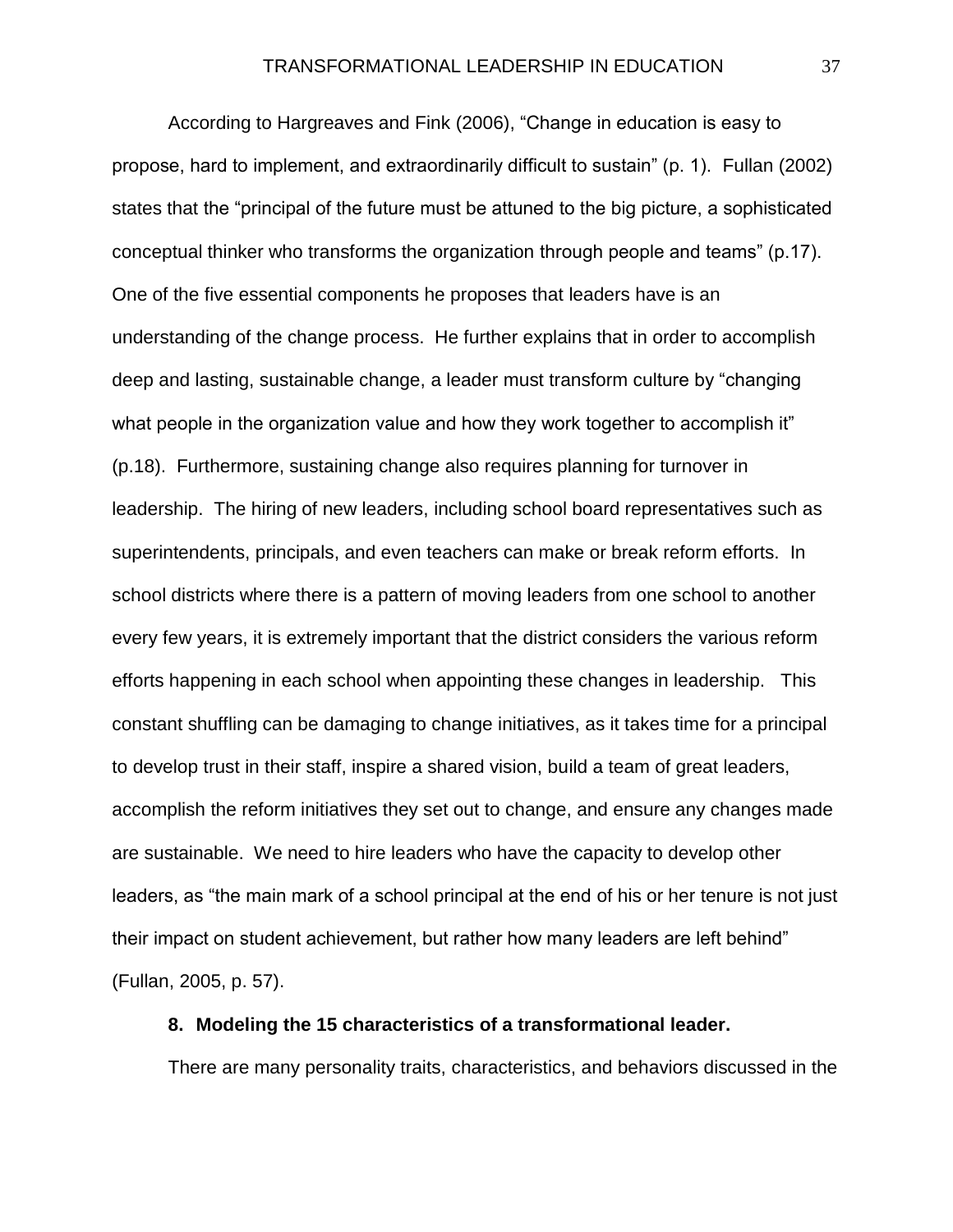literature with respect to leadership. First, it is worthwhile to differentiate between a characteristic and a personality trait. A characteristic is a feature or quality belonging to a person or thing ("characteristic," 2017), whereas a trait can be defined as habitual patterns of behavior, thought and emotion. A personality trait can be explained as either something a person has or doesn't have, or as a dimension which each person rates somewhere along a spectrum (Cutler, 2014). For example, people can be viewed as possessing the trait of extroversion or introversion, or they can be considered as falling somewhere on the spectrum of extraversion versus introversion. Furthermore, "one of the biggest problems in past research relating personality to leadership is the lack of a structure in describing personality, leading to a wide range of traits being investigated under different labels" (Judge, Bono, Ilies, & Gerhardt, 2002, p. 766). For the purpose of this discussion, characteristics and traits will be defined as qualities a person possesses that influence their behavior.

It continues to be debated whether the characteristics of a leader can be developed through management and leadership training courses or whether they are innate in a leader. In addition it has been argued that although "traits do not ensure leadership success, some traits do distinguish effective leaders" (van Eeden, Cilliers, & van Deventer, 2008, p. 254). The many characteristics of a leader that are listed and explored within the research are not likely to be found within one individual. Rather, they are characteristics not so much of the leader, but of leadership (Hallinger, 2003, p. 340). In order to identify which characteristics are foundational to transformational leadership I considered the previous seven dimensions outlined in this paper. The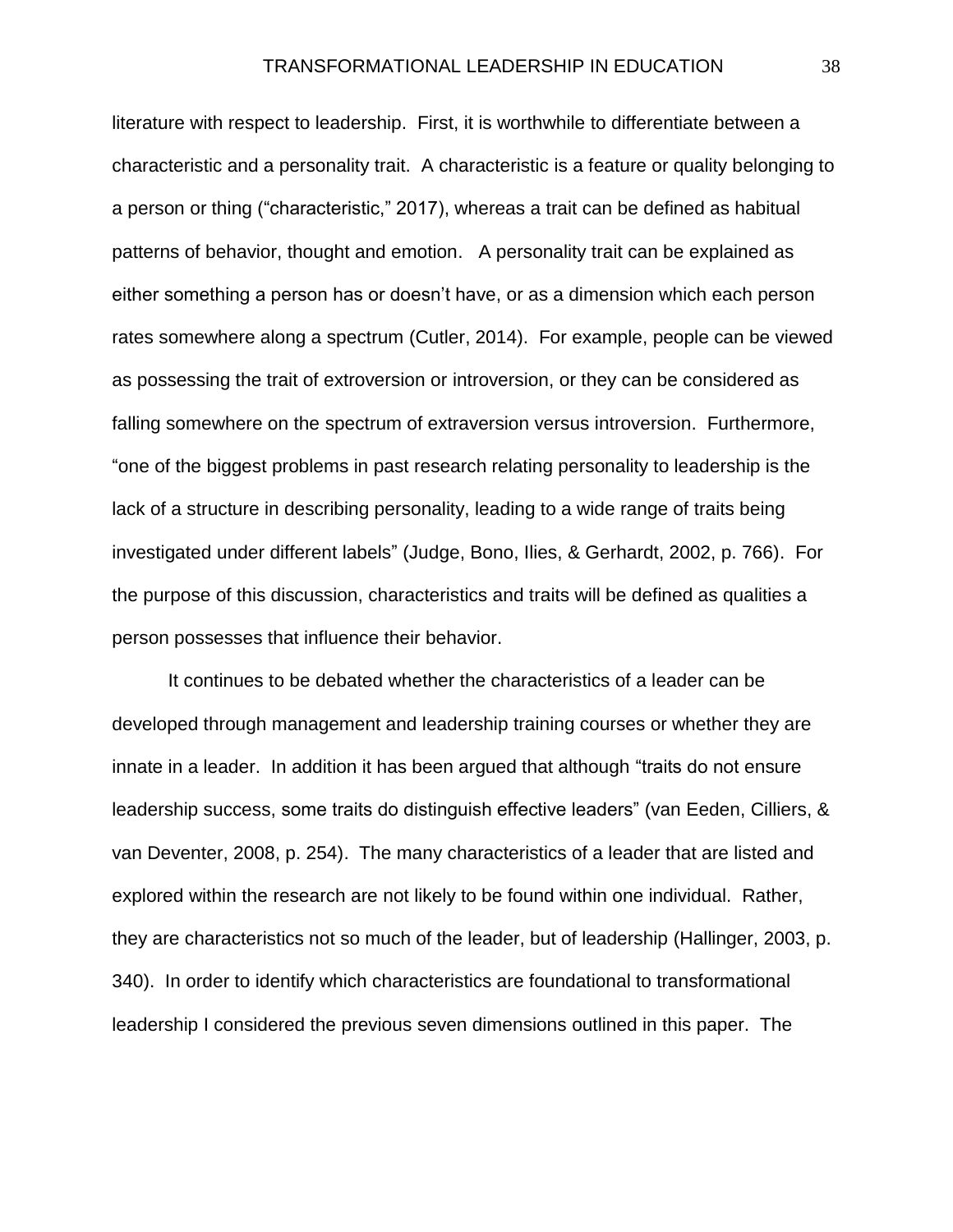following fifteen characteristics are the ones I feel are the most important for a transformational leader to possess.

In order to ensure a strong vision is created and shared by staff it's important for the leader to have a strong set of *ideals and beliefs*, and a clear *purpose* for schooling and education. Marzano, Waters, and McNulty (2005) defined 21 leadership attributes that they found to have a positive effect on student learning, and 'focus,' 'ideals and beliefs' were on this list. A leader has to have *self-confidence* in order to stand firm behind their values and beliefs, and in order to guide the creation of a shared vision. In a study done by Judge, Bono, Ilies, and Gerhardt (2002) they compared past reviews of the traits of effective and emergent leaders, and found that self-confidence was the only trait that appeared consistently in the majority of the reviews. Another trait important to vision setting is *communication***.** The transformational leader must establish strong lines of communication with staff, students and parents in order to ensure the stakeholder's voices are all heard in the process of establishing consensus around a shared vision.

Trust was the second dimension of transformational leadership. The characteristics of a transformational leader that I feel are inherent to developing trust are *integrity,* and *competence*. In order to form trusting relationships principals have to be honest in their interactions with teachers, where "honesty refers not only to the conventional sense of telling the truth, but it also includes a sense of integrity" (Tschannen-moran & Gareis, 2015, p. 69). Staff and students have to believe that the principal will do the right thing even when nobody is watching. The other characteristic important to establishing trust is competence. In order to create a trusting school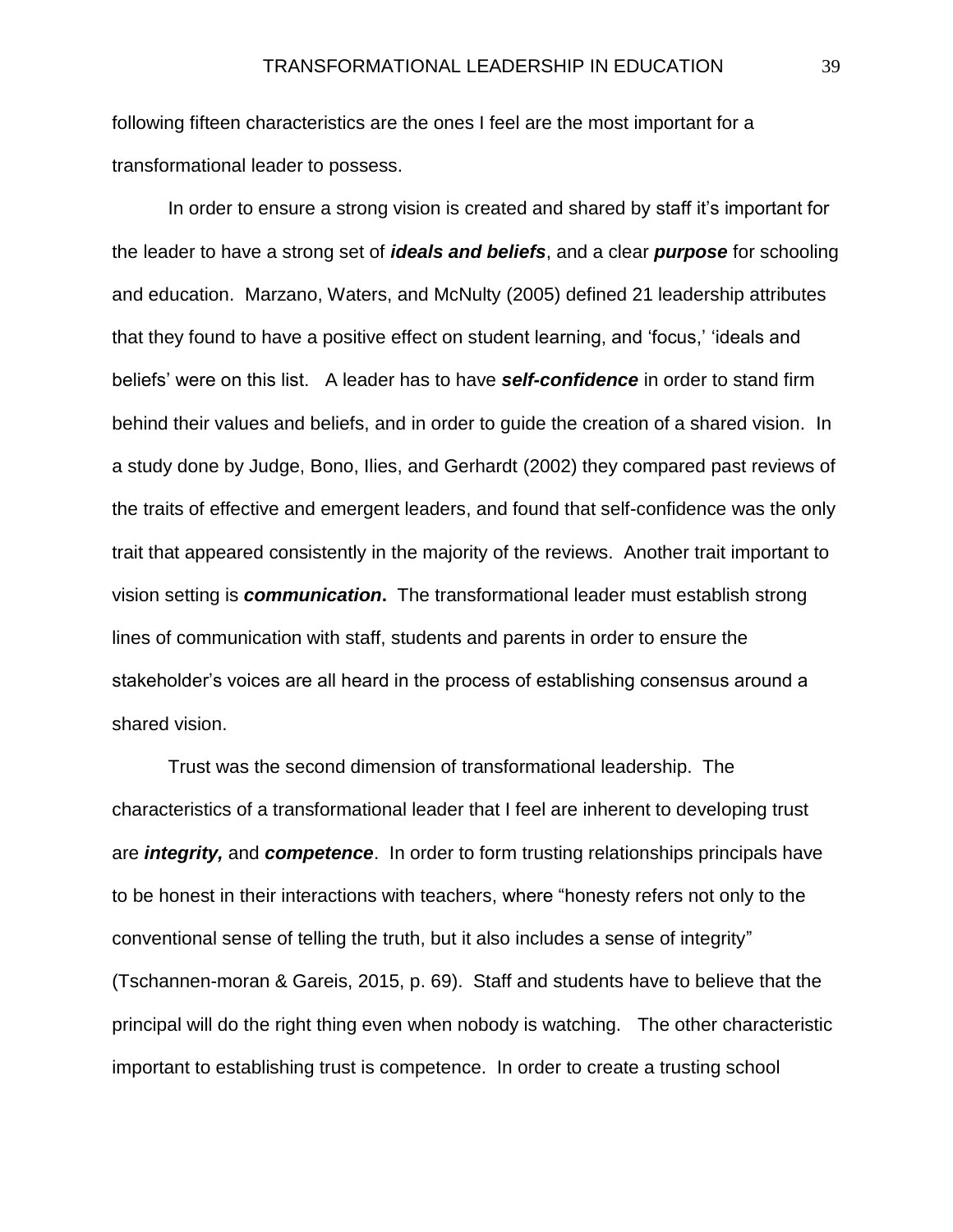culture the leader must be competent, and reassure the staff and students through their actions that they are capable of doing their job. These two character traits are in line with the work done by Tschannen-Moran (2013), as she outlines that the five qualities of relational trust are benevolence, honesty, openness, reliability and competence. When trusting relationships are established they enable school improvement initiatives by enabling innovation and facilitating public problem solving (Bergeson et al., 2007).

The third dimension of a transformational leader is the ability to provide instructional leadership, support, and supervision. While leaders have to have the ability to create professional relationships, establish trust, and communicate effectively in order to successfully mentor and guide teacher development and professional growth, they also must be *knowledgeable.* Transformational leaders don't necessarily have to be involved in the actions of curriculum, instruction and assessment but they must be aware of best practices. They must have knowledge in these areas in order to provide guidance to teachers, create and invite staff into having conversations around hot topics in curriculum, instruction and assessment as well as any other areas of reform within education. They then have to use their knowledge to *engage* the faculty and staff, and provide intellectual stimulation around current theories and practices surrounding effective schooling. The principal can engage staff by providing current research, time, and resources to support and encourage teacher's development around areas of innovation. Intellectual stimulation has also been linked to the change process, as "deep changes require deep learning" (Marzano et al., 2005, p. 53). Furthermore, if the leader has the knowledge and is able to intellectually stimulate their staff, then in order to put this knowledge and intellectual thinking into action they have to set and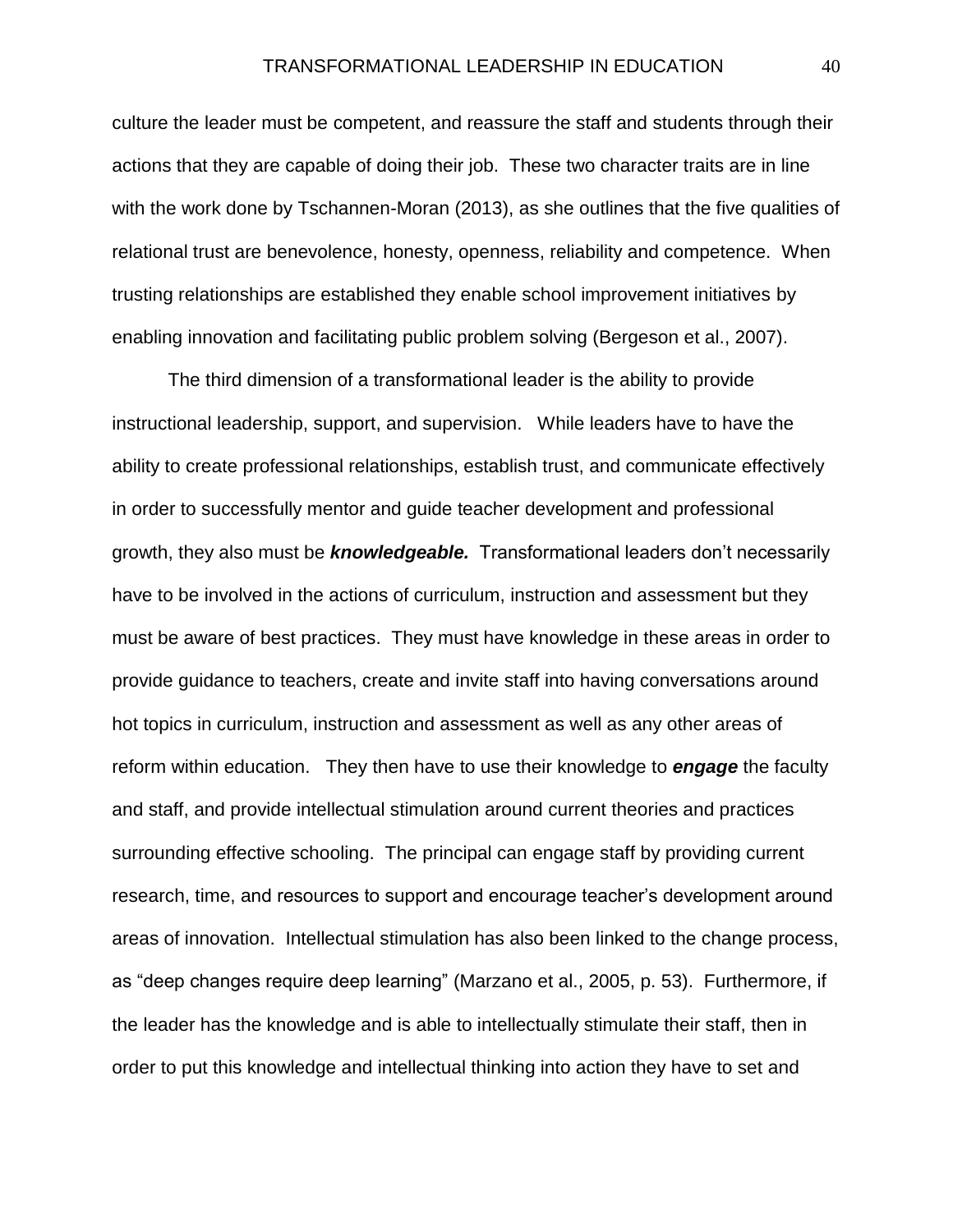uphold high-performance expectations of staff and students. They have to expect staff to be innovative, hardworking and professional, and they have to provide opportunity to nourish creativity. They also have to use their expectations to change the attitudes and behavior of staff ((Bergeson et al., 2007).

To support the dimension of distributed leadership, principals must be *collaborative* (Leithwood, 1994; Marzano et al., 2005). They have to model the behaviours that inspire people and teams to make collaboration a competitive advantage (Ricci & Wiese, 2011). In order to build a collaborative team, leaders must be *authentic* and *transparent*. Authentic leadership involves a leader's ability to follow through on commitments, to do what they say they will do, and model their values and beliefs. This was also important under Kouzes and Posner's (2010) work and was described in their dimension of Modelling the Way. In order for collaboration to succeed leaders need to operate with transparency; they must "relentlessly pursue transparent decision making" (Tumin & Bratton, 2012). By clearly communicating the thought process behind making decisions, and the guiding principles of the decision making, staff will learn the challenges involved and will spend less time questioning how or why a decision was made (Ricci & Wiese, 2011). Another way leaders can show transparency is by having a common approach to assessing and communicating the distribution of resources. Creating a shared vision enables a leader to then use this vision to guide the decisions around budget and resource allocations, and enables staff to understand these decisions. The more transparent a leader is, the more information staff has access to. Principals must provide opportunities for staff to be involved in the development of school policies, and in important decisions. If principals want to engage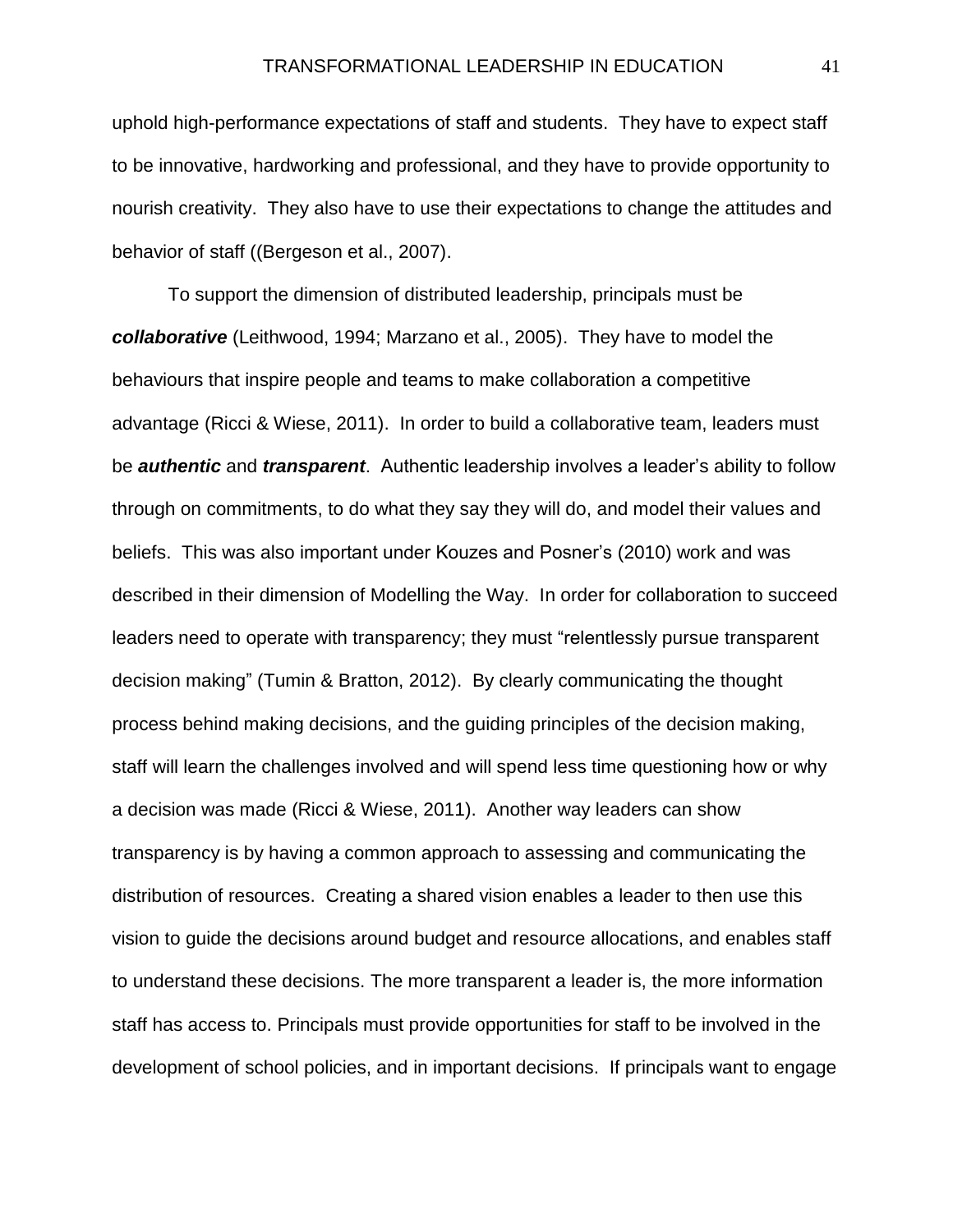teachers in problem solving and leadership roles within a school, then they need to share information with staff and involve them in the decision making process.

The dimension of transformational leadership focused on supporting the well being of all school members requires a leader that values relationships. Although this characteristic is important to almost every dimension of a transformational leader, it is of the utmost importance to developing and supporting the well being staff and students – principals must be *relational*. At the heart of the transformational leadership model is the importance of building strong relationships. Hogan emphasises social and interpersonal skills as present in transformational leaders. (as cited in van Eeden et al., 2008). The principal has to take a genuine interest in the individual person as well as the professional person in order to develop trusting relationships. Bryk and Schneider found that the quality of social relationships had a "powerful role" in successful school improvement efforts in the schools they studied (as cited in Marzano et al., 2005). They have to maintain professional relationships with staff in order to develop a mentoring relationship where they can encourage staff. Principals need to model being the learner so that they can discuss self-reflection practices and professional growth plans with staff in an authentic way. By investing in these relationships principals will be able to encourage teacher's to take risks and try new things.

In order to succeed in re-designing the organization, leaders have to exercise many of the characteristics previously mentioned. They have to be *collaborative* in order to develop a shared vision, distribute leadership effectively, and utilize the talent and knowledge of expert teachers to provide instructional support and supervision, as the principal cannot service as the only knowledge and expert within the building.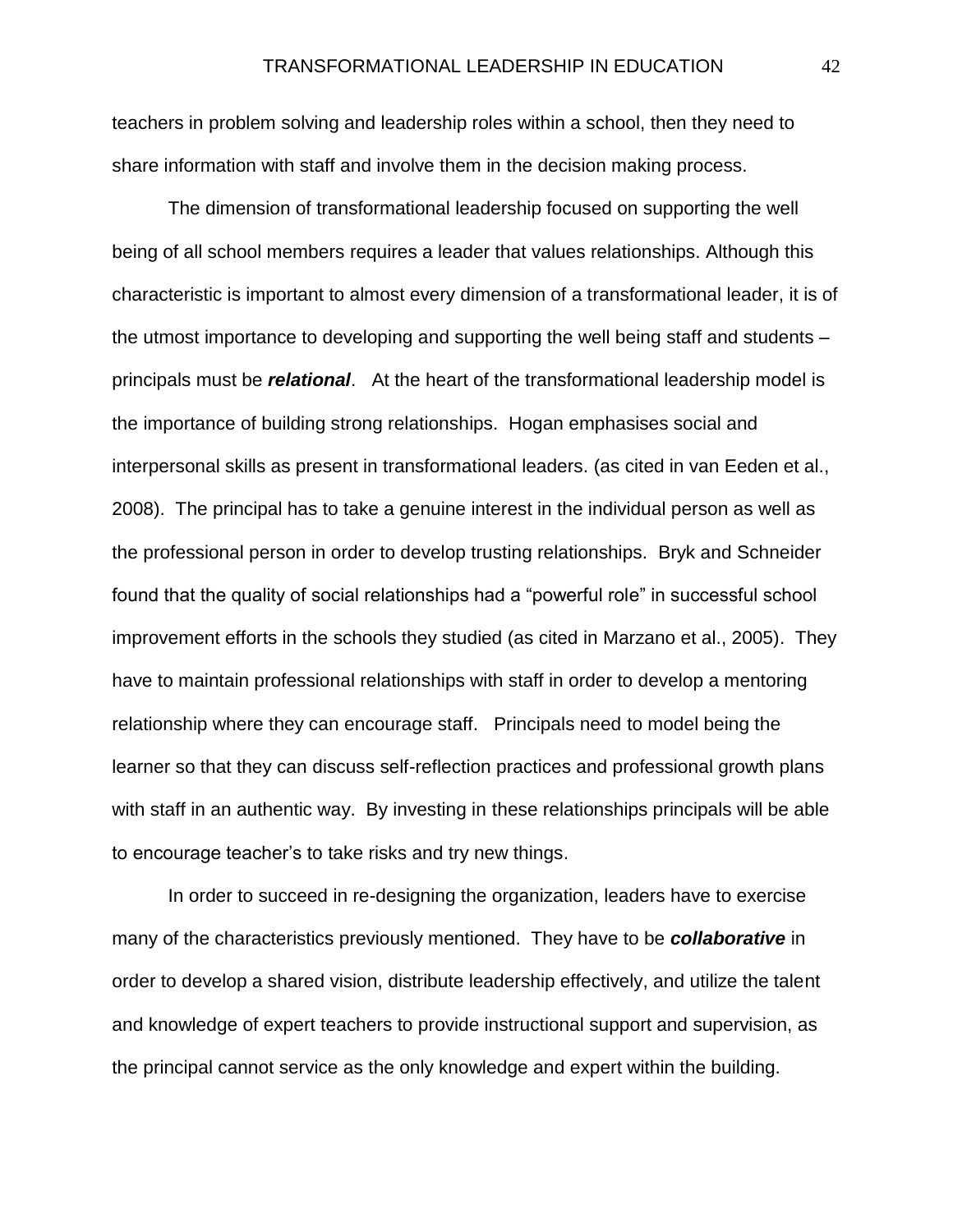Collaboration is also essential for creating a learning organization. They have to create, organize and lead ways to collaborate that result in the teams learning, and therefore the organization learning. Principals have to redesign the school culture around learning by providing opportunities, relevant and cutting edge research, and the resources needed.

The second trait that is required to re-design the school organization into a learning organization is the leader must practice *lifelong learning*. Committing to lifelong learning is important to being an effective agent of change. Principals must model the way and show staff that there are always ways to improve and better ones self and the organization. "The more you learn, the more acutely aware you become of your ignorance" (Senge, 2013, p. 10). Engaging in lifelong learning themselves will inspire others, which will change the culture of a school. Senge (2013) states that "to practice a discipline is to be a lifelong learner" (p. 10). Therefore, an organization is always in the state of practicing the disciplines of learning and becoming better, they have never arrived at perfection.

In order to show their commitment to change and be capable of adapting to the changing local and global contexts, the next dimension of transformational leadership, a leader must be a *change agent*. They should be willing to challenge the status quo and "temporarily upset the school's equilibrium" (Marzano et al., 2005, p. 44). According to Silins, Mulford, and Zarins, effective change agents are leaders who protect those who take risks, and they enable staff to feel empowered to make decisions and experiment with taking risks (as cited in Marzano et al., 2005). Transformational leaders are found to focus on organizational change, use more future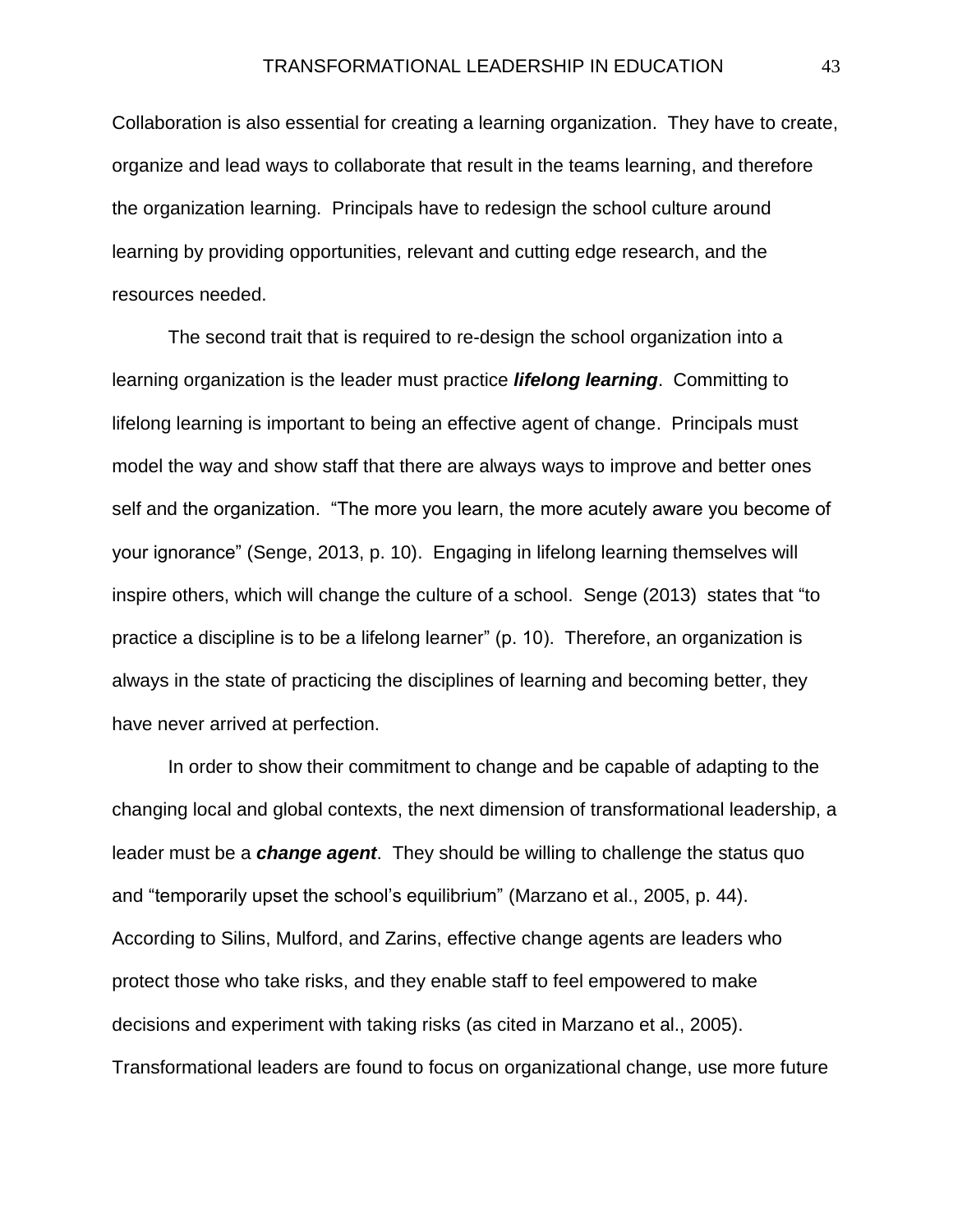planning, and use innovative problem solving (van Eeden et al., 2008, p. 254). They should be willing to lead change initiatives with uncertain outcomes, and always be systematically considering new and better ways of doing things. The transformational principal also must be *flexible*. Flexibility enables the leader to adapt their behavior to the needs of the current situation (Marzano et al., 2005). As leadership becomes more distributed within the school, uncertainty may increase rather than decrease. This is a result of more 'voices' (administrators, teachers, parents, staff, students) engaging in the process of providing leadership for school improvement. "Transformational leadership requires a higher tolerance for ambiguity and uncertainty from the principal, and an ability to live with the messy process of change" (Hallinger, 2003, p. 340).

Finally, it is important to note that although earlier research on the characteristics of a transformational leader highlighted charisma as a mandatory trait (Bass & Avolio, 1994), it appears that charismatic leaders are actually a liability for sustained improvement. Collins (2001) found that charismatic leaders were negatively associated with change sustainability. He stated that leaders of the "great" organizations were characterized as having "deep personal humility" and "intense professional will" (Fullan, 2005, p. 57). If a leader is charismatic there is a greater chance that any change initiatives will be the result of the leader's involvement rather than because people were inspired by the vision, which is more likely to lead to a collapse in the change movement when the leader leaves the organization. In order for leadership to be effective, the reform must spread throughout the organization and be sustained in the absence of the leader. Furthermore, "If sustainability depends on having many great leaders then the qualities of leadership must be attainable by many, not just a few" (Fullan, 2002, p. 20).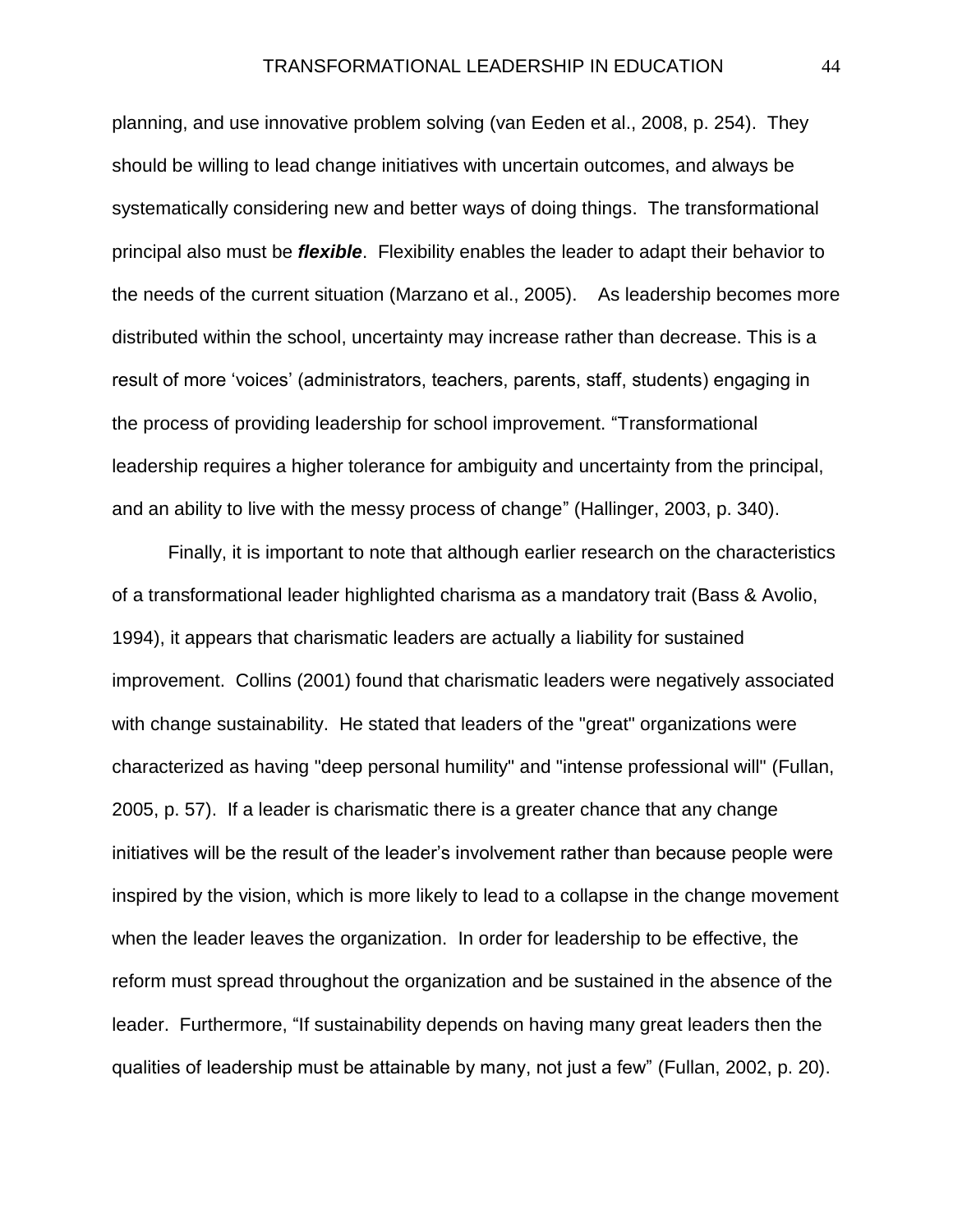The 15 characteristics and traits outlined above are the ones I feel are essential for a transformational leader to possess.

# **How Transformational Leadership Relates to the Leadership Standards of the B.C. Principal and Vice-Principal Association (BCPVPA)**

In determining which type of leader would be best suited to lead schools in British Columbia through this period of reform and change, it was important to look at the current standards that have been set. In 2007, a set of standards called "the Leadership Standards for Principals and Vice-Principals in British Columbia" was developed collaboratively, and was distributed throughout the province. These standards were revised as of 2012, and have been written to describe what competent principals do. The standards are "intended to provide direction for the design of district and provincial leadership development programs, and assist in providing a learning framework for aspiring administrators, administrators in transition and administrators seeking continual renewal" (BCPVPA Standards Committee, 2013, p. 4). It is important to note that these standards serve as a self-assessment tool for the professional growth of principals and vice-principals, and not an evaluative tool.

Upon comparing the dimensions of transformational leadership with the BCPVPA standards there appear to be many similarities. In the BCPVPA Standards there are four organizing domains – Moral Stewardship, Instructional Leadership, Organizational Leadership, and Relational Leadership. These domains were identified as the most important dimensions of the role of the principal and vice-principal. These four domains are further broken down into nine leadership standards, which are all designed to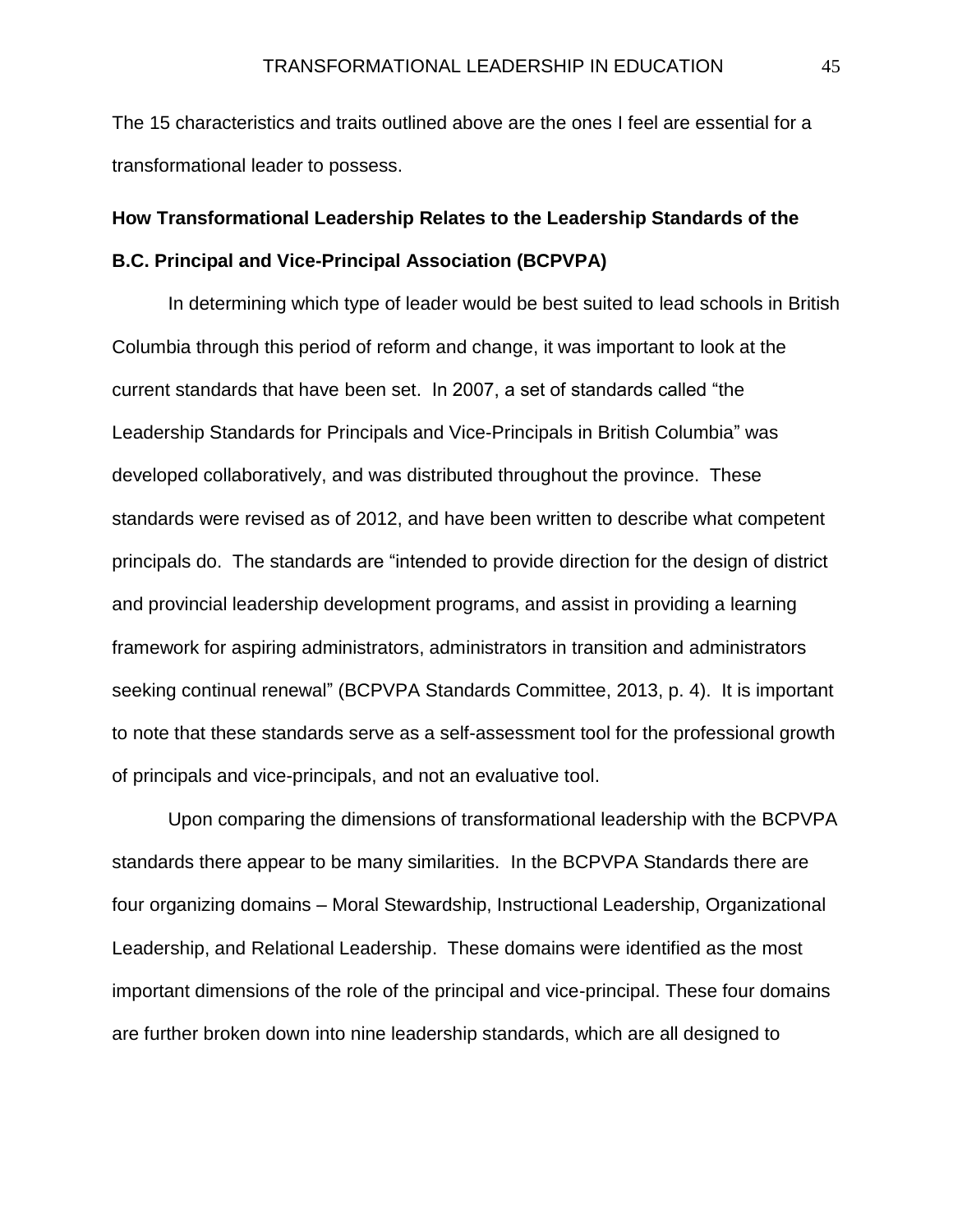support the learning and achievement of students. These domains and standards incorporate most of the dimensions of transformational leadership.

The first domain, Moral Stewardship, relates to both developing and implementing a common vision, as well as the importance of ethical decision-making. The standards within this domain highlight the importance of leading with character and integrity. The standards also focus on the importance of a collaborative process. Cherkowski and Brown (2013) identified three themes linked to the Moral Stewardship and Relational Leadership domains: "the importance of (a) a shared vision for distributed leadership, (b) leading with character and integrity, and (c) helping others find their leadership voices" (p. 30).

The domain of Relational Leadership in the BCPVPA standards focuses on developing trusting, professional relationships, as well as effective working and learning communities. The standards within this domain focus on the leader having and developing self-knowledge and personal qualities that support building positive relationship, as well as the ability to form effective working relationships. Further to the development of a leader's intrapersonal capacity, the standards include developing the interpersonal capacity of a leader which highlights building a collaborative team, fostering leadership capacity in others, the importance of effective communication, and creating an environment that supports creative thinking, innovative practice, and problem solving. These standards are included within the transformational leadership dimensions of building trust, establishing a clear vision, and distributing leadership. Developing trusting, positive, professional relationships, and leading with character and integrity provide the foundation needed for effectively distributing leadership.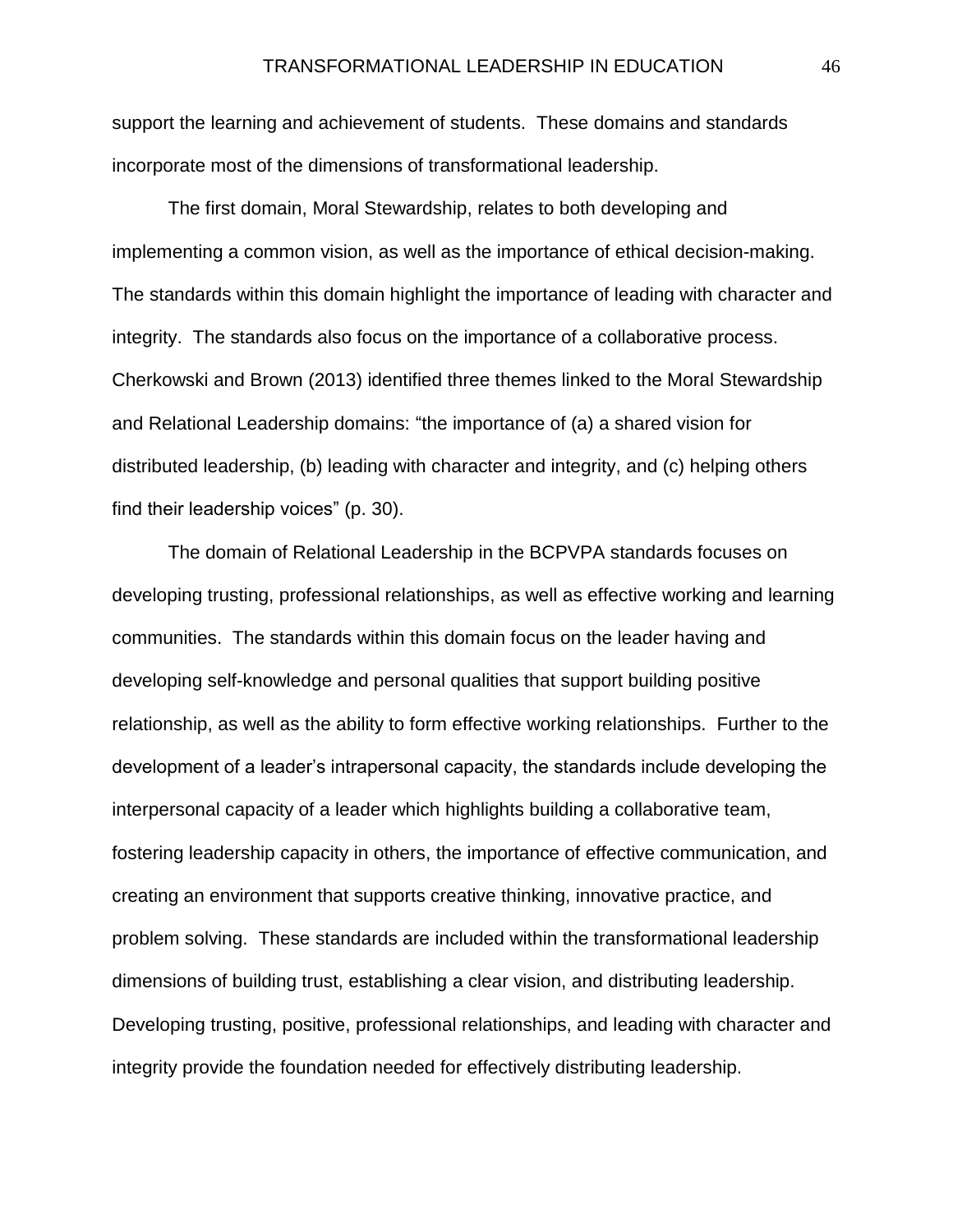The domain of Instructional Leadership in the BCPVPA Leadership Standards has four standards within it. It aligns very closely with the Transformational Leadership dimension of Instructional Leadership for Support and Supervision. This domain focuses on the curriculum for instruction, the supervision of instruction, and assessment practices that maximize student development, engagement, and learning. As suggested within the domain of Instructional supervision, a transformational leader provides meaning to the work, challenges employees, sets high expectations and engages in professional conversation around best practice. They use the trusting relationship that is already established to ensure the supervision involves engaging conversations that foster learning and are reflective in nature. The new curriculum in B.C. has a shift in focus to personalized learning. It will be up to the Principals and Vice-principals to work with teachers on developing a best practice around this type of instruction and learning. Because this is somewhat unchartered territory, the new curriculum implementation will require administrators to help staff attempt changes that might fail. The Principal's and Vice-Principals will not likely be the experts, and will not have all the answers, but rather will be needed to apply their understanding of change theory in order to support a culture and climate that fosters both student and adult learning. Teachers will need help at failing in their new initiatives, and will need to be reminded of what the common vision and goals are. Administrators will need to put in place structures and supports such as short-term goals, collaboration time, team building, as well as promote self-reflection and dialogue about effective teaching practice. The role of the Principal must evolve into someone who is not an expert at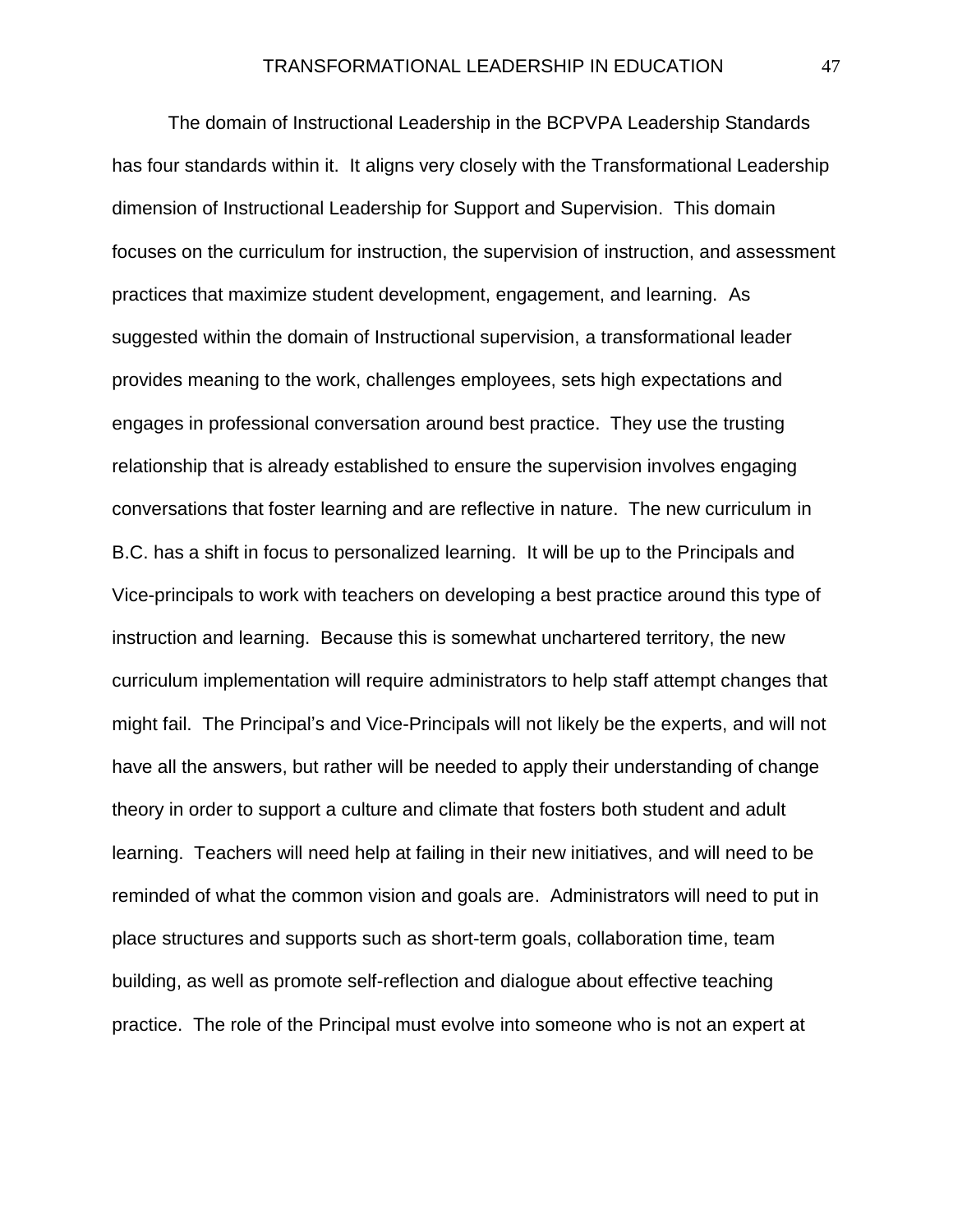instruction but rather someone who can facilitate learning within a staff, support collaboration, and build a community working towards a common goal.

The final domain in the BCPVPA Leadership Standards (2013) is Organizational Leadership. This domain focuses on the leader's ability to strategically plan and strengthen the school's capacity to support student development, engagement and learning. The components of this standard relate very closely to the transformational leadership dimensions: "Re-designing the School Organization" and "Commitment to Change and Adapting to Local and Global Contexts," mentioned above. To facilitate effective school improvement processes, leaders must build collaborative teams, and they "must lead with a systems thinking perspective" (BCPVPA Standards Committee, 2013, p. 29) in order to promote and guide organizational change. The ability to develop school processes that support collaboration, and align financial, personnel, and curricular resources with the shared vision of the school will require an understanding of systems thinking. The other concept that is common between both models is the focus on community building. The BCPVPA standard of community building, refers to "liaising with external agencies, community agencies and organizations to strengthen learning opportunities" (p. 30) for students. This aligns with the transformational leadership model, as it shares the idea of principals collaborating with other schools, districts, and provinces to pursue changes in their schools and school district that reflect trends in global education. To conclude, there are many parallels between the BCPVP Association's Leadership Standards and the eight dimensions of transformational leadership outlined in this paper.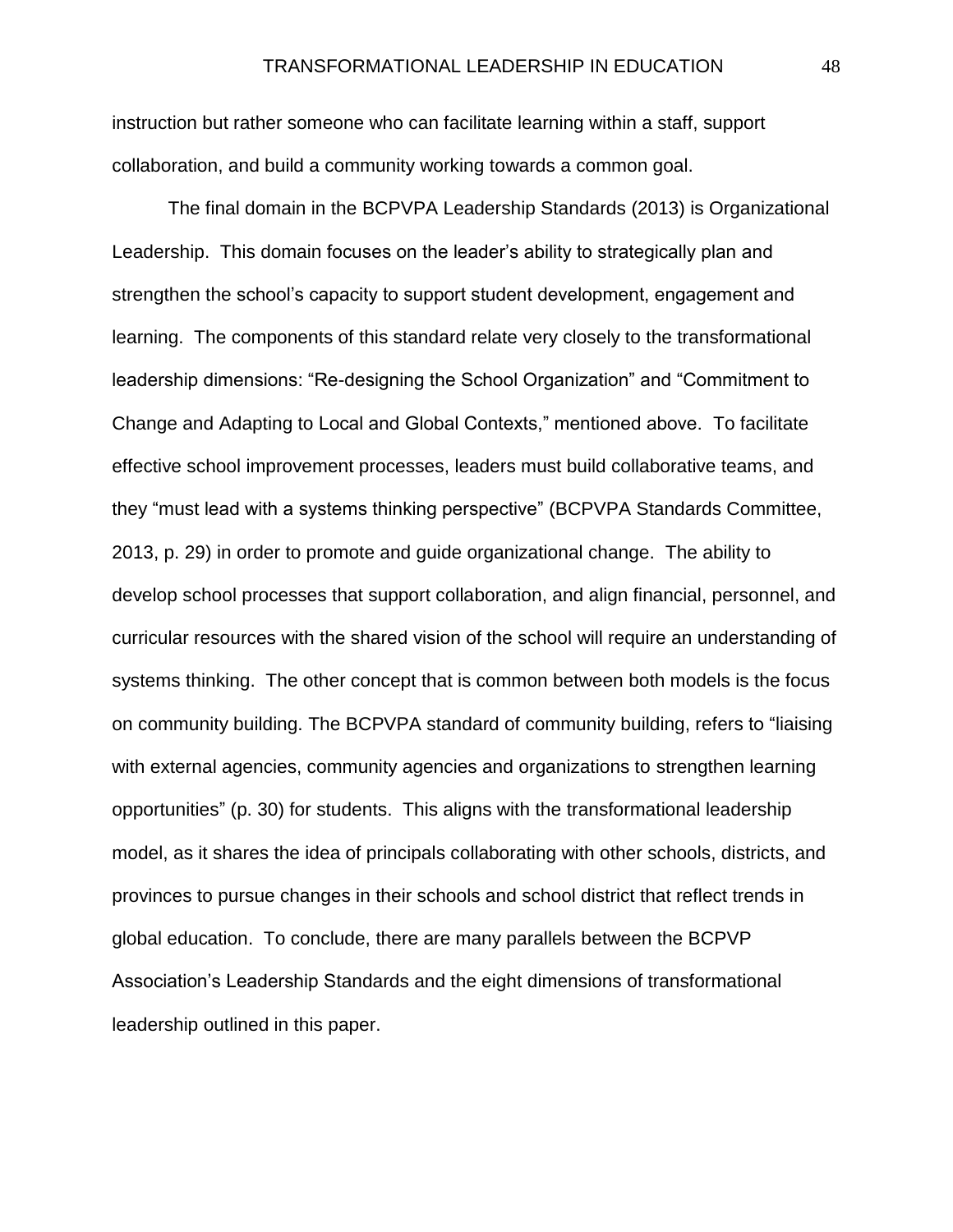## **Research Findings on the Effects of Transformational Leadership**

"Whilst the quality of teaching has a powerful influence upon pupil motivation and achievement, the quality of leadership determines the motivation of teachers and the quality of teaching in the classroom" (Harris & Day, 2003, p. 89). The principal has been found to exercise a "measurable, though indirect, effect on school effectiveness and student achievement by Hallinger & Heck (1998, p. 186) and a direct effect on school effectiveness and on student achievement (Sun & Leithwood, 2012). Although there is much debate about the direct versus indirect effects of the principal on student achievement, this is largely due to the lack of consensus around the specific dimensions of transformational leadership. It is likely "that the influence of different leadership practices travel different routes in order to improve student outcomes" (Sun & Leithwood, 2012, p. 441).

The importance of creating a learning organization was discussed with respect to the dimensions of transformational leadership. A study done by Leithwood, Jantzi and Steinbach (1999) looked at six Canadian schools that were considered promising sites of organisational learning, and sought to link leadership and other conditions that fostered organisational learning. They found that school leadership practices had among the strongest direct and indirect influences on organisational learning. The practices they studied included "identifying and articulating a vision, fostering the acceptance of group goals, structuring the school to enhance participation in decisions, providing intellectual stimulation, and conveying high expectations" (H. Silins & Mulford, 2002, p. 9). These practices, which are all associated with the transformational leadership model of leadership, made a positive contribution to organisational learning.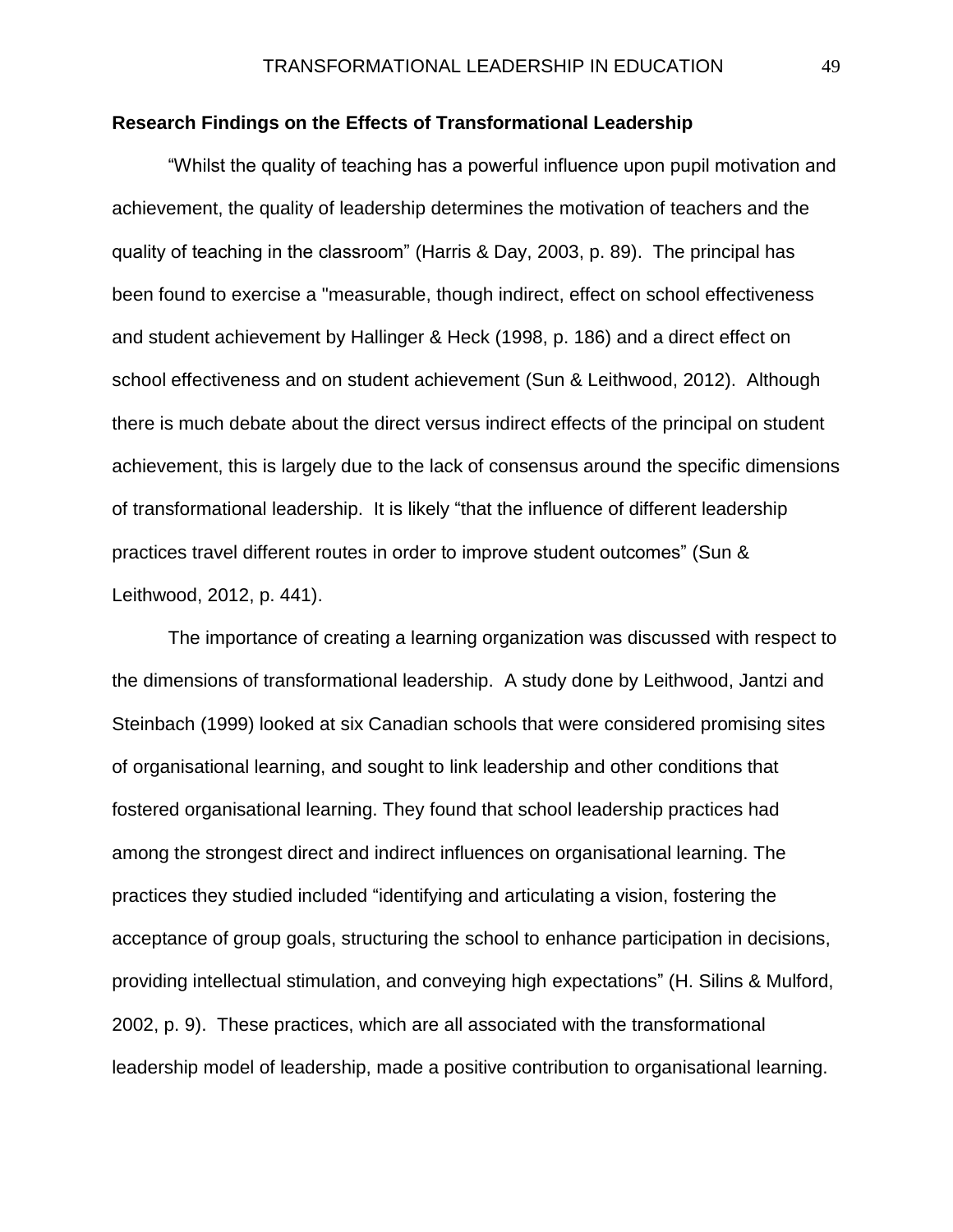## **The effect of transformational leadership on teachers.**

The leadership style of the principal affects teacher's engagement and job satisfaction. The leadership style preferred by teachers, according to Hauserman and Stick (2013), is a principal who demonstrates highly transformational leadership characteristics. Some aspects of transformational leadership that teachers appreciate in a principal are someone who gives them personal attention, who encourages them to look at problems and issues in a new way, and someone who shares responsibilities with the team (Kurland et al., 2010). In addition, according to Walsh (2005), there is an emerging body of literature that is focusing on the importance of principal-teacher relationships, rather than merely leadership styles or behaviours.

Transformational leadership has been found to have a strong direct effect on teacher motivation, teacher commitment, and on teacher self-efficacy (Leithwood & Jantzi, 2006; Shatzer, Caldarella, Hallam, & Brown, 2013). Furthermore, the positive effect of transformational leadership on employee motivation and commitment has also been found to lead to the kind of extra effort required for significant change (Geijsel et al., 2006; Leithwood & Jantzi, 2006; Leithwood, Louis, Anderson, & Wahlstrom, 2004). The transformational leadership dimensions of vision building and intellectual stimulation were found to have the greatest effect on teacher commitment and extra effort (Geijsel et al., 2006, p. 234). Ross and Gray found that the more transformational the leader, the more teacher commitment to the school mission, to the school as a professional community, and to community partnerships (Ross & Gray, 2016). The transformational leader cultivates a commitment from teachers, which enables staff to appreciate the purpose for change and fosters their commitment to developing, trying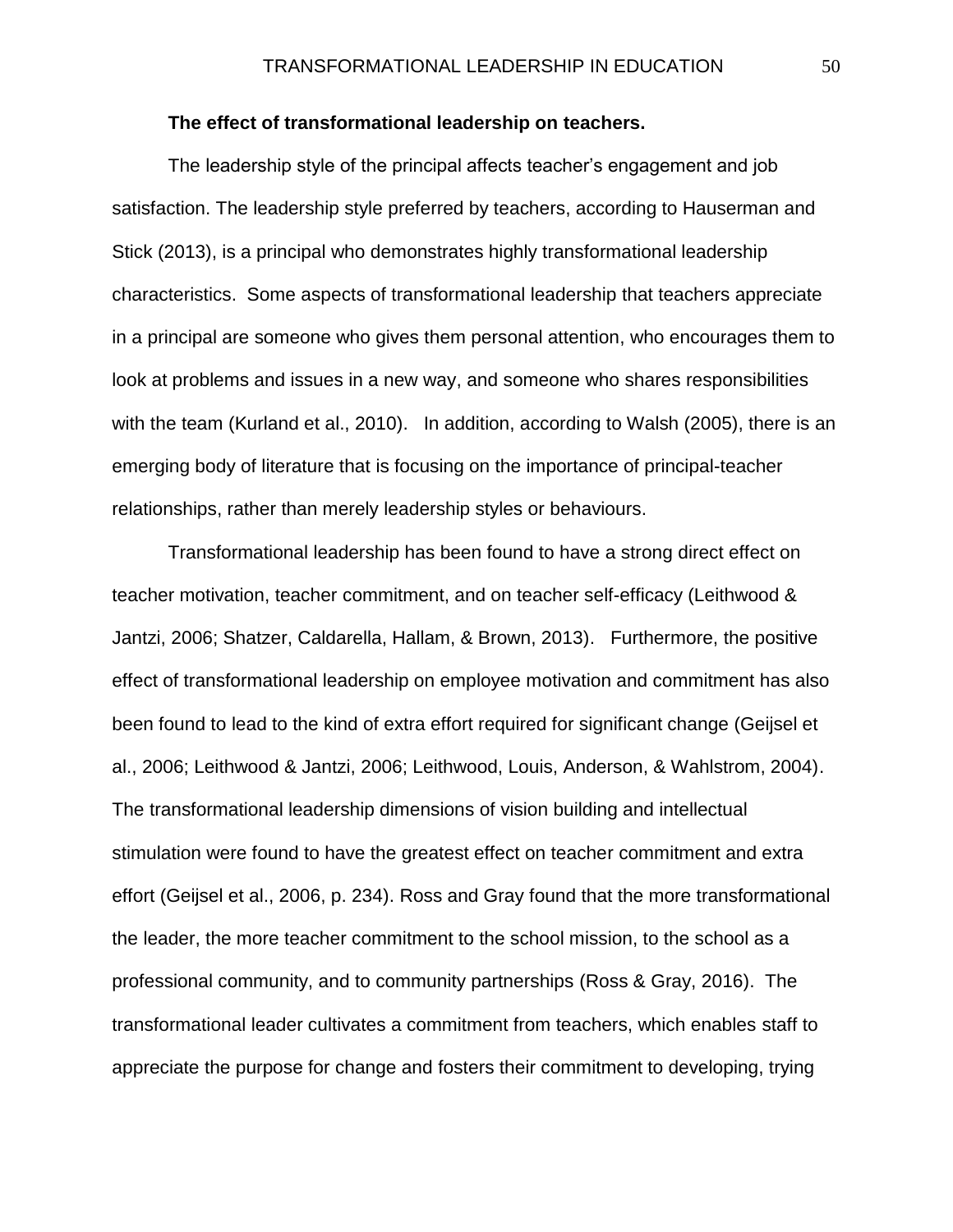out, and refining new practices until those purposes are accomplished (Leithwood, 1994).

A significant positive relationship was also found between collective teacher efficacy, and student achievement (Leithwood, Patten, & Jantzi, 2010). Collective teacher efficacy is defined as the level of confidence a group of teachers feels about their ability to organize and implement whatever educational initiatives are required in order for students to reach high standards of achievement. According to Bandura (1997), some conditions that influence the collective efficacy of a group are providing opportunities to master skills needed to do the job, experiencing secondhand others performing the job well, and beliefs about how supportive their working environment is. Leaders are able to influence all of these conditions, for example, by organizing meaningful professional development activities, encouraging staff to network with others facing similar challenges to learn from their experiences, and structuring schools to allow for collaborative work among staff. (Leithwood et al., 2010, p. 677).

The role of the principal has shifted and an emphasis has been placed on principal relationships within the school, collaboration, and shared decision-making (Hauserman & Stick, 2013). Teachers appreciate the collaborative approach to growth and development. Bogler (2001) found that allowing teachers to participate in determining school practices contributed to their job satisfaction. They would rather a distributed leadership model compared to a top down approach. Furthermore, a study done by Rhodes, Camic, Milburn and Lowe (2009) determined that involving teachers in the change process, through a collaborative approach to decision-making, had a positive impact on principal-teacher relationships, school climate, and teacher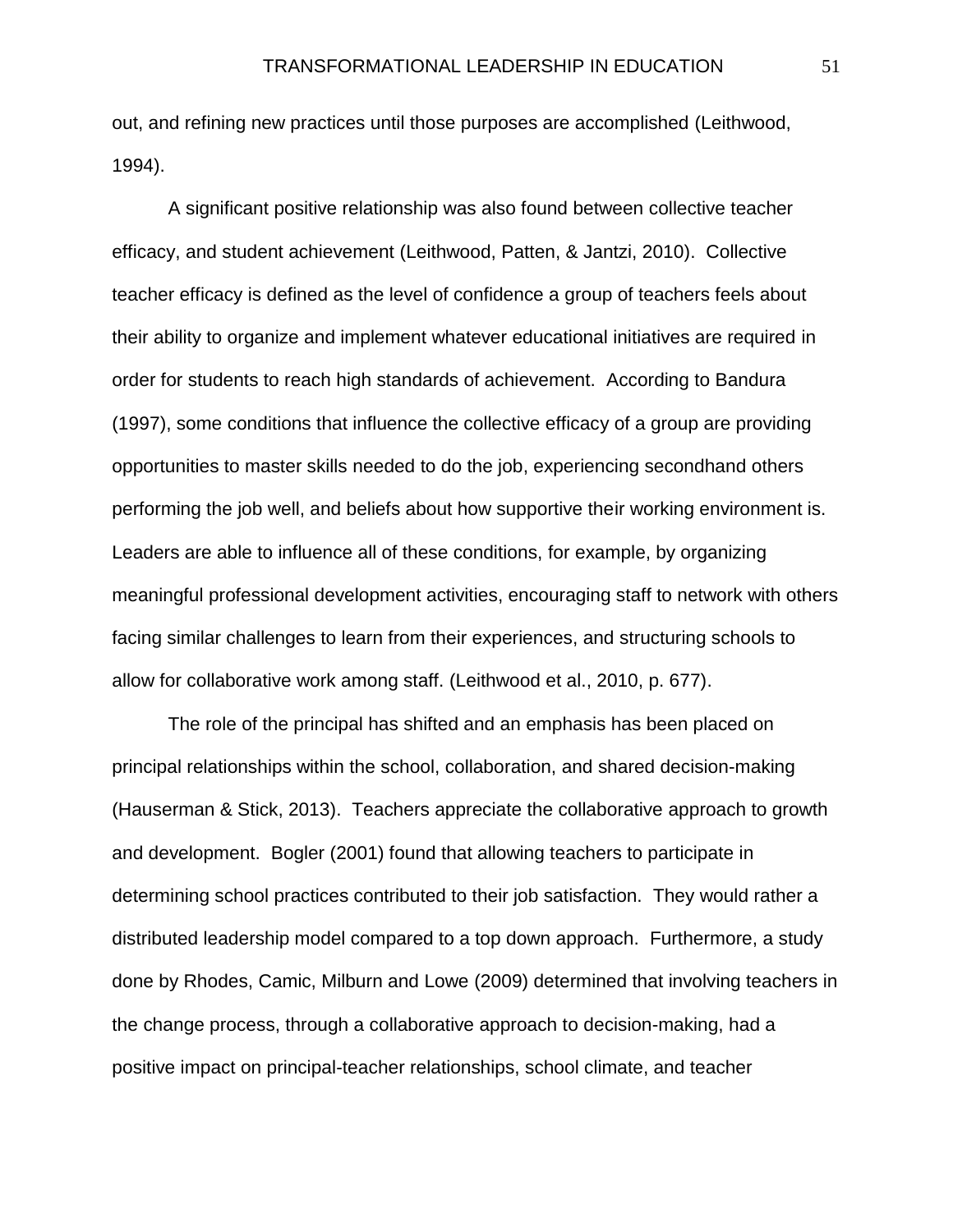satisfaction. Understanding the role of collaboration is essential for implementing change (Whitaker, 2003), and therefore it is important that administrators model a leadership style that facilitates these integral working relationships. Top down leadership approaches, which often lack these collaborative relationships, can have a negative effect on school culture, teacher commitment, teacher collegiality, teacher efficacy and also student achievement (Rhodes et al., 2009). Under the current situation in education where schools are trying to reform in order to meet the needs of students in the 21<sup>st</sup> century, "commitment rather than control strategies are called for" (Leithwood et al., 2004, p. 500). Transformational leadership proposes a more distributed or bottom-up approach, as opposed to instructional leadership which functions more from the top down (Hallinger, 2003; Shatzer et al., 2013).

## **The effect of transformational leadership on students.**

School leaders are capable of having significant positive effects on student learning and other important outcomes (Waters, Marzano, & McNulty, 2003). Specifically, Transformational Leadership has been found to have a positive, significant effect on student achievement. Leithwood and Jantzi (2005) looked at a variety of studies measuring the connection between transformational leadership and student achievement. Their review determined that "six of nine studies reported significant relationships between transformational leadership and some measure of academic achievement" (p. 192).

Specific areas of study that have been found to have an indirect or direct effect on increasing student achievements are teacher commitment, principal-teacher relationships, teacher efficacy, teacher collaboration, professional development, student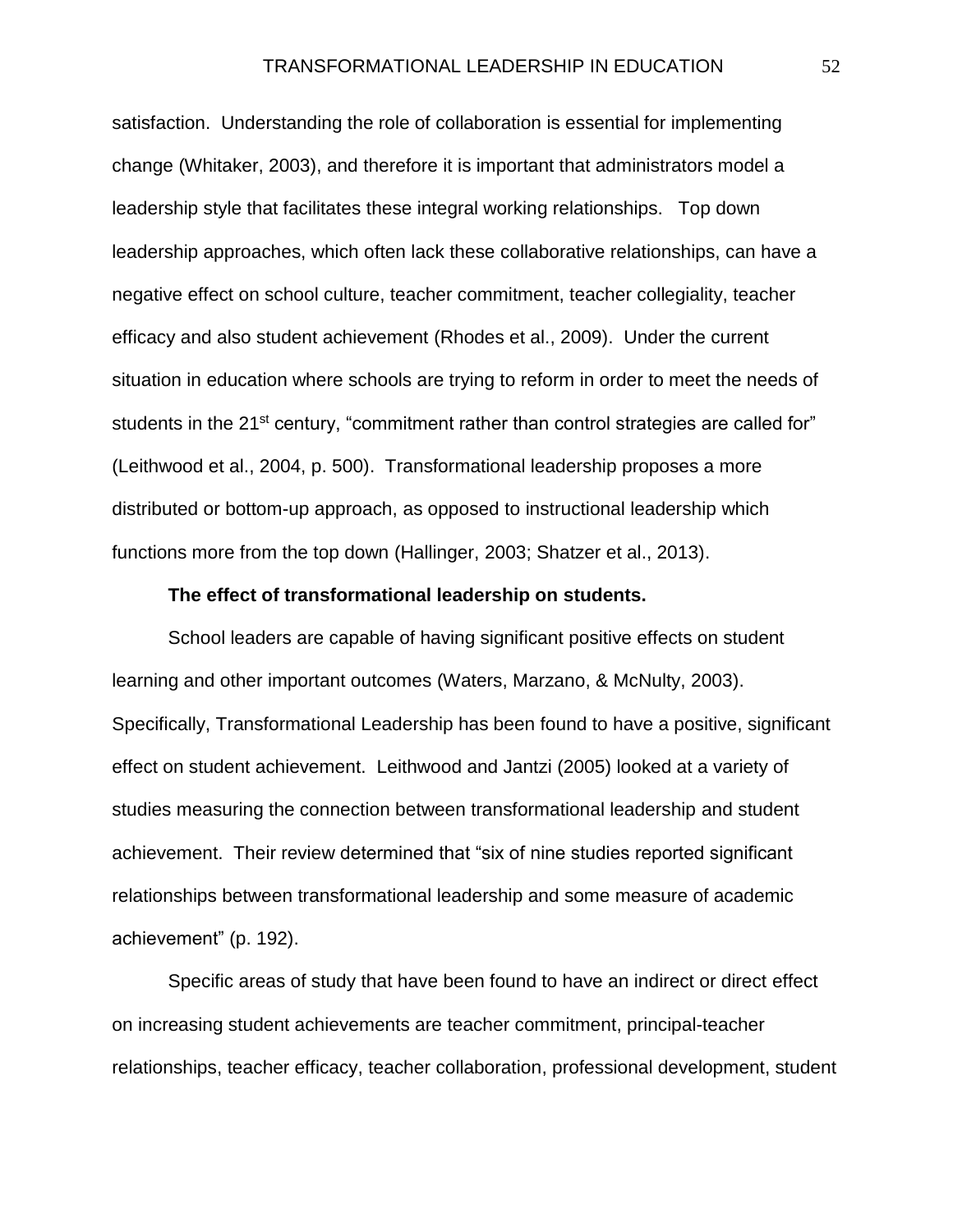engagement, a positive school climate, and distributed leadership. Leithwood and Sun (2012) found that "collective teacher efficacy and teacher commitment were positively and significantly related to student achievement" (p. 436). The more committed the teacher is, the more motivated they are to improve their classroom and teaching practice in an attempt at improving student learning. They also found that of the transformational leadership dimensions they looked at, building collaborative structures and providing individualized consideration made the largest contribution to student achievement. Teacher collaboration and professional development were also found to have a positive impact on student achievement. A direct association between professional learning communities (PLC's) and student achievement have also been discovered (Leithwood et al., 2010).

There is evidence that suggests student engagement and participation in school is a strong predictor of student achievement. Greater participation, defined as students being involved in classroom work, participating in extra-curricular activities, setting their goals and maintaining attendance, is a significant predictor of students developing engagement with school (H. Silins & Mulford, 2002). "Student engagement with school is a predictor of student achievement and is important for learning that requires committed effort by each student" (H. C. Silins et al., 2002, p. 624). Furthermore, the results from various studies on the effects of transformational leadership on student engagement showed significant positive effects, according to Leithwood and Jantzi (2005). "Schools that introduce programs that focus on non-academic outcomes such as involving students in the activities of the school and the classroom, encouraging students to be more active participants in their experience of the educational process,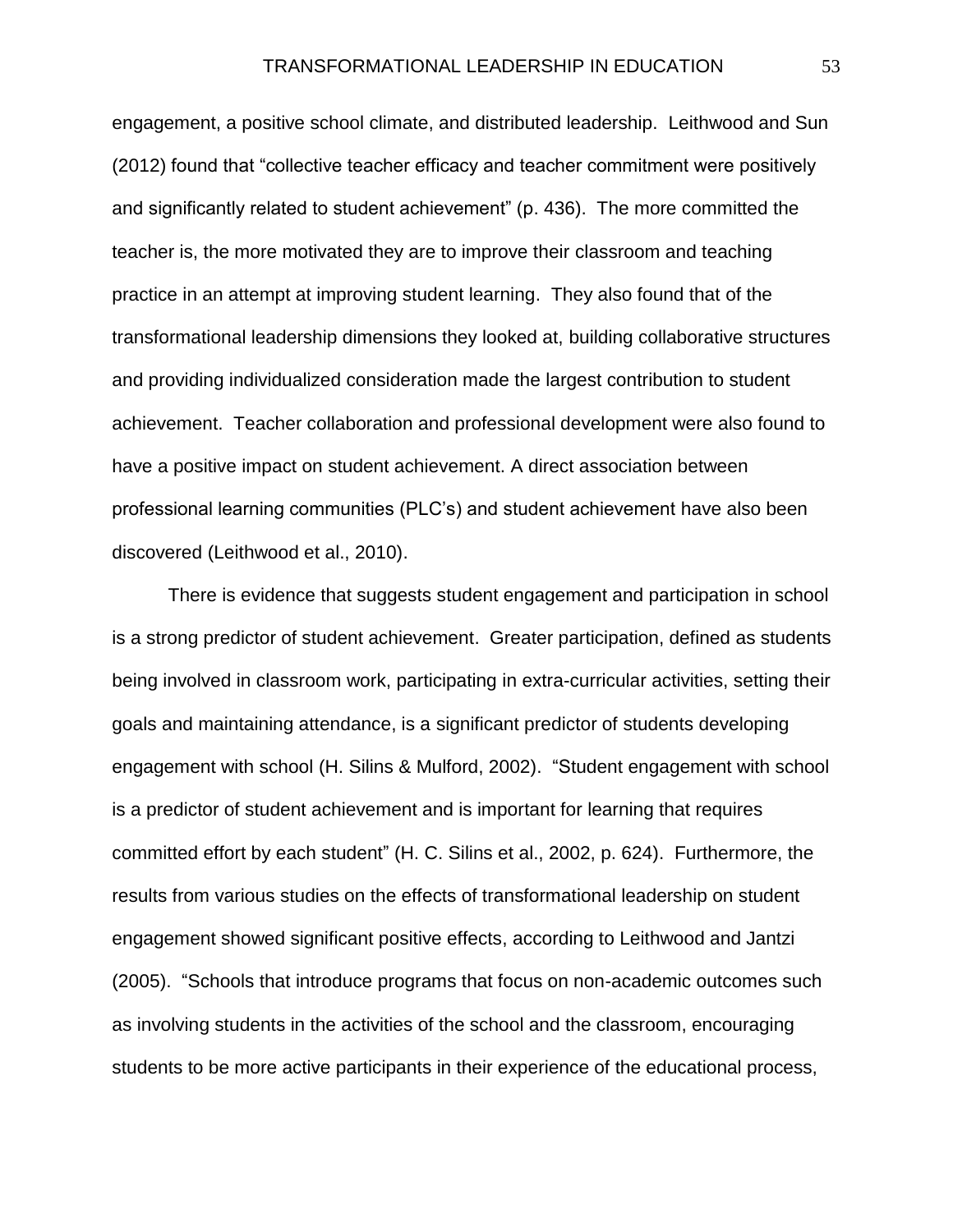improving student-teacher relationships and promoting student identification with school are more likely to achieve higher academically" (H. Silins & Mulford, 2002, p. 30). Voelkl (1995), found that student perceptions of school warmth, defined as the degree of teacher warmth, caring, and supportiveness as perceived by the student, was significantly related to academic achievement and participation. She found that when considering the effect of school warmth on participation, it has the ability to foster high achievement. She states this is likely because students may be more encouraged, like school better, and become more engaged, and the increased engagement may in turn stimulate them to work harder, thus fostering higher achievement.

Furthermore, research by Silins and Mulford (2002) has shown that student outcomes are more likely to improve where leadership sources are distributed throughout the school community and where teachers are empowered in areas of importance to them. "Empowering teachers in this way and providing them with opportunities to lead, they suggest, is based on the simple but profound idea that, if schools are to become better at providing learning for students, then they must also become better at providing opportunities for teachers to innovate, develop and learn together (Harris & Day, 2003, p. 96). In order to build the relationships with teachers to enable collaboration and distributed learning, principals must develop strong principalteacher relationships. Walsh (2005) found that these relationships can very greatly among schools, and among teachers at the same school, and that these relationships affected student achievement.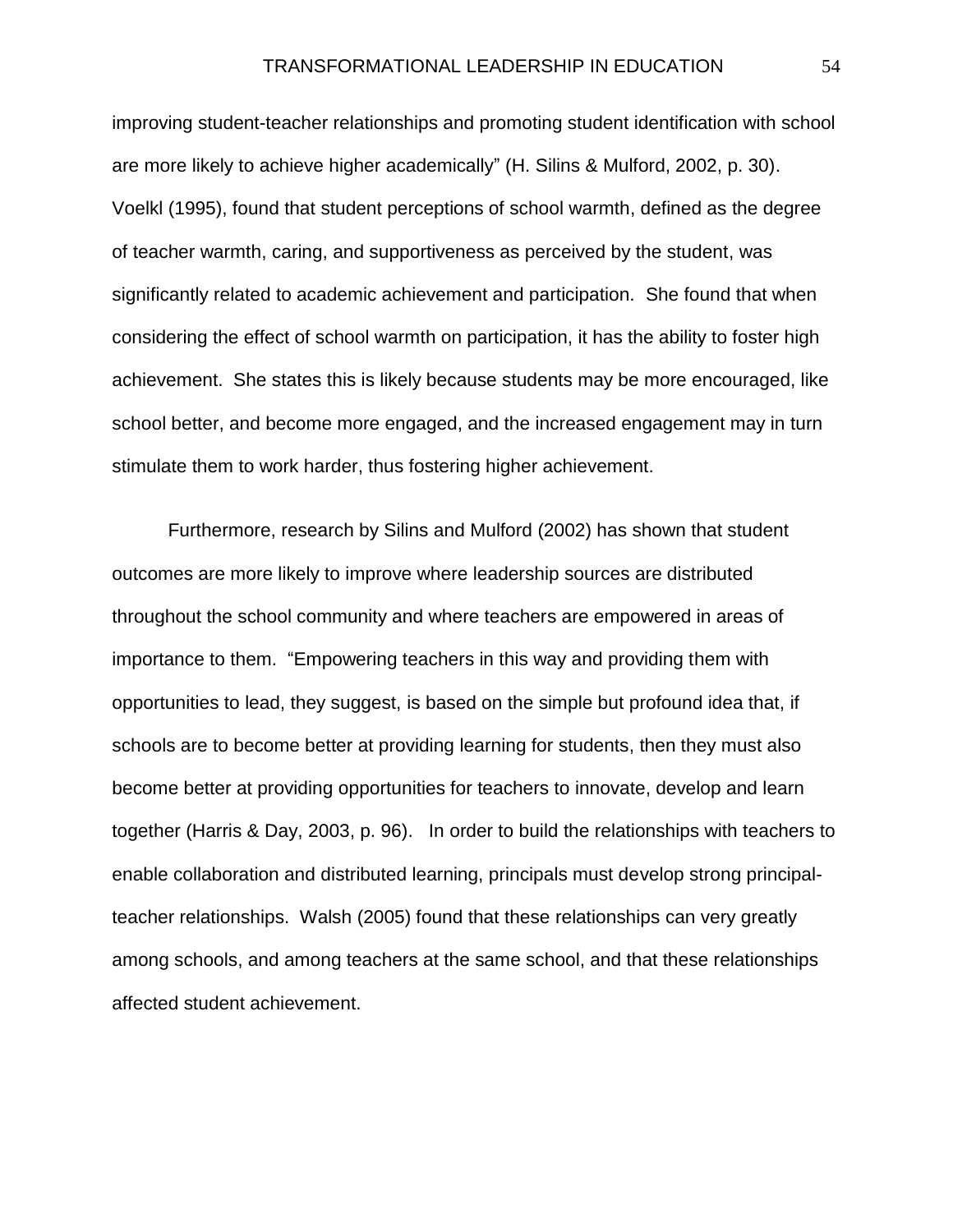## **Chapter 3: Implications, Conclusions and Recommendations**

## **Implications**

#### **Implications for stakeholders**

The province of B.C. has a long way to go to implement the changes needed within education. The Ministry of Education needs to ensure they have the right leaders in place in their school districts and schools to implement the many changes that are coming to instruction, curriculum, the school as a learning organization, the operations within schools and the pedagogy. It's important that the Ministry realizes these changes need to happen both from the top-down and the bottom-up in order for this reform of education to be successful. This will require that all the stakeholders, including the students, parents, teachers, administrators, and the community, buy into the proposed changes. Without having the majority of the stakeholders on board with the changes, and sharing a unified vision of what education in the  $21<sup>st</sup>$  century should look like, the province will hit resistance and the change process will be slowed down. Leadership teams in schools need to reassure and educate teachers, so that the teachers can reassure and educate the students and parents in the school community. If teachers are active participants in all aspects of school functioning, and are involved in activities such as forming policy, reviewing current practices, and establishing the future direction of the school, they will have a better understanding of school values and mission and will be better able to speak to it with the parent community. Transformational leaders are able to strengthen leadership at the grassroots level by distributing the leadership, creating trusting relationships, supporting instruction, and re-designing the school organization. Silins, Mulford and Zarins (2002), found "leadership that is empowering,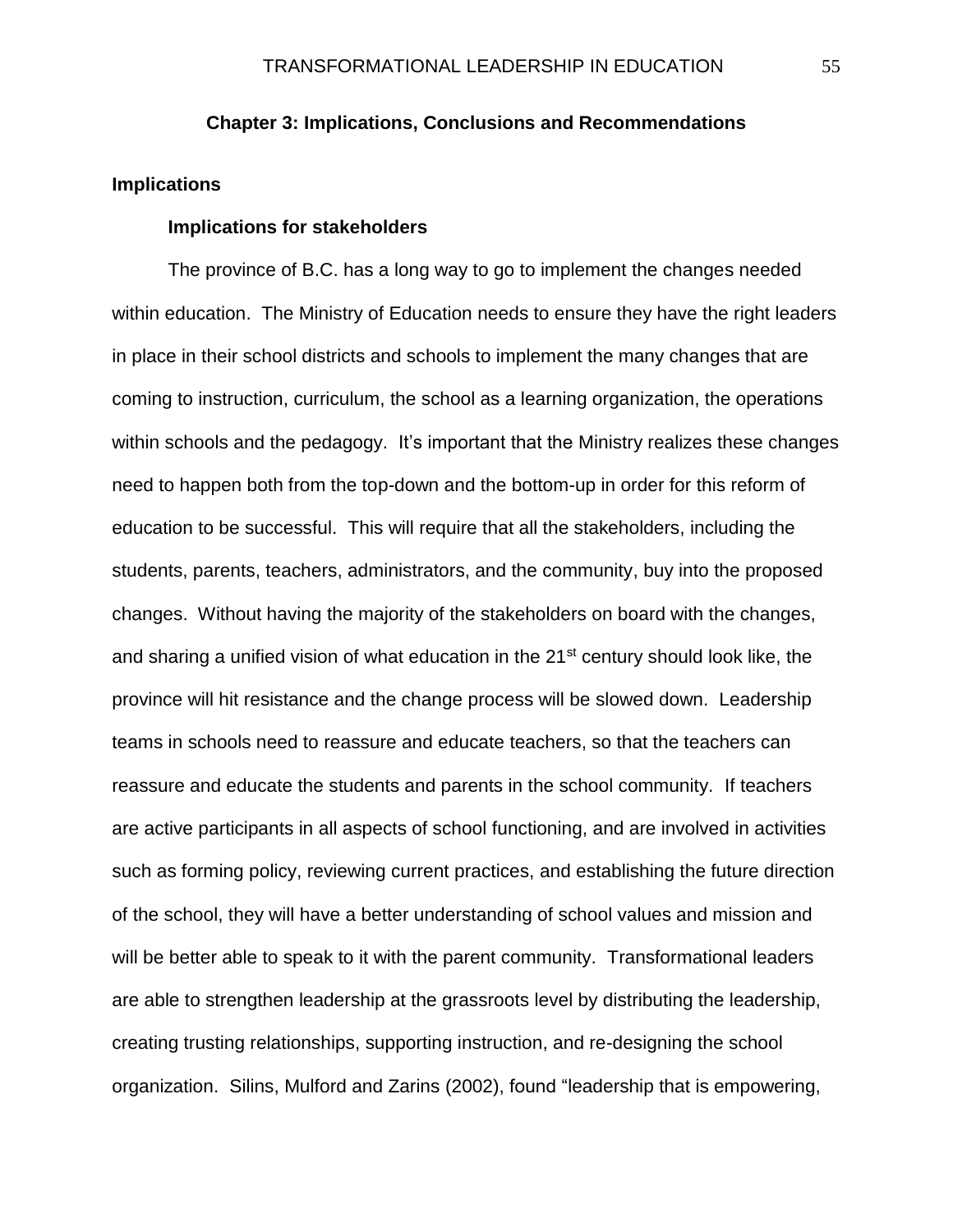sensitive to local community aspirations, supportive of followers, building collaborative school cultures, and emphasising the importance of developing a shared vision" (p. 619) are aspects common to successful leadership. Successful change in schools will only happen when schools are transformed into learning organizations where everyone acknowledges that the organization together has to keep learning, improving and growing. All stakeholders must be involved and invested in the change process, in bettering schools, and in achieving greater success for students.

Teachers directly benefit from having a transformational principal. In these current and future times of change and reform in education, teachers need to be supported and inspired. Change requires them to have energy and an openness to new systems, structures and operations. As schools are transformed into learning organizations, more will be expected of teachers. In order for them to find this additional work personally satisfying and rewarding they will need to buy into the vision for the future of education, and feel that it somewhat aligns with their personal vision for education. The transformational conception of leadership includes "developing a mission and vision for the school and maintaining its relevance for all concerned, developing and maintaining a school culture supportive of the school's mission and the work required to achieve that mission, and nurturing the capacity and commitment of staff" (H. C. Silins et al., 2002, p. 619). By finding the passion for educating that exists within each individual teacher, a transformational leader will motivate and inspire him or her to challenge their current teaching practice. It will be important for the government and the ministry of education to support teachers by increasing funding to education. The Nine Characteristics of High Performing Schools (Bergeson et al., 2007) recognizes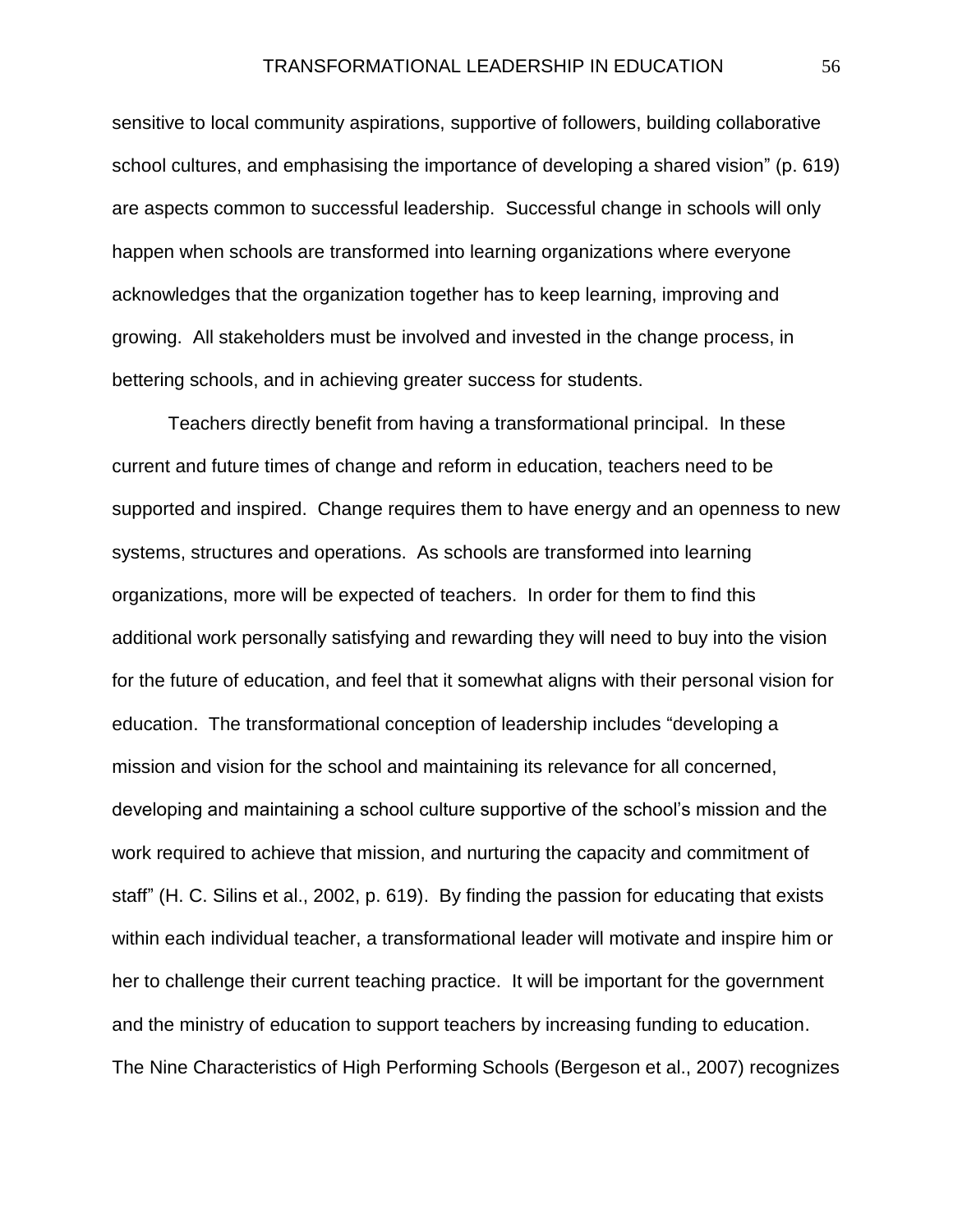the importance of student-teacher connections, where instruction is personalized and the learning environments are small enough to increase student contact with teachers. Silins, Mulford and Zarins (2002) found that teacher's work had the strongest direct influence on student engagement. In order for teachers to create meaningful relationships with students and personalize their learning, class sizes and classroom distribution must be manageable. Furthermore, if teachers are to have the time and energy to improve their teaching practice, collaborate, contribute to the learning organization, and take on a greater leadership role, then increased collaborative and instruction-free time will need to be accessible to teachers. It will be up to the leaders of the school to fight alongside the teachers for improved classroom conditions and learning opportunities for teachers. Silins, Mulford and Zarins (2002) confirmed the "pivotal role of teachers in any restructuring initiative that aims to affect the development of the students" (p. 636).

Research has shown that students will benefit from a principal who is a transformational leader. The transformational leader builds a school environment that generates teachers who are more engaged and motivated in the classroom. Research shows that student engagement in school is a predictor of student achievement, and that engagement is important when for learning that requires committed effort by each student (Leithwood et al., 1999; H. C. Silins et al., 2002). This explains why maintaining a positive school culture with a highly invested leadership team, and teachers that meet the needs of the whole student, will achieve greater academic results. Having a leader who truly cares about the well being of staff and students will help to build trusting relationships, and ensure the school culture is positive and the school environment is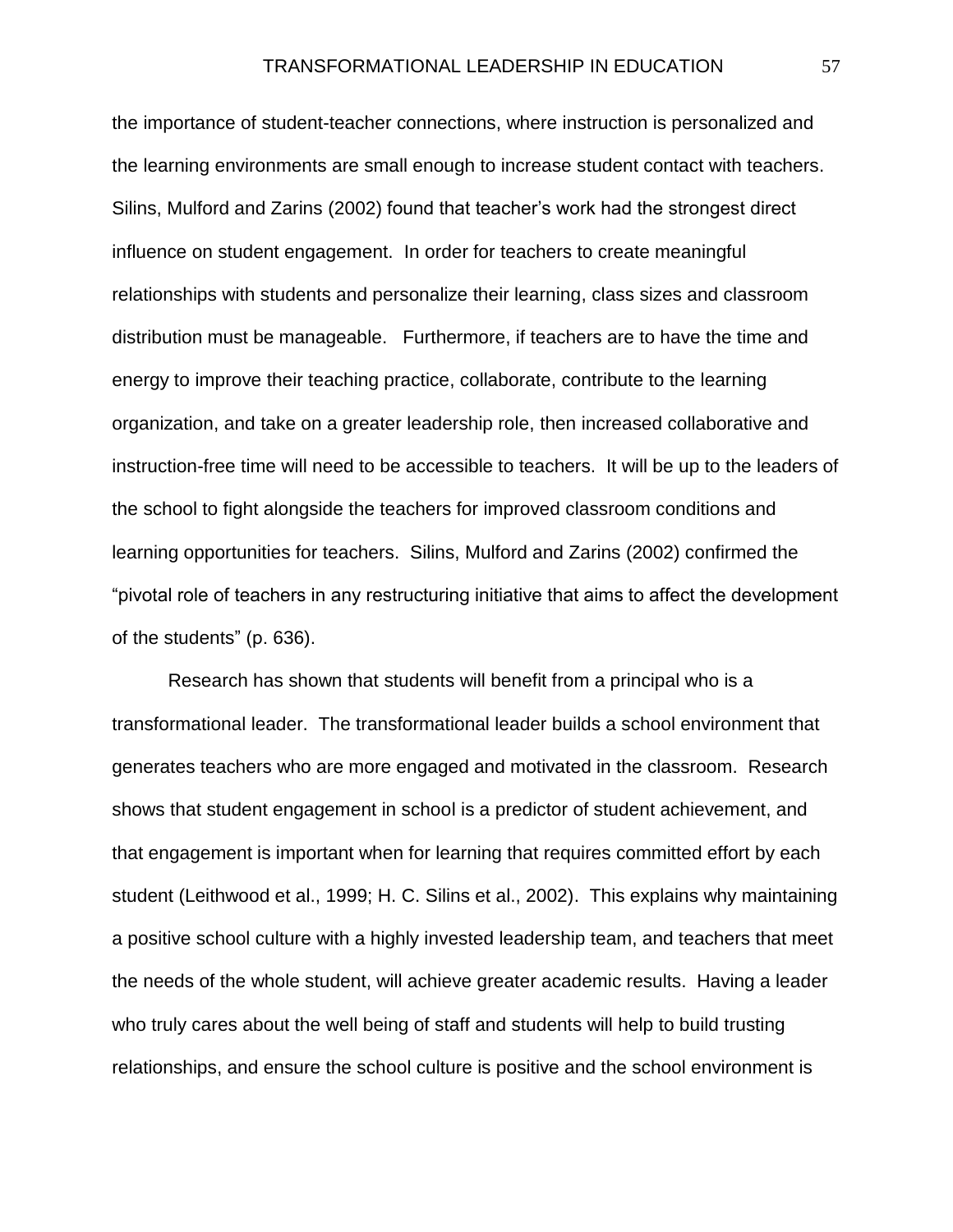safe and supportive of both student and teacher learning. Creating a school that is safe, where students feel respected and connected with the staff, and where students are engaged in their learning is important for student success.

Parent and community involvement in a school is a key component of high performing schools. By involving the community at large in creating a shared vision for the school and education, the stakeholders will be more involved. There is also a need to distribute the responsibility of educating students to include parents and the community (businesses, colleges, social service agencies) rather than just teachers and school staff. In order to educate the whole student, their mental, emotional, physical, spiritual well being, and develop their ability to contribute to the global society, we will need to consider their well being at home, school, in their workplace, and in the community. Furthermore if school leadership teams and teachers show parents that they care about a student's well-being, parents are going to be more willing to collaborate and work with the schools and play a role in their child's education.

Practicing the eight dimensions of transformational leadership enables a leader to respond to the various contexts and unique demands of each individual school. The transformational leadership model should work regardless of the school climate, school size, the staff morale, socioeconomic challenges, a variety of cultural backgrounds and diversity in the student population, challenging parents, monetary challenges, and any other specific issues present and unique to a school community. These leaders are able to form relationships based on trust in order to win over the difficult stakeholders and naysayers.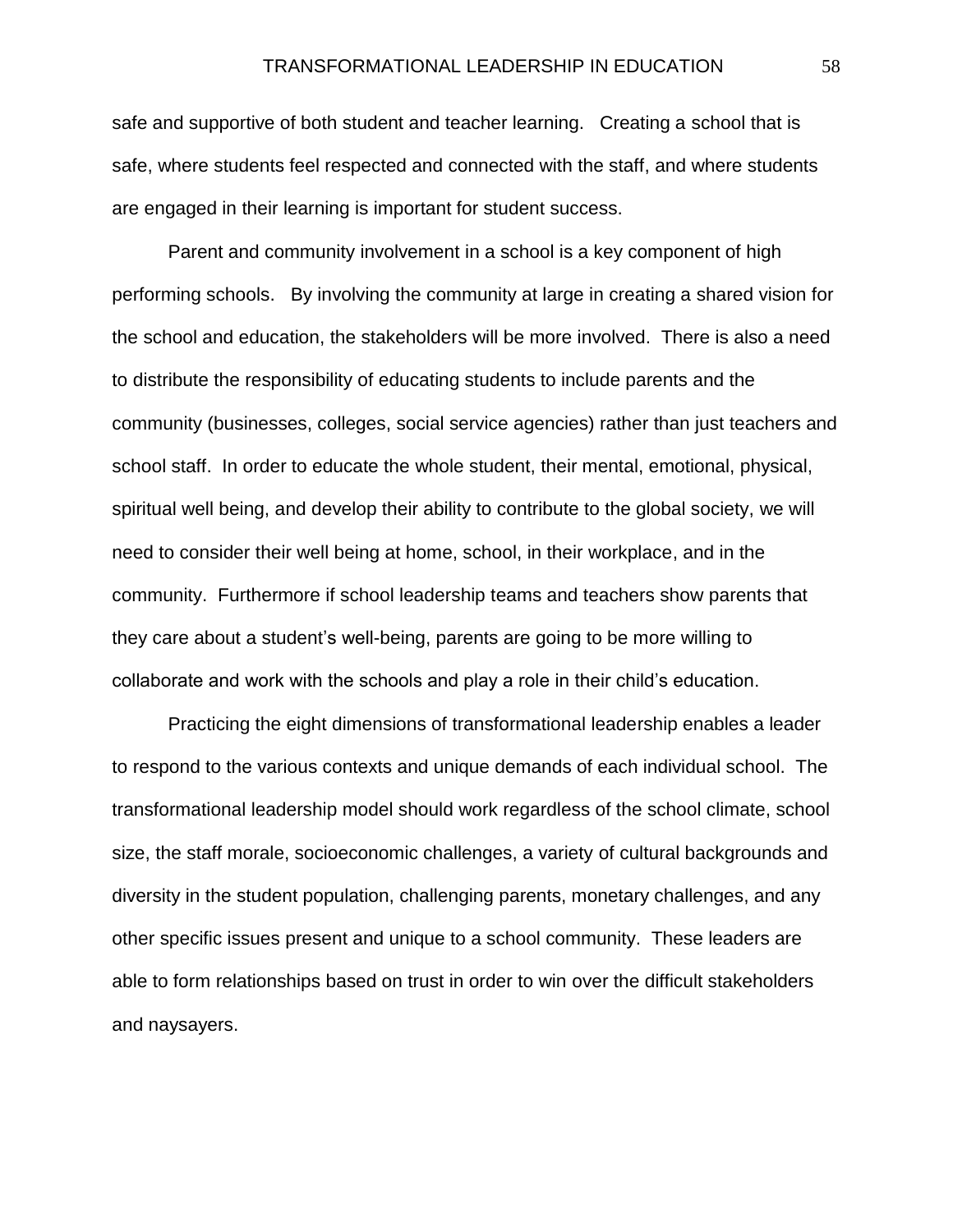## **Implications of the Fifteen characteristics of a transformational leader**

The 15 characteristics and traits that are important for a leader to encompass and develop in order to model the dimensions of transformational leadership are: have clear ideals and beliefs, a clear purpose, self-confidence, effective communication skills, integrity, competence, knowledge, be engaging, be authentic, show transparency, be relational, collaborative, a lifelong learner, a change agent and flexible. Although these are the ideal characteristics for a transformational leader to possess, it is recognized that this is the end goal. There will be many great leaders who have the majority of these characteristics in some capacity, but to find someone exhibiting all of these characteristics to a satisfactory degree might be unlikely. The traits of a leader must be achievable by many, rather than a few, in order to fill the many leadership positions needed in education. What school districts will need to look for in their hiring processes are leaders who value these traits. If all current and potential leaders within education agree on the importance of these characteristics, and are willing to improve and work on the areas of themselves where growth is necessary, then we will see these characteristics become prominent within educational leaders. These characteristics can all be improved upon, as we are capable of changing our behaviors.

Furthermore, the degree to which these leadership traits and characteristics are needed in the various leadership roles will be somewhat dependent on the school context. Different schools will require different characteristics in their leader, based on factors such as socioeconomic challenges, students' cultural diversity, the school climate, staff morale, school size. "Leadership must be conceptualized as a mutual influence process, rather than as a one-way process in which leaders influence others.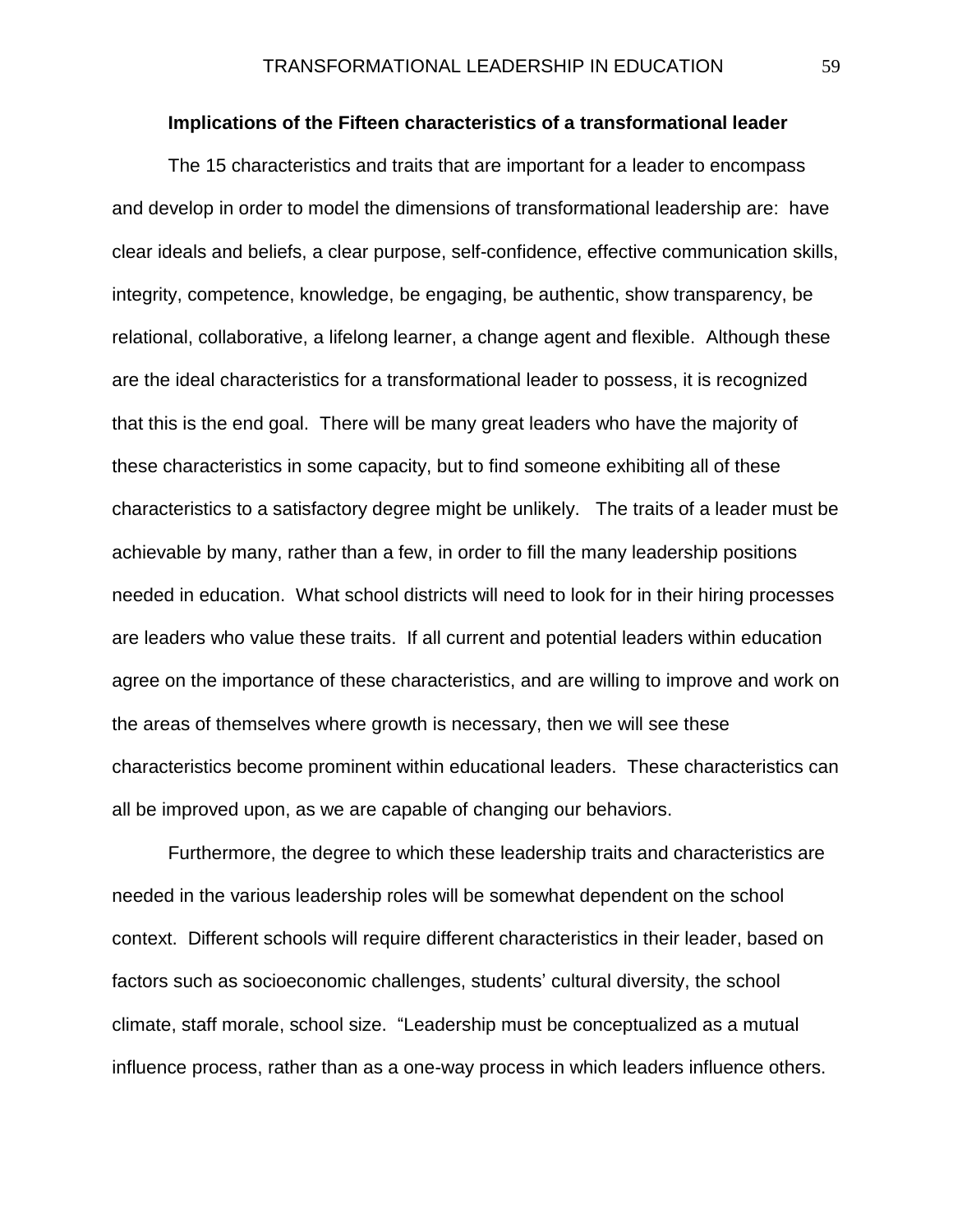Effective leaders respond to the changing needs of their context. Indeed, in a very real sense the leader's behaviours are shaped by the school context" (Hallinger, 2003, p. 346). For example, a smaller school might find collaboration amongst the staff easier to accomplish than a larger school. Furthermore, the school district will benefit from knowing the strengths and weaknesses of their pool of principals and vice-principals, and should consider these characteristics in determining principal placements, as well as the types of leaders they are looking to hire or promote.

#### **Conclusions**

The underlying question in this paper was whether or not the model of transformational leadership is an effective model of leadership for principals in British Columbia, allowing them to effectively serve the various stakeholders. The extensive research done within this paper draws the conclusion that this is true. When practiced and implemented in their entirety, the eight dimensions of transformational leadership mentioned within this paper support creating a school culture that is capable of change. Transformational principals have an ability to create and establish an environment of trust and develop relationships with staff that enable them to raise their professionalism to meet the highly set expectations around best practice and pedagogy. They are able to create a shared vision that becomes the guide to all the decision-making in the organization. These leaders realize the importance of practicing distributed leadership and are able to develop teachers into leaders. Transformational leaders realize the importance of building leadership capacity in staff and how important autonomy and self-direction are in motivation for change and sustaining change (Fullan, 2002; Leithwood & Poplin, 1992; Pink, 2009). To do this, transformational leaders utilize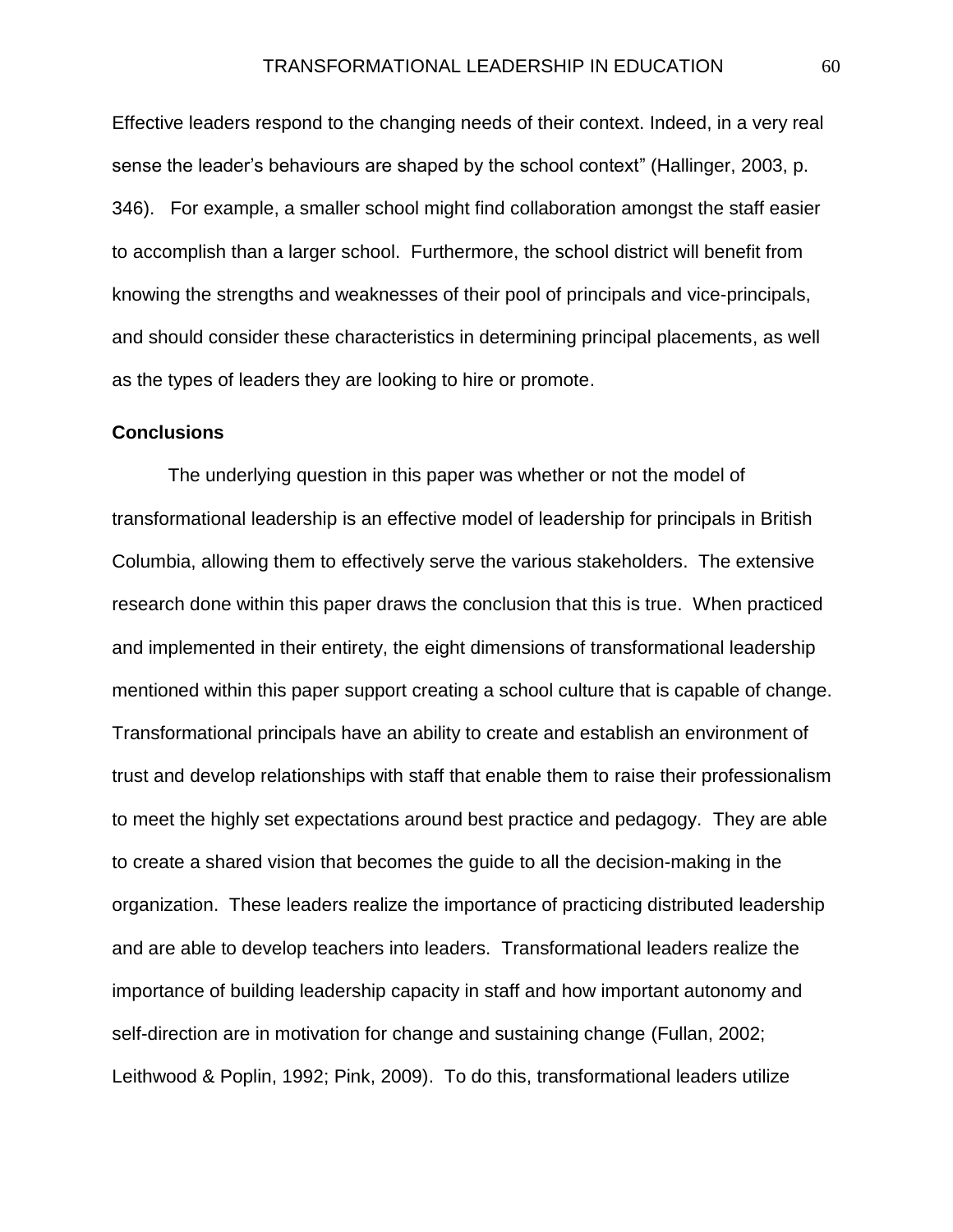systems thinking to build learning organizations. The transformational leader is able to develop learning organizations that "promote an atmosphere of caring and trust among staff, sets a respectful tone for interaction with students, and demonstrates a willingness to change his or her practices in light of new understandings" (H. C. Silins et al., 2002, p. 621). Learning organizations are able to focus on a shared goal and vision, which ignites a passion in teachers to go above and beyond to achieve the communal goal. The school as a learning organization empowers teachers to realize that as a team they can achieve more than they could by working alone. These leaders tap into communities outside of their own school, district, and province to ensure they are collaborating with others in the attempt at innovating in order to maximize student learning. The transformational leader must encompass all the dimensions required to be an effective agent of change. By putting these leadership practices into action, principals will be able to lead effective reform in their schools.

In addition to the research on transformational leadership, the BCPVPA leadership standards also support using a transformational leadership model in B.C. The BCPVPA standards are very closely aligned with the eight dimensions of transformational leadership outlined in this paper. This is an indication that the province has already adapted a preferred model of leadership for principals transformational leadership; in Standard Seven—Cultural Leadership—we find the following: "Provide opportunities and participates in dialogue on transformational change" (BCPVPA Standards Committee, 2013, p. 25). This also supports the claim that the leadership dimensions within this paper and the BCPVP Standards are what the province wants in their school leaders, and therefore the province should be seeking out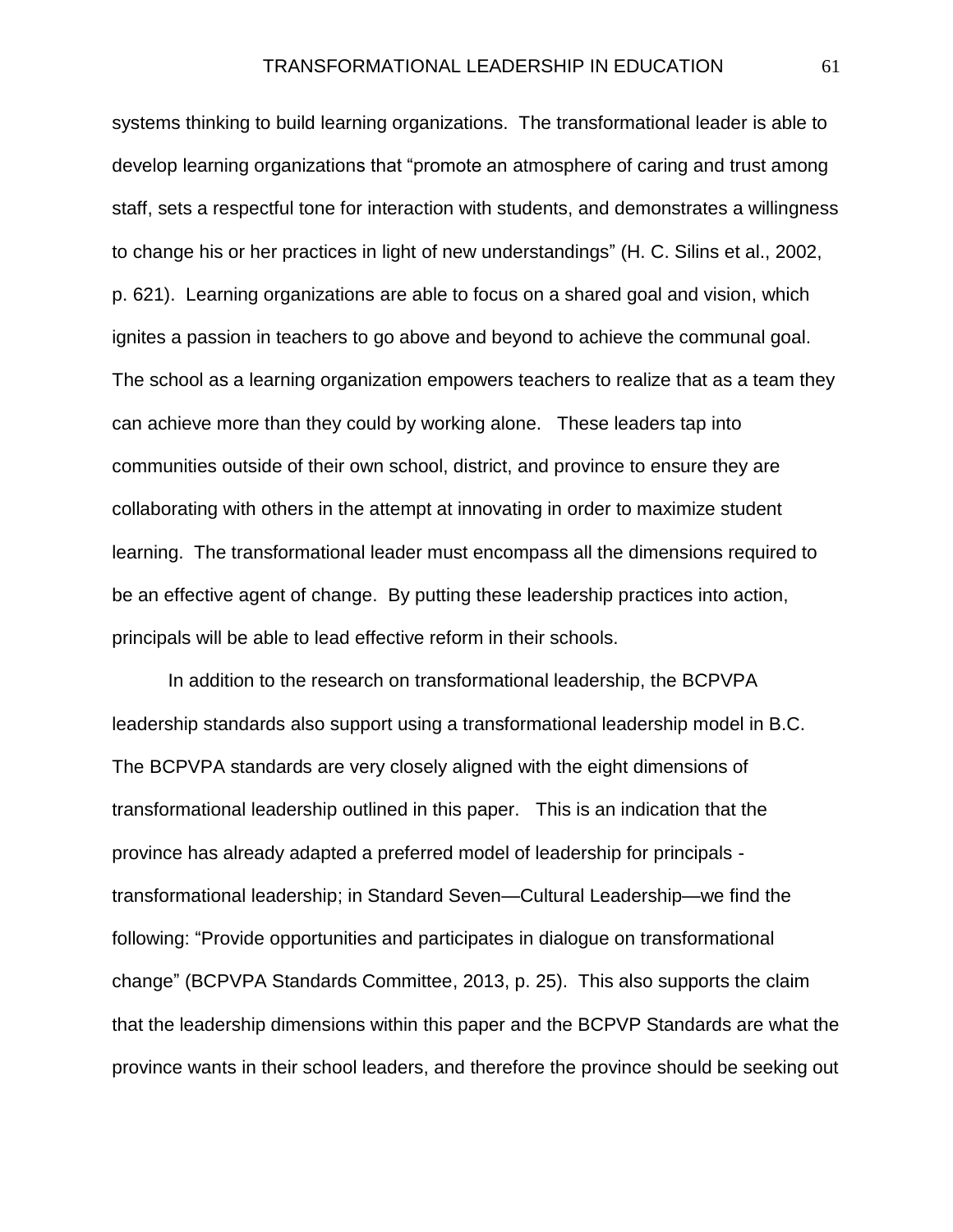transformational leaders to fill the leadership positions in their schools. If this is the direction of leadership in B.C., then it is imperative that the Master's of Education in Leadership University programs teach this model of leadership. It is also important that future leaders complete a program that is specific to teaching leadership.

The Transformational Leadership model must continue to evolve in order to adequately respond to the changing needs of schools in the context of educational accountability and school reform. To some degree, it is difficult to acquire data on the effectiveness of a transformational leader given that the context of the school is important for understanding the effectiveness of the leader. "The context of the school considers the constraints, resources, and opportunities that the principal must understand and address in order to lead" (Hallinger, 2003, p. 346). For example, student background, community, organizational structure, school culture, teacher experience and competence, financial resources, school size, and governmental and labour organizations will all effect how a principal leads. It is difficult to measure these contexts in relation to the leadership models on a large scale, as data of this nature is difficult to acquire and analyze. Each school is so unique that it can be dangerous to try and group them together based on one or two similar contexts. For example, a school with low socioeconomic status may have very effective distributed leadership practices and may be a successful learning organization. One context does not determine another. Conger (1999) believes that "the dominance of survey/quantitative methods in the research to date, may be hindering our ability to discern contextual variables as well as differences between contexts" (p 15). Furthermore, he proposes that transformational leadership is most important during the birth, growth, and revitalization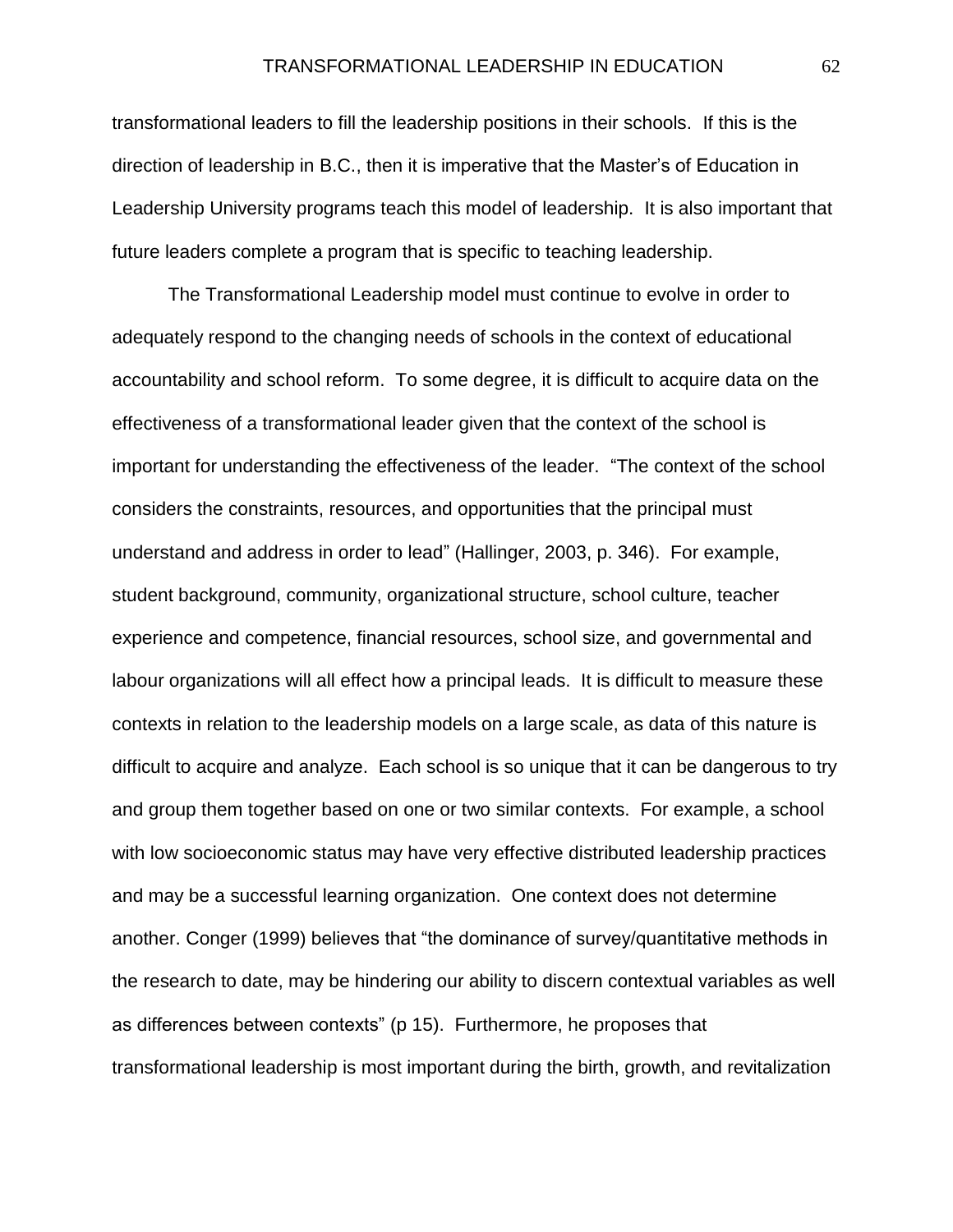stages of an organization. "Leadership only manifests itself in the context of change, and the nature of that change is a crucial determinant of the forms of leadership that will prove to be helpful" (Leithwood 1994, p. 499). Once a school has undergone a period of reform it might make sense to re-consider other models of leadership that could be effective; however, at the rate our world is changing who knows how long it will be before education is not in a period of reform.

There will likely be challenges for some school districts to implement the Transformational Leadership model within their schools. Some school districts are likely already implementing this model as it aligns closely with the BCPVPA standards of leadership. One challenge many districts will face is that many of the administrators currently working in their district have not received any formal leadership training. They are simply teachers that have promoted to managing and leading a school. In the past many have learned on the job, rather than completing proper training in leadership. In order to overcome this hurdle there will need to be more resources allocated to principal training and education for administrators already in leadership positions. One of the roles of the BCPVPA is to help struggling principals, however they are a great resource for all principals who want to grow in their professional capacity. There is a huge opportunity for school districts to mandate the use of this resource by all their principals, in order to draw attention away from which leaders need this help, and to create collaboration among school leaders. If all leaders are working on improving their leadership abilities, it provides the opportunity and the framework to change to a Transformational Leadership model.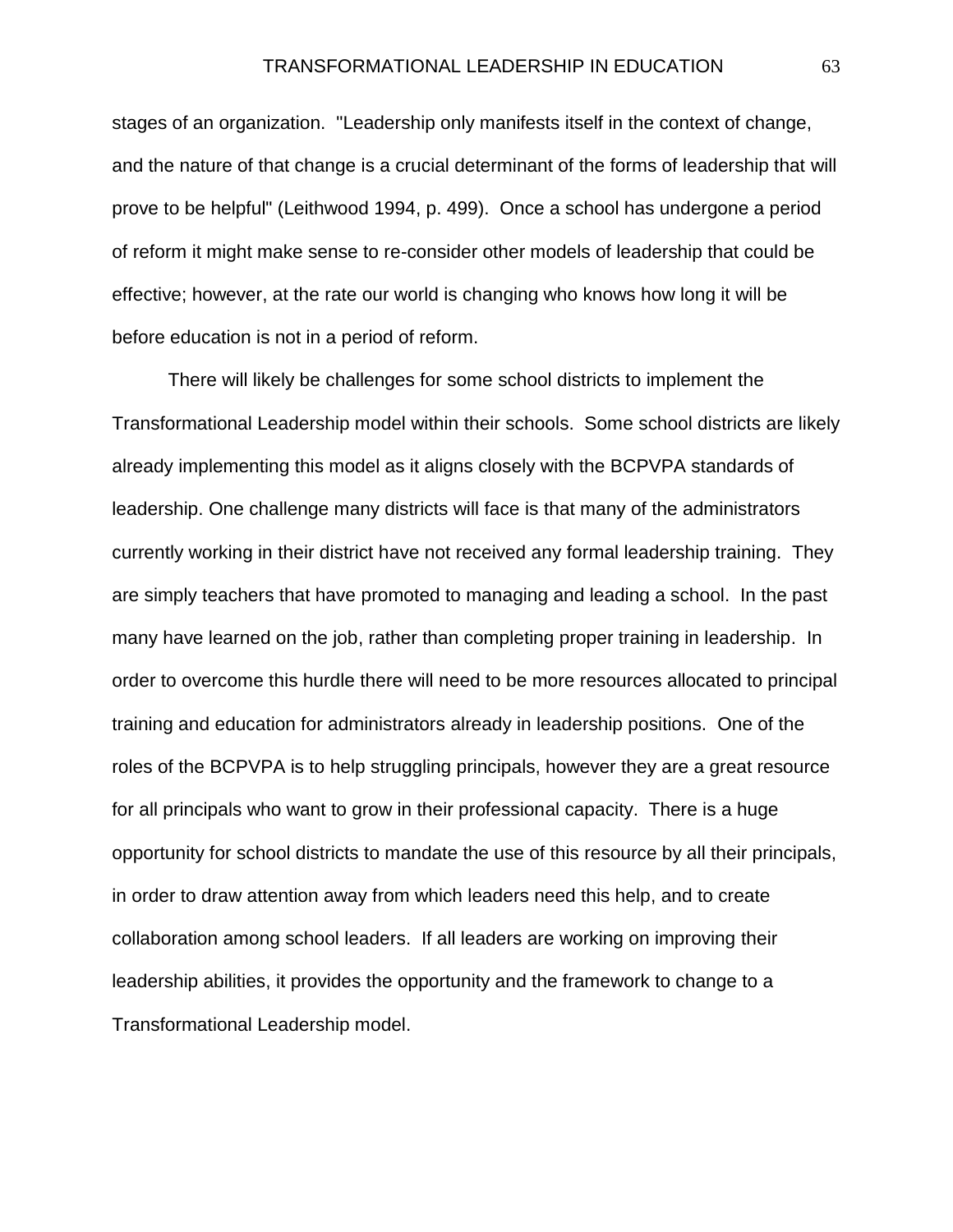One challenge for administrators who are practicing transformational leadership or wanting to become a transformational leader will be that, like Senge's principles of the learning organization, the dimensions of transformational leadership must also be practiced in unison. It can be argued that you need to practice all the dimensions of transformational leadership in order to differentiate this model from other leadership models. Leithwood (1994) found that "The substantial effects of transformational leadership found seem attributable to the comprehensive application of all these dimensions: perseverating on one or several dimensions of leadership and ignoring the remainder will not get the job done" (p.514). Although it is difficult to implement and execute effectively all the dimensions of transformational leadership, it is valuable that each dimension contains specific practices that vary widely. This means that in order to implement a transformational approach to school leadership, it "does not entail a specific, uniform, or rigid set of leadership behaviours" (Leithwood, 1994, p. 515)

#### **Recommendations**

There is a lack of research on where principals should focus their efforts, or where to start when attempting to learn and develop transformational leadership skills. Building an awareness of the eight dimensions is important to enabling a principal to determine what areas they are stronger in, and where they require growth. Focusing on the characteristics and traits of a transformational leader might be a great dimension to start with as the leader will be able to recognize which traits they possess and which ones they will need to develop. A leader may be overwhelmed in attempting to focus on all the dimensions of transformational leadership at the same time; however it is important to acknowledge that while they need to be aware of all the dimensions and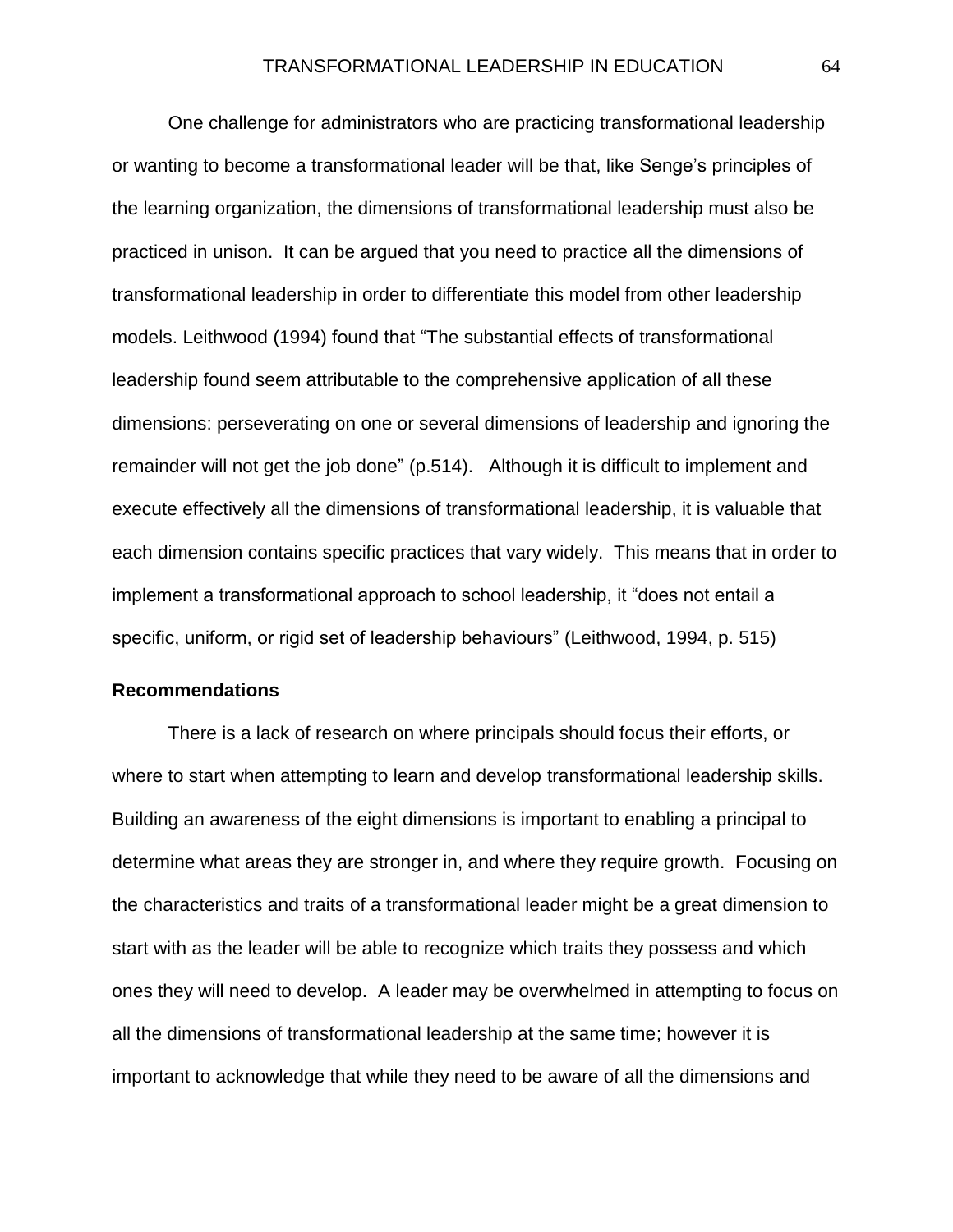how they relate with each other, they only need to focus on making a change in one area at a time.

The BCPVPA leadership standards parallel and overlap with the eight dimensions outlined for transformational leadership. This supports the claim that if the leadership standards are what the province wants in their school leaders, then the province of B.C. should be seeking out transformational leaders to fill the leadership positions in their schools. These guiding leadership standards have been around since 2007 but it is yet to be determined if they are effective in guiding and developing current practice of principals and vice-principals. It would be worthwhile for the school districts to use the proposed dimensions of a transformational leader outlined in this paper, as well as the BCPVPA standards when determining their hiring requirements. Furthermore, in order to find leaders who will develop and grow their leadership practice in the areas described by these dimensions, it is important to look at the curriculum of the University programs that are responsible for training future leaders in education.

Research shows that training principals to be instructional leaders is an easier task than training them to be transformational leaders, as there are personal capacities associated with transformational leadership that may be more difficult to cultivate through training (Hallinger, 2003, p. 342). It has been noted that there are "specific practices that a principal can understand and implement for transactional leadership" (Shatzer et al., 2013, p. 456), which is not the case for transformational leadership. Furthermore, with respect to training a transformational leader, Bass (1999) states that: "Intuitively, teaching and learning about how to be more or less constructive and corrective as a transactional leader should not be too difficult. More difficult is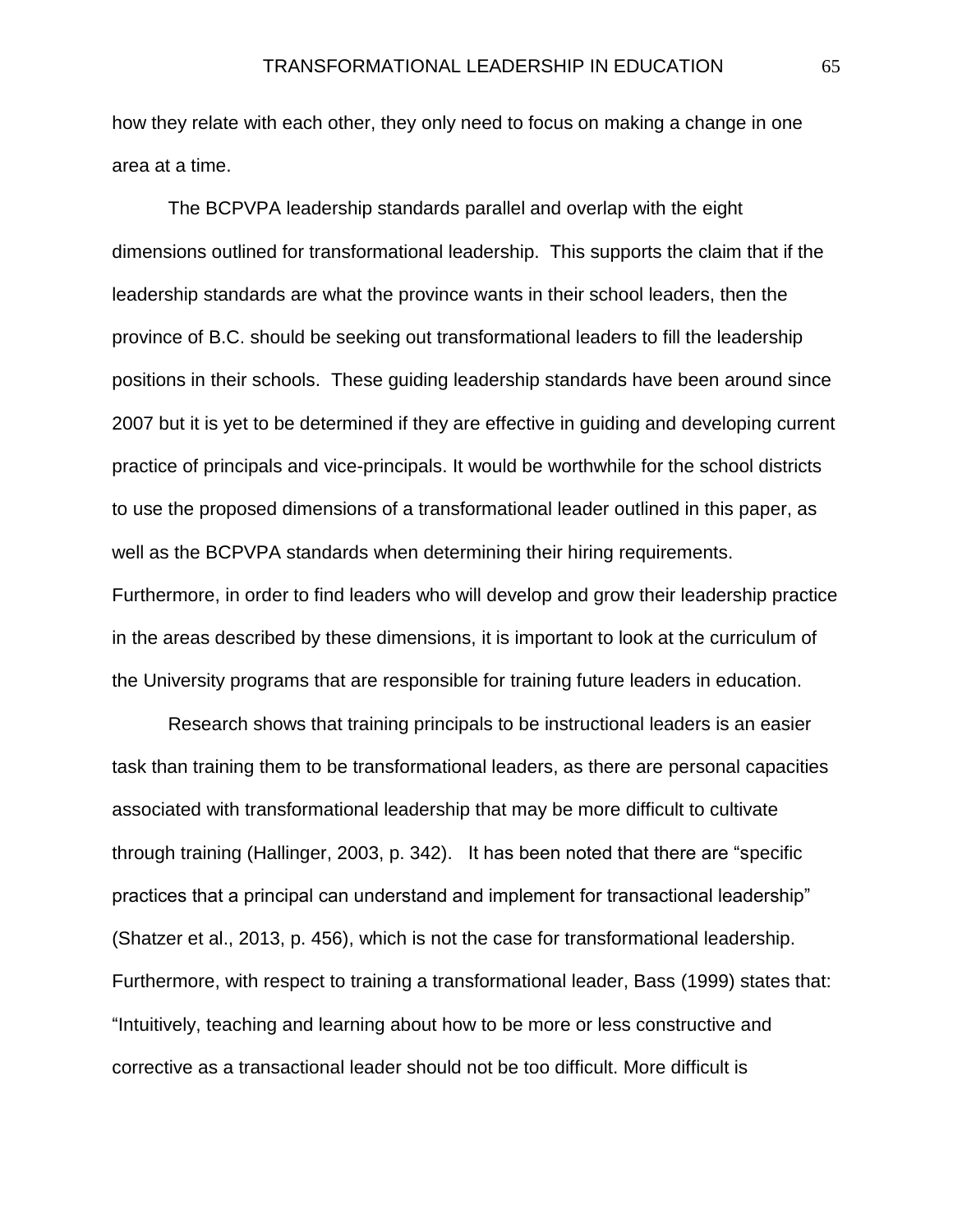developing both the willingness and ability to be more transformational" (p. 15). Whether or not this research holds true, this is not an acceptable reason for only including transactional leadership skills in leadership development programs. This research simply substantiates the argument for the importance of teaching the dimensions of transformational leadership in principal prep programs. If it is more difficult to learn transformational leadership, then it is more important to spend the time to teach. In the past, the dimensions of transactional leadership were easily taught on the job, through experience, and without prior leadership training. In the province of B.C., a teacher is not required to have a Master's Degree in Leadership to become an administrator; any Master's degree qualifies them. School districts will need to re-visit their hiring processes if they want to find quality leaders that are capable of leading reform in education. The on-the-job leadership training that worked in the past will no longer suffice in meeting the demands placed on the current school leader, as our schools are undergoing major change and reform. This lack of training could be one of the causes contributing to the increased burnout in school administrators.

An expectation must be established for principal preparation programs based on the specific leadership needs within our schools. These programs need to focus on developing the dimensions of transformational leadership in order to graduate future leaders that will be effective in schools. Universities and alternative preparation programs must teach principals transformational leadership practices "to prepare them to use accountability and achievement data to drive instruction, serve as an instructional coach, challenge the status quo, motivate and mentor staff, manage personnel, handle disruptions in and out of the school, and understand economic, social, technological,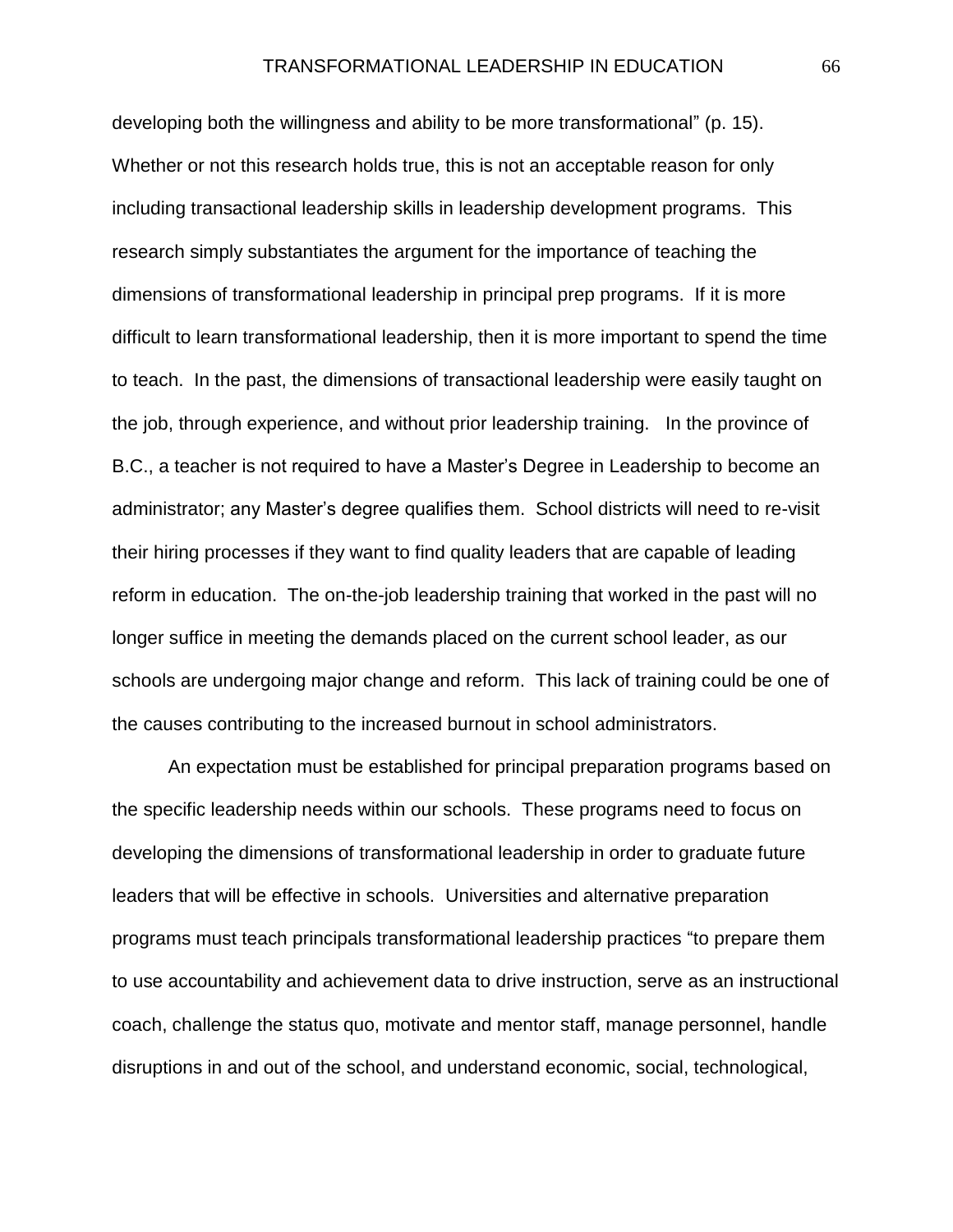and global change on schooling" (Quin et al., 2015, p. 73). Programs should look at the different models of leadership in order to teach future leaders why transformational leadership is a good fit for education in the 21<sup>st</sup> Century. The key elements of a leadership program must include: "a rigorous admission process, development of core leadership practices or skills, an evaluation process, development of leaders who can generate organizational change, alignment of leadership theory with practice, and effective internships with skilled supervision" (Quin et al., 2015, p. 72). If programs can establish transformational leadership as the most effective leadership model for leading schools, then school districts will have an easier time finding principals and viceprincipals whose values and vision for leadership aligns with this model.

In addition to the previous recommendations for principal prep programs, it is also recommended that in order to develop effective leadership in schools a principal mentorship program should be initiated within B.C. This would enable and encourage collaboration between principals both within and outside of their school district. This would also support principal growth and development and would provide both a support system and some accountability for principals and leaders in education. This will also strengthen the success for all approach within a school district and within the province.

Finally, based on my findings, one other area for future research is to determine which principal prep schools and programs are currently teaching a transformational model of leadership. The City University of Seattle Program in Educational Leadership aligns very nicely with the Transformational Leadership model, as it focuses on many of the dimensions mentioned in this paper. The study could also look at how to reform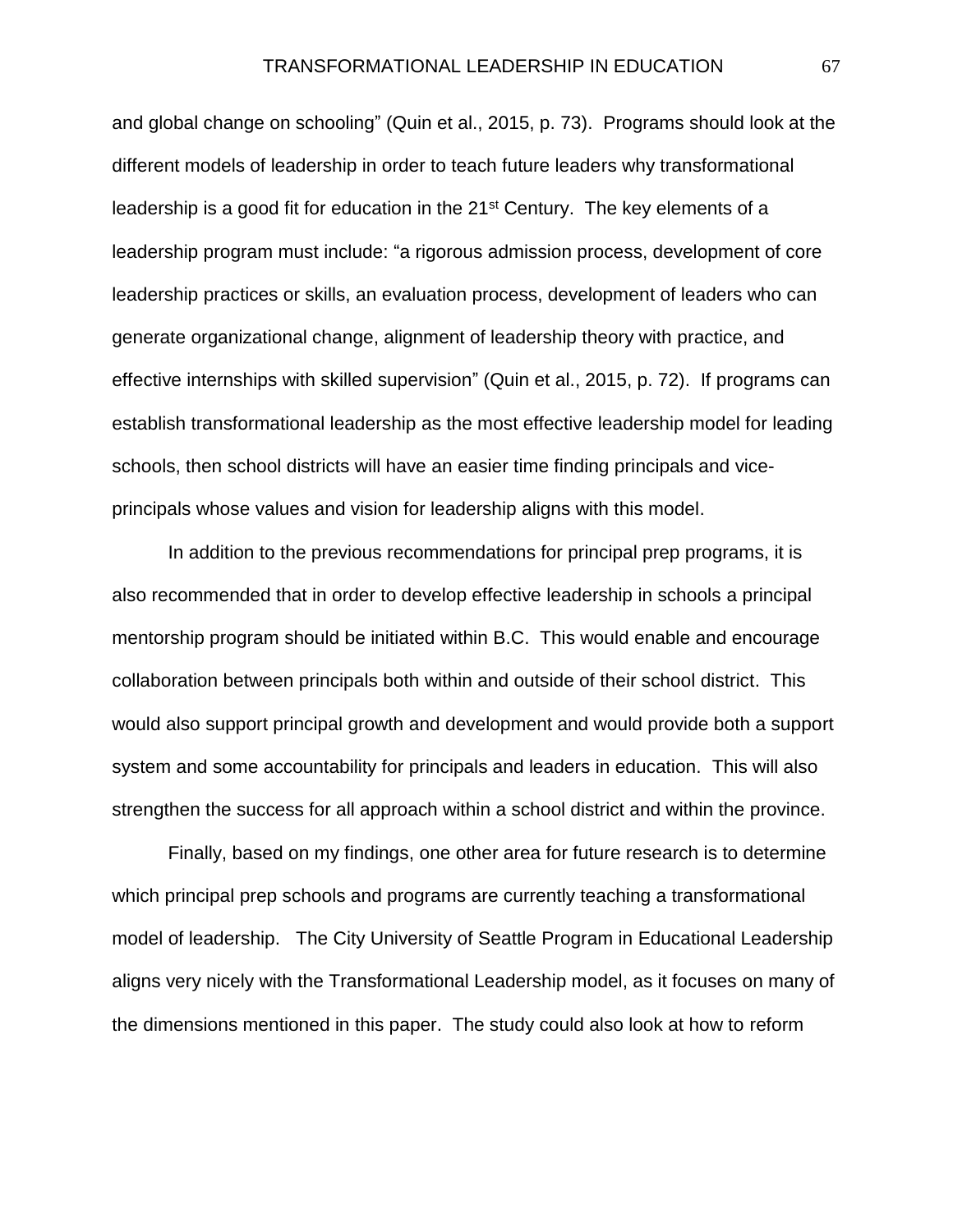these programs to match what the province of British Columbia wants in their future hiring of principals and vice-principals.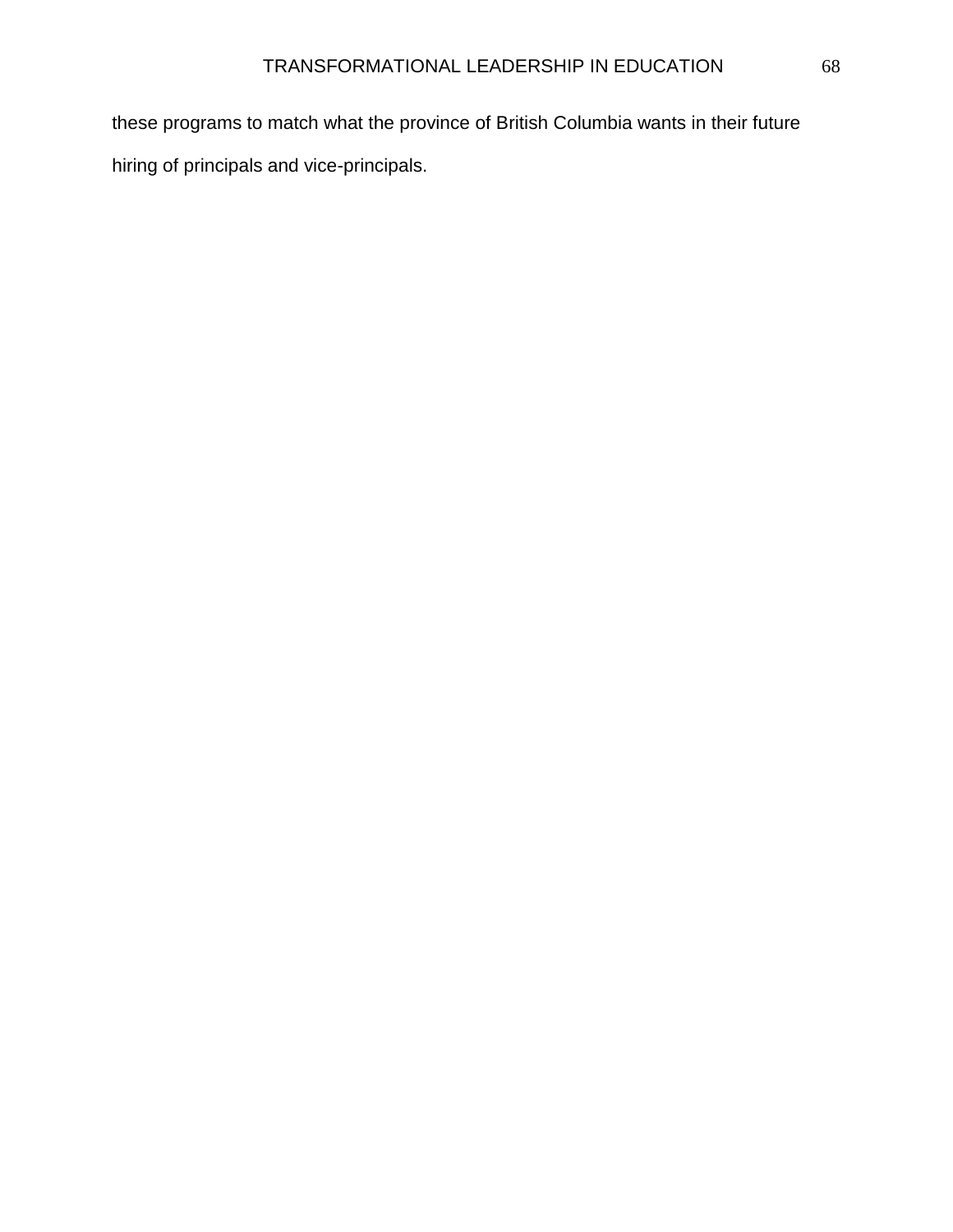## **References**

- Abu-Tineh, A. M., Khasawneh, S. a., & Al-Omari, A. a. (2008). Kouzes and Posner's transformational leadership model in practice: The case of Jordanian schools. *Leadership & Organization Development Journal*, *29*(8), 648–660. http://doi.org/10.1108/01437730810916613
- Antonakis, J., & House, R. J. (2013). The full-range leadership theory: The way forward. In B. J. Avolio & F. J. Yammarino (Eds.), *Transformational and charismatic leadership: The road ahead* (second, pp. 3–31). Bingley, UK: Emerald Group. Retrieved from https://books.google.ca/books?id=injU8hsY300C&lpg=PP1&ots=51kF8nSSYm&dq

=Avolio%2C %26 F.%2C Yammarino&lr&pg=PA3#v=onepage&q&f=true

- Avolio, B. J., Bass, B. M., & Jung, D. I. (1999). Re‐ examining the components of transformational and transactional leadership using the Multifactor Leadership Questionnaire. *Journal of Occupational and Organizational Psychology*, *72*, 441– 462. http://doi.org/Article
- B.C. Ministry of Education. (2015a). *BC's Education Plan*. Retrieved from http://www2.gov.bc.ca/assets/gov/education/kindergarten-to-grade-12/support/bcedplan/bcs\_education\_plan.pdf
- B.C. Ministry of Education. (2015b). *Introduction to British Columbia's redesigned curriculum*. Retrieved from

https://curriculum.gov.bc.ca/sites/curriculum.gov.bc.ca/files/pdf/curriculum\_intro.pdf

Barnett, K., & McCormick, J. (2003). Vision, relationships and teacher motivation: a case study. *Journal of Educational Administration*, *41*(1), 55–73.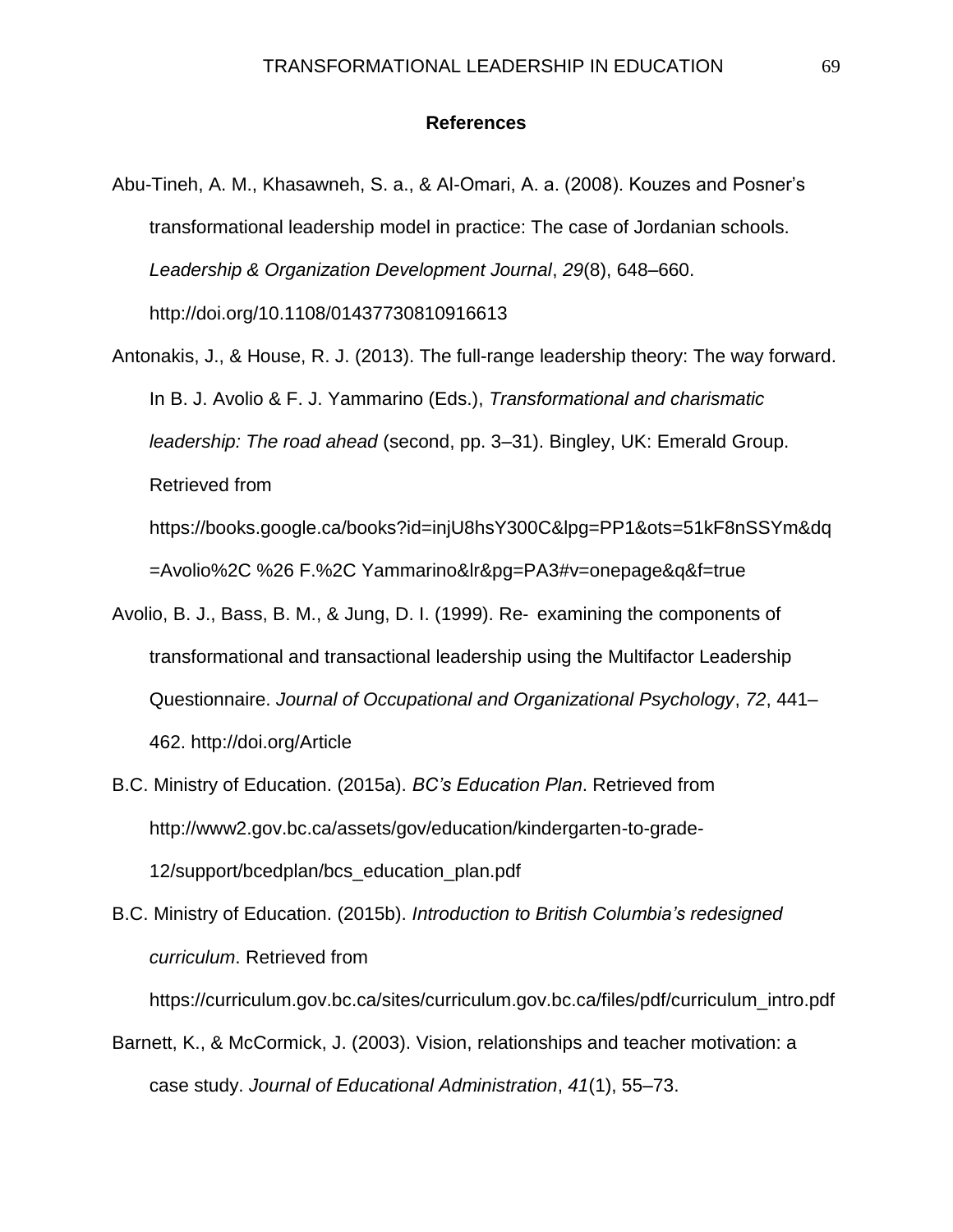http://doi.org/10.1108/09578230310457439

- Barth, R. S. (1990). *Improving schools from within: Teachers, parents, and principals can make the difference*. San Francisco, CA: Jossey-Bass Inc.
- Bass, B. M. (1995). Theory of transformational leadership redux. *Leadership Quarterly*, *6*(4), 463–478.
- Bass, B. M. (1999). Two decades of research and development in transformational leadership. *European Journal of Work and Organizational Psychology*, *8*(1), 9–32.
- Bass, B. M., & Avolio, B. J. (1994). *Improving organizational effectiveness through transformational leadership*. Thousand Oaks, CA: SAGE Publications Ltd.
- BC Ministry of Education. (2015). BC's education plan. Retrieved December 5, 2014, from http://www2.gov.bc.ca/assets/gov/education/kindergarten-to-grade-12/support/bcedplan/bcs\_education\_plan.pdf
- BCPVPA Standards Committee. (2013). *Leadership standards for principals and viceprincipals in British Columbia*. Retrieved from

http://www.bcpvpa.bc.ca/downloads/pdf/BCPVPAStandards0913.pdf

- Bennis, W. (1986). Transformative power in leadership. In T. Sergiovanni & J. Corbally (Eds.), *Leadership and organizational culture: New perspectives on administrative theory and practice* (pp. 64–71). Urbana, IL: University of Illinois Press.
- Bergeson, T., Shannon, S., & Ed, D. (2007). *The nine characteristics of high performing schools*. Retrieved from http://www.k12.wa.us/research/default.aspx
- Bogler, R. (2001). The influence of leadership style on teacher job satisfaction. *Educational Administration Quarterly*, *37*(5), 662–683. http://doi.org/10.1177/00131610121969460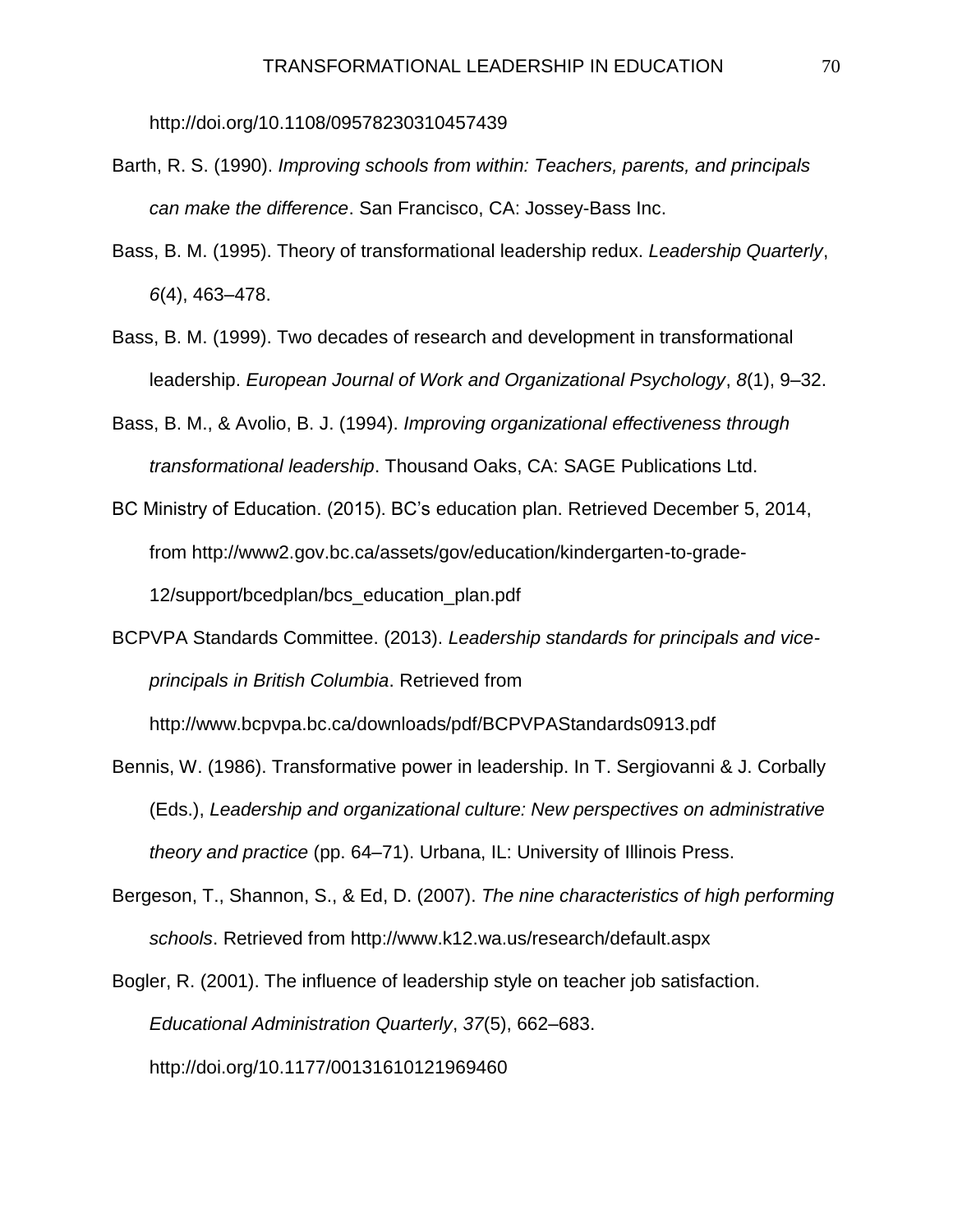Burns, J. M. (1978). *Leadership*. New York: Harper & Row.

- characteristic. (2017). Definition. Merriam-Webster.com. Retrieved March 22, 2017, from http://learnersdictionary.com/definition/characteristic
- Cherkowski, S., & Brown, W. (2013). Towards distributed leadership as standardsbased practice in British Columbia. *Canadian Journal of Education*, *36*(3), 23–46. Retrieved from

http://ovidsp.ovid.com/ovidweb.cgi?T=JS&PAGE=reference&D=psyc10&NEWS=N &AN=2014-19825-002

- Collins, J. (2001). *Good to great: Why some companies make the leap ... and others don't*. New York: HarperBusiness.
- Conger, J. A. (1999). Charismatic and transformational leadership in organizations: An insider's perspective on these developing streams of research. *Leadership Quarterly*, *10*(2), 145–179. http://doi.org/http://dx.doi.org/10.1016/S1048- 9843(99)00012-0
- Cutler, A. (2014). *Leadership psychology: how the best leaders inspire their people*. Kogan-Page Ltd. Retrieved from

http://common.books24x7.com.proxy.cityu.edu/toc.aspx?bookid=68045.

- Elmore, R. (2000). *Building a new structure for school leadership*. *American Educator*. Albert Shanker Institute.
- Fillion, G., Koffi, V., & Ekionea, J. (2015). Peter Senge's learning organization: A critical view and the addition of some new concepts to actualize theory and practice. *Journal of Organizational Culture, Communications & Conflict*, *19*(3), 73–102. Retrieved from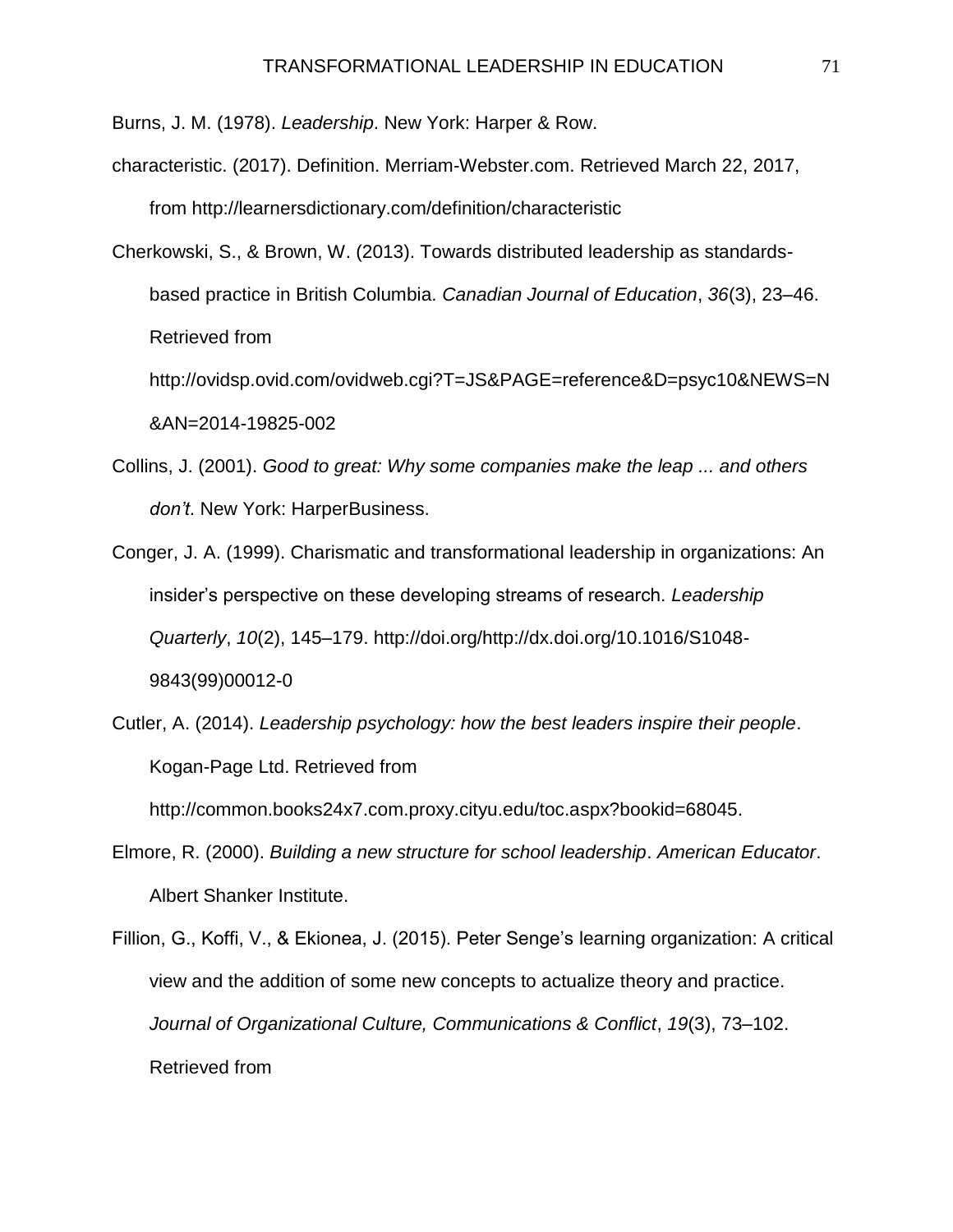https://lopes.idm.oclc.org/login?url=http://search.ebscohost.com/login.aspx?direct=t rue&db=bth&AN=113051446&site=eds-live&scope=site

Fullan, M. (1993). *Change forces: Probing the depths of educational reform* (6th ed.). London: Falmer Press. Retrieved from https://books.google.com/books?id=Ih9- 76NEbKQC&pgis=1

Fullan, M. (2002). The change. *Educational Leadership*, *59*(8), 16–20.

Fullan, M. (2005). 8 Forces for leaders of change. *Journal of Staff Development*, *26*(4), 54–58,. Retrieved from http://proxy.cityu.edu/login?url=http://search.proquest.com.proxy.cityu.edu/docview/

211518218?accountid=1230

- Geijsel, F., Sleegers, P., Leithwood, K., Jantzi, D., Geijsel, F., Sleegers, P., … Griffith, J. (2006). Transformational leadership effects on teachers' commitment and effort toward school reform. *Journal of Educational Administration*, *41*(3), 228–256. http://doi.org/10.1108/09578230310474403
- Goleman, D., Boyatzis, R., & McKee, A. (2002). *Primal leadership: Unleashing the power of emotional intelligence*. Cambridge, MA: Harvard Business Press.
- Hallinger, P. (2003). Leading educational change: Reflections on the practice of instructional and transformational leadership. *Cambridge Journal of Education*, *33*(3), 329–352. http://doi.org/10.1080/0305764032000122005
- Hallinger, P., & Heck, R. H. (1998). Exploring the principal's contribution to school effectiveness: 1980–1995. *School Effectiveness and School Improvement*, *9*(2), 157–191. http://doi.org/10.1080/0924345980090203

Hargreaves, A., & Ainscow, M. (2015). The top and bottom of leadership and change.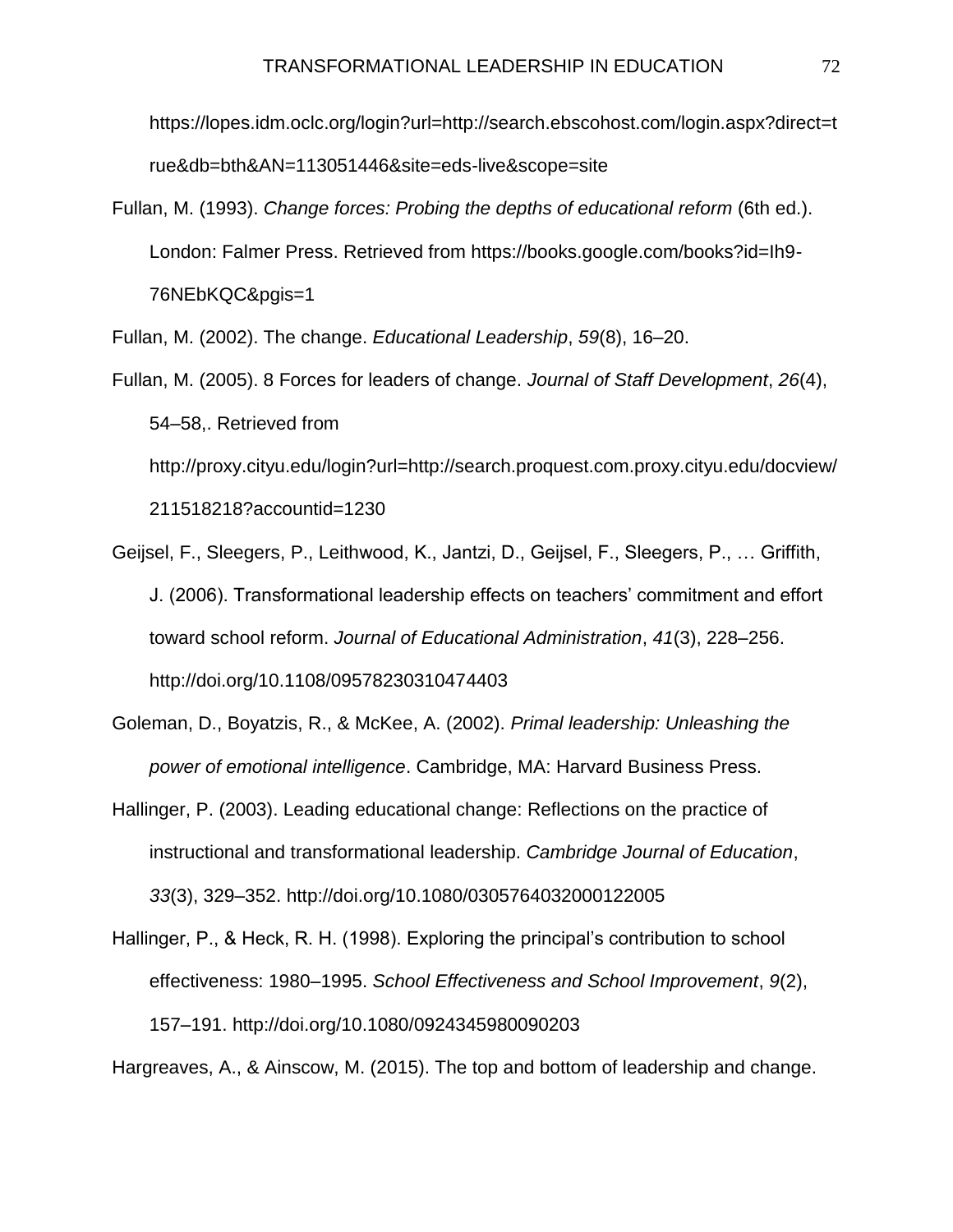*Phi Delta Kappan*, *97*(3), 42–48. http://doi.org/10.1177/0031721715614828

- Hargreaves, A., & Boyle, A. (2015). Uplifting leadership. *Educational Leadership, 72*(*5*), 42–48.
- Hargreaves, A., & Fink, D. (2006). *Sustainable leadership*. San Francisco, CA: Jossey-Bass Inc.
- Hargreaves, A., & Shirley, D. (2012a). *The global fourth way: The quest for educational excellence*. Thousand Oaks, CA: Corwin Press.
- Hargreaves, A., & Shirley, D. (2012b). Understanding Canada's high performance. *Education Canada*, *52*(4). Retrieved from http://www.cea-ace.ca/educationcanada/article/international-quest-educational-excellence-understanding-canadashigh-perfo
- Hargreaves, A., Shirley, D., Harris, A., & Boyle, A. (2010). Collaborative edge: How helping others helps you. *Principal*, (March/April), 16–20.
- Harris, A., & Day, C. (2003). From singular to plural? Challenging the orthodoxy of school leadership. In N. D. Bennet & L. Anderson (Eds.), *Rethinking Educational Leadership : Challenging the Conventions* (pp. 89–99). London: SAGE publications Ltd. Retrieved from http://www.ebrary.com
- Hauserman, C., & Stick, S. (2013). The leadership teachers want from principals: Transformational. *Canadian Journal of Education*, *36*(3), 184–203.
- Honingh, M., & Hooge, E. (2014). The effect of school-leader support and participation in decision making on teacher collaboration in Dutch primary and secondary schools. *Educational Management Administration & Leadership*, *42*(1), 75–78. IBM Social Media. (2011). *Peter Senge--Navigating Webs of Interdependence [Video*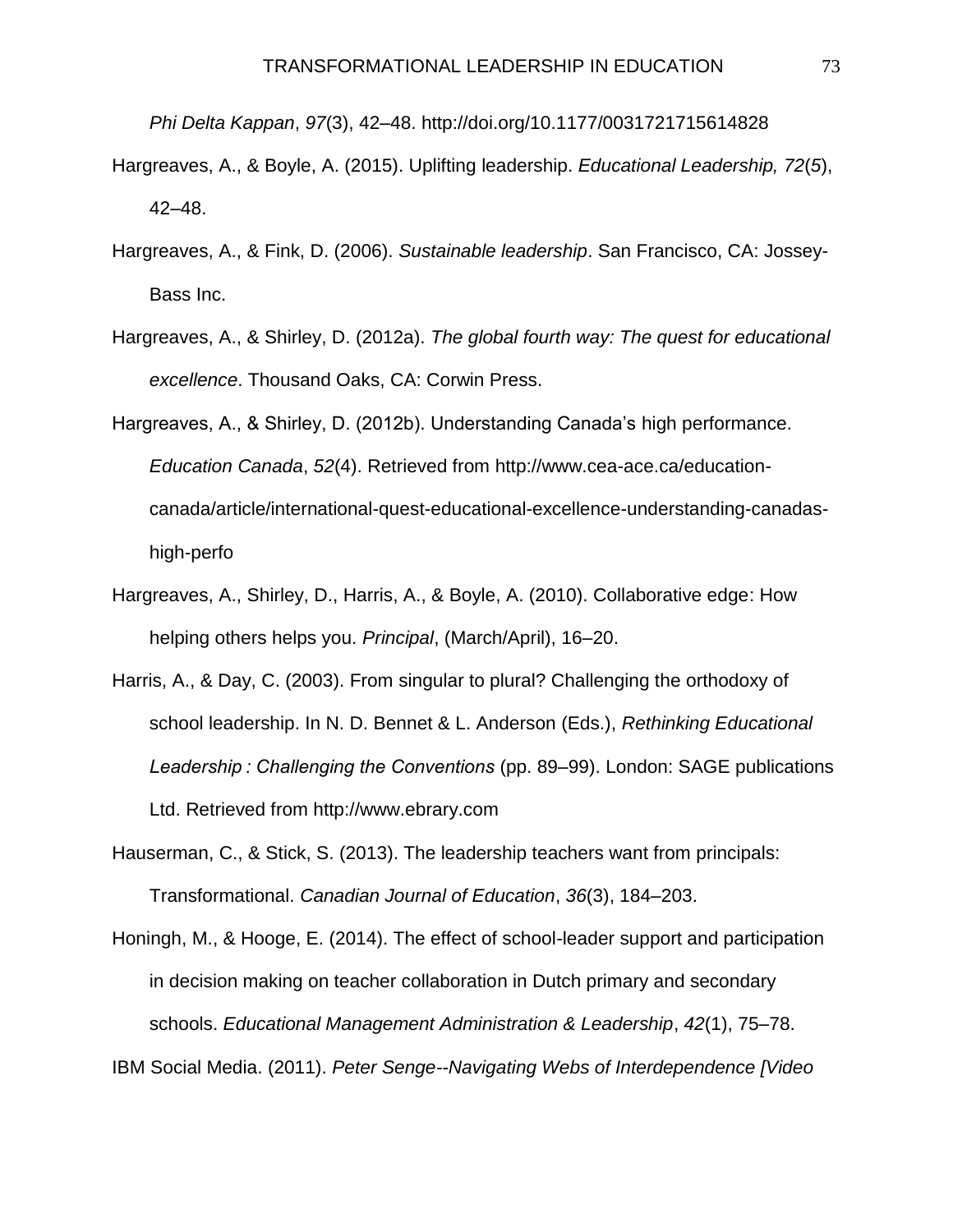*file]*. Retrieved from https://www.youtube.com/watch?v=HOPfVVMCwYg

- Jacobson, S. L., Johnson, L., Ylimaki, R., & Giles, C. (2005). Successful leadership in challenging US schools: Enabling principles, enabling schools. *Journal of Educational Administration*, *43*(6), 607–618. http://doi.org/10.1108/17465681011017255
- Judge, T. a, Bono, J. E., Ilies, R., & Gerhardt, M. W. (2002). Personality and leadership: a qualitative and quantitative review. *The Journal of Applied Psychology*, *87*(4), 765–780. http://doi.org/10.1037/0021-9010.87.4.765
- Kouzes, J. M., & Posner, B. Z. (2009). To Lead , Create a Shared Vision. *Harvard Business Review*, (January). Retrieved from https://hbr.org/2009/01/to-lead-createa-shared-vision
- Kouzes, J. M., & Posner, B. Z. (2010). *The leadership challenge* (4th ed.). Hoboken, NJ: John Wiley & Sons.
- Kurland, H., Peretz, H., & Hertz-Lazarowitz, R. (2010). Leadership style and organizational learning: the mediate effect of school vision. *Journal of Educational Administration*, *48*(1), 7–30. http://doi.org/10.1108/09578231011015395
- Lambert, L. (2002). A framework for shared leadership. *Educational Leadership*, *59*(8), 37–40.
- Leithwood, K. (1994). Leadership for school restructuring. *Educational Administration Quarterly*, *30*(4), 498–518. http://doi.org/0803973233
- Leithwood, K., Harris, A., & Hopkins, D. (2008). Seven strong claims about successful school leadership. *School Leadership & Management*, *28*(1), 27–42. http://doi.org/10.1080/13632430701800060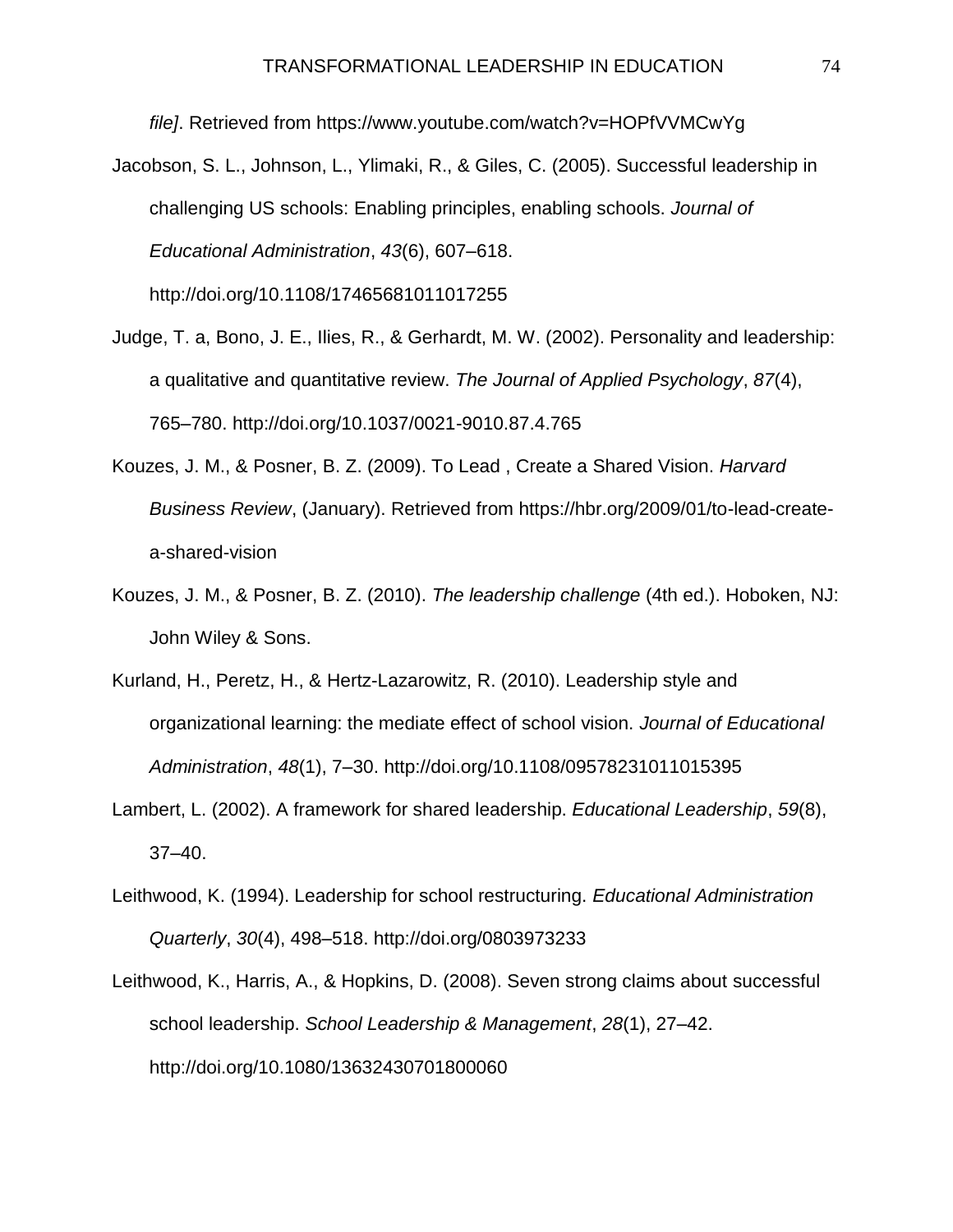- Leithwood, K., & Jantzi, D. (2000). Principal and teacher leadership effects: A replication. *School Leadership & Management*, *20*(February 2015), 415–434. http://doi.org/10.1080/713696963
- Leithwood, K., & Jantzi, D. (2005). A review of transformational school leadership research 1996–2005. *Leadership and Policy in Schools*, *4*, 177–199. http://doi.org/10.1080/15700760500244769
- Leithwood, K., & Jantzi, D. (2006). Transformational school leadership for large-scale reform: Effects on students, teachers, and their classroom practices. *School Effectiveness and School Improvement*, *17*(2), 201–227. http://doi.org/10.1080/09243450600565829
- Leithwood, K., Jantzi, D., & Steinbach, R. (1999). *Changing leadership for changing times.* Berkshire, UK: McGraw Hill Education.
- Leithwood, K., Louis, K. S., Anderson, S., & Wahlstrom, K. (2004). Review of research How leadership influences student learning. New York, NY: *The Wallace Foundation Center for Applied Research and Educational Improvement and Ontario Institute for Studies in Education*. Retrieved from: http://www.wallacefoundation.org/knowledge-center/Documents/How-Leadership-

Influences-Student-Learning.pdf

Leithwood, K., Mascall, B., Strauss, T., Sacks, R., Memon, N., & Yashkina, A. (2007). Distributing leadership to make schools smarter: Taking the ego out of the system. *Leadership and Policy in Schools*, *6*(1), 37–67. http://doi.org/10.1080/15700760601091267

Leithwood, K., Patten, S., & Jantzi, D. (2010). Testing a conception of how school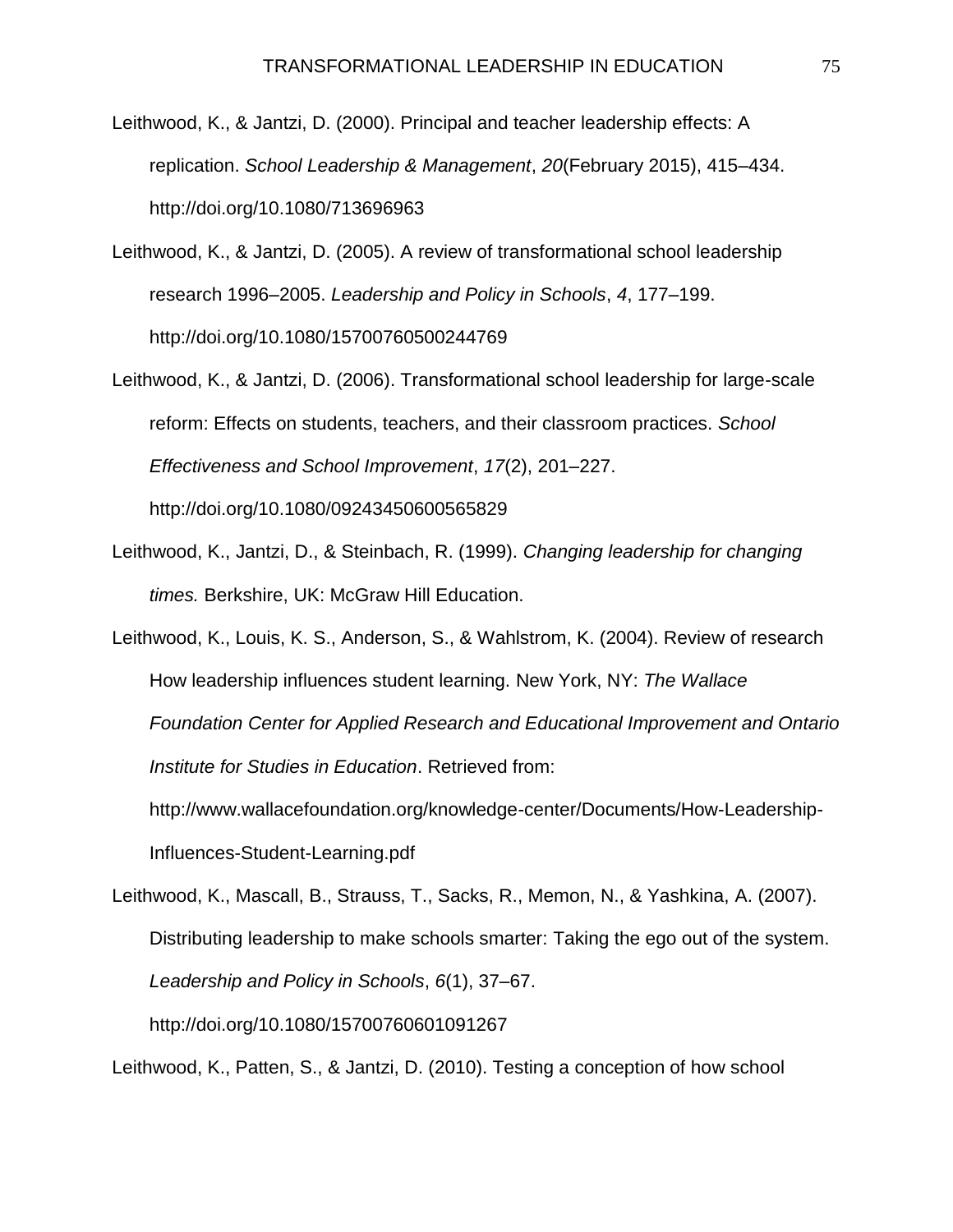leadership influences student learning. *Educational Administration Quarterly*, *46*(5), 671–706. http://doi.org/10.1177/0013161X10377347 Y3 - 25.04.2016 M4 - Citavi

Leithwood, K., & Poplin, M. (1992). The move toward transformational leadership. *Educational Leadership*, *49*(5), 8–13.

Mahalinga Shiva, M. S. a., & Suar, D. (2012). Transformational leadership, organizational culture, organizational effectiveness, and programme outcomes in non-governmental organizations. *VOLUNTAS: International Journal of Voluntary and Nonprofit Organizations*, *23*, 684–710. http://doi.org/10.1007/s11266-011- 9230-4

- Marzano, R. J., Waters, T., & McNulty, B. (2005). *School leadership that works: From research to results*. Alexandria, VA: Association for Supervision and Curriculum Development. Retrieved from https://books.google.ca/books?hl=en&lr=&id=njFoCQAAQBAJ&oi=fnd&pg=PR5&dq =+Marzano,+R.J.,+Waters,+T.,+%26+McNulty,+B.A.+(2005).+School+Leadership+ that+Works:+From+Research+to+Results.+Alexandria,+VA:+ASCD.&ots=\_EAbOA 1LRD&sig=vf57gyCySbLq\_CjSI8mTMK7xqEo#v=o
- Mitchell, D. E., & Tucker, S. (1992). Leadership as a way of thinking. *Educational Leadership*, *49*(5), 30–35.
- Pink, D. H. (2005). *A whole new mind: Moving from the information age to the conceptual age*. New York, NY: Riverhead Books,.
- Pink, D. H. (2009). *Drive: The surprising truth about what motivates us*. New York, NY: Riverhead Books,.

Quin, J., Deris, A., Bischoff, G., & Johnson, J. T. (2015). Comparison of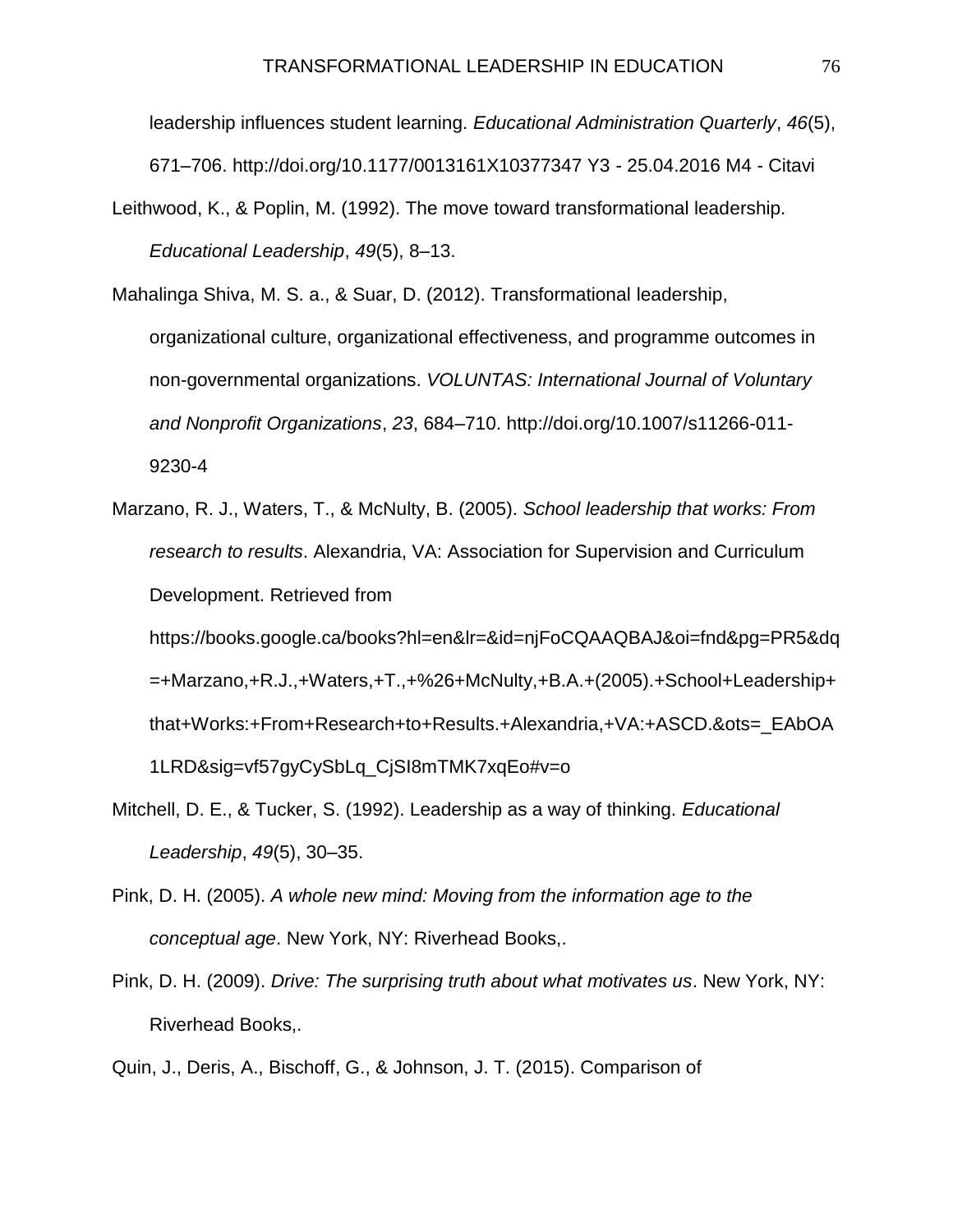transformational leadership practices: Implications for school districts and principal preparation programs. *Journal of Leadership Education*, *14*(3), 71–85.

http://doi.org/10.12806/V14/I3/R5

- Rhodes, J. E., Camic, P. M., Milburn, M., & Lowe, S. R. (2009). Improving middle school climate through teacher-centered change. *Journal of Community Psychology*, *37*(6), 711–724. http://doi.org/10.1002/jcop
- Ricci, R., & Wiese, C. (2011). *The collaboration imperative: Executive strategies for unlocking your organization's true potential*. San Francisco, CA: Cisco Systems.
- Robinson, V. M. J., Lloyd, C. a., & Rowe, K. J. (2008). The impact of leadership on student outcomes: An analysis of the differential effects of leadership types. *Educational Administration Quarterly*, *44*, 635–674. http://doi.org/10.1177/0013161X08321509
- Ross, J. A., & Gray, P. (2016). Transformational leadership and collective teacher efficacy. *School Effectiveness and School Improvement, 17*(2), 179–199. http://doi.org/10.1080/09243450600565795
- Sadeghi, A. (2012). Transformational leadership and its predictive effects on leadership effectiveness. *International Journal of Business & Social Science*, *3*(7), 186–197. http://doi.org/10.1016/j.sbspro.2011.11.341

Senge, P. (2008). Shared vision. *Leadership*, *25*(3), 4.

Senge, P. (2013). Give me a lever long enough ... and single-handed I can move the world. In M. Grogan (Ed.), *The Jossey-Bass Reader on Educational Leadership* (3rd ed., pp. 3–16). San Francisco, CA: John Wiley & Sons.

Shatzer, R. H., Caldarella, P., Hallam, P. R., & Brown, B. L. (2013). Comparing the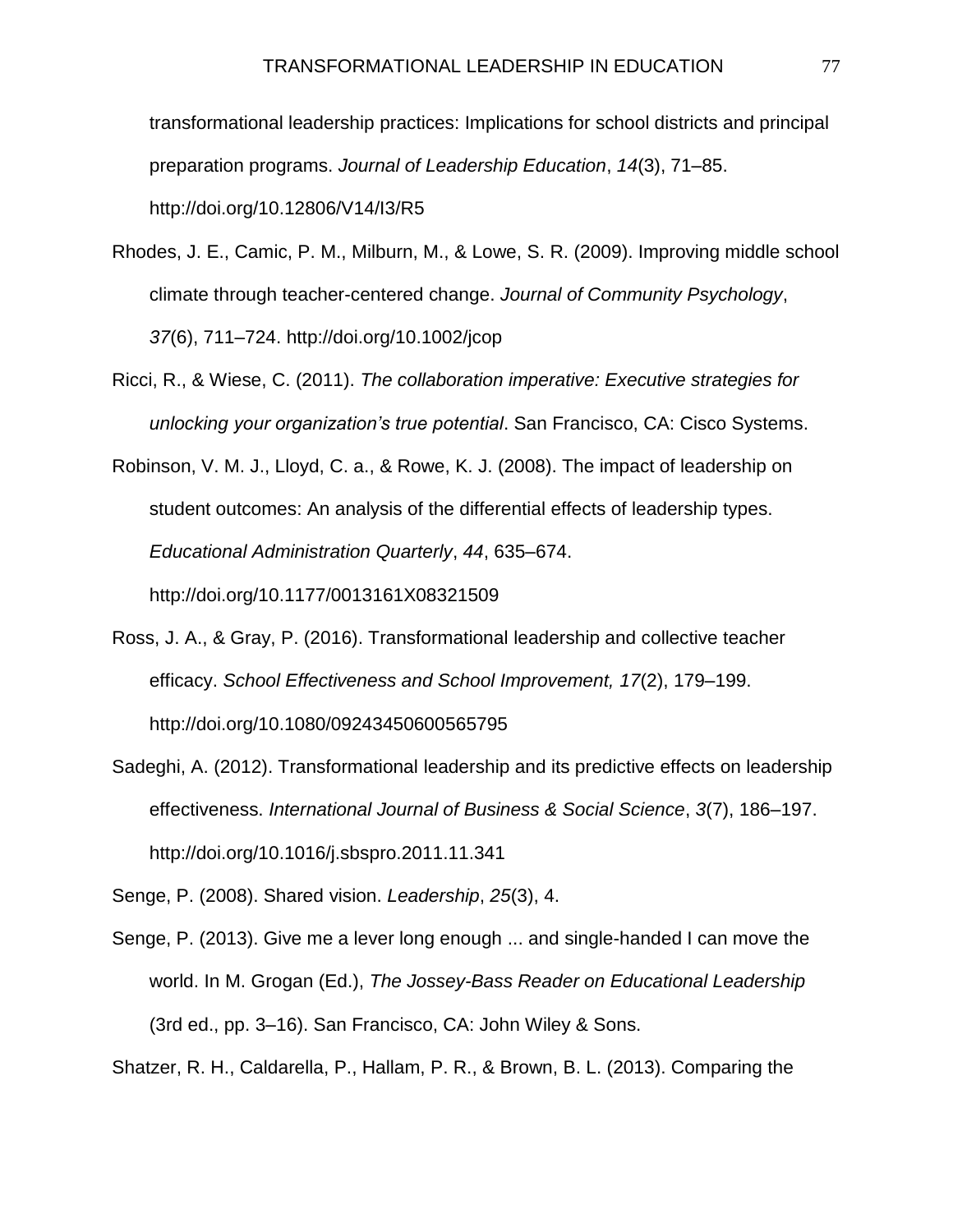effects of instructional and transformational leadership on student achievement: Implications for practice. *Educational Management Administration & Leadership*, *42*(4), 445–459. http://doi.org/10.1177/1741143213502192

Shields, C. M. (2010). Transformative leadership: Working for equity in diverse contexts. *Educational Administration Quarterly*, *46*(4), 558–589.

Silins, H. C., Mulford, W. R., & Zarins, S. (2002). Organizational learning and school change. *Educational Administration Quarterly*, *38*(5), 613–642. http://doi.org/10.1177/0013161X02239641

- Silins, H., & Mulford, B. (2002). Leadership and school results. In K. Leithwood & P. Hallinger (Eds.), *Second international handbook of educational change* (pp. 561– 612).Dordrecht, Netherlands: Springer.
- Sun, J., & Leithwood, K. (2012). Transformational school leadership effects on student achievement. *Leadership and Policy in Schools*, *11*, 418–451. http://doi.org/10.1080/15700763.2012.681001
- TaishiConsulting10. (2012). *Peter Senge on the future of education [Video file]*. Retrieved from https://www.youtube.com/watch?v=BakP-DaRRHI
- Tschannen-Moran, M. (2013). Becoming a trustworthy leader. In M. Grogan (Ed.), *Jossey-Bass Reader on Educational Leadership* (3rd ed.), (pp. 40–54). San Francisco, CA: John Wiley & Sons.
- Tschannen-moran, M., & Gareis, C. R. (2015). Faculty trust in the principal: An essential ingredient in high-performing schools. *Journal of Educational Administration*, *53*(1), 66–92.

Tumin, Z., & Bratton, W. (2012). Four traits of collaborative leaders. Retrieved March